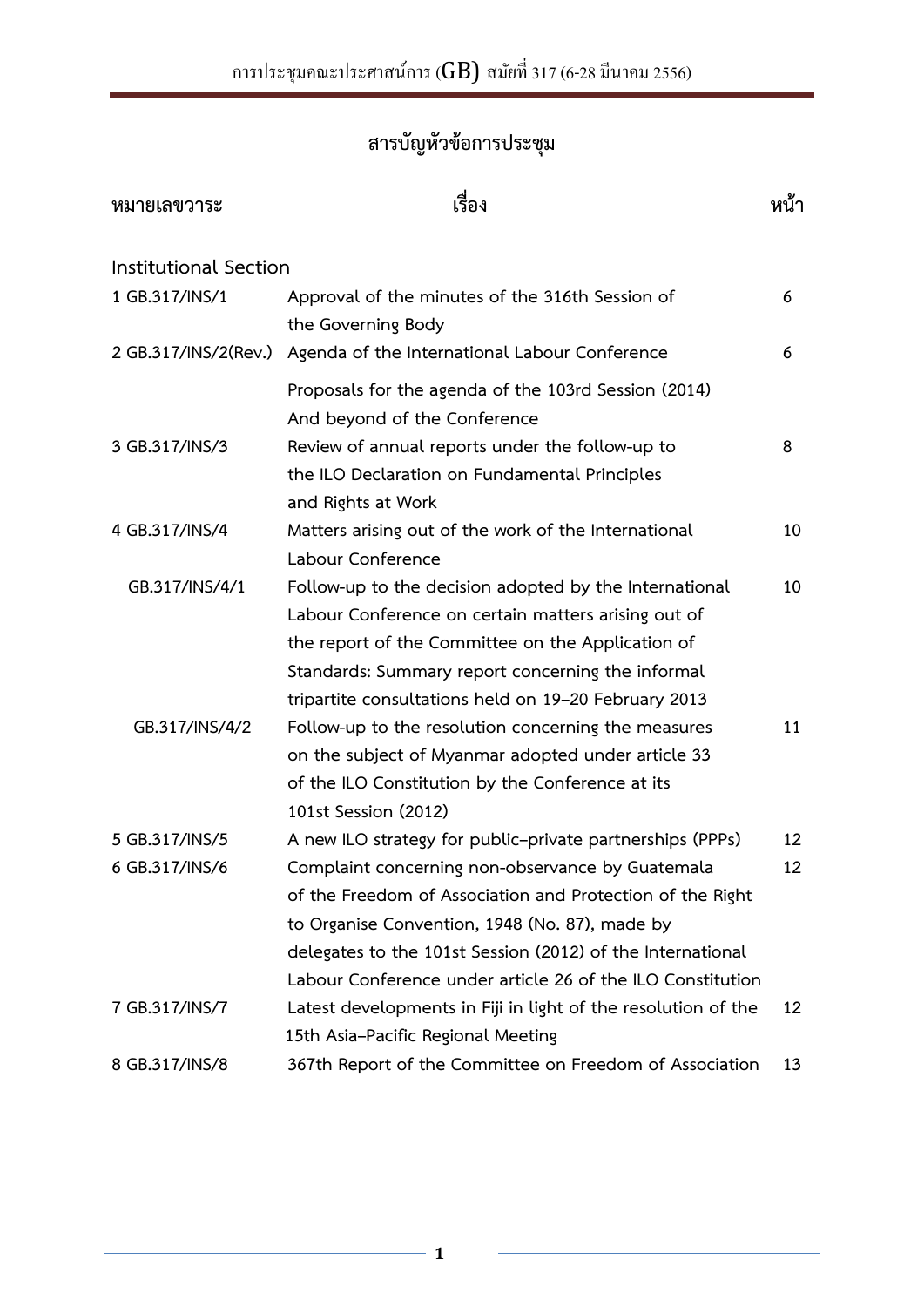| หมายเลขวาระ      | เรื่อง                                                                                                                                                                                                                                                                                              |    |
|------------------|-----------------------------------------------------------------------------------------------------------------------------------------------------------------------------------------------------------------------------------------------------------------------------------------------------|----|
| 9 GB.317/INS/9   | Report of the Board of the International Institute<br>for Labour Studies                                                                                                                                                                                                                            | 13 |
| 10 GB.317/INS/10 | Report of the Working Party on the Functioning of<br>the Governing Body and the International Labour<br>Conference                                                                                                                                                                                  | 14 |
| 11 GB.317/INS/11 | Report of the Working Party on the Social Dimension<br>of Globalization: Chairperson's summary                                                                                                                                                                                                      | 15 |
|                  | 12 GB.317/INS/12(&Corr.) Report of the Director-General                                                                                                                                                                                                                                             | 16 |
| GB.317/INS/12/1  | First Supplementary Report: Measuring decent work                                                                                                                                                                                                                                                   | 17 |
| GB.317/INS/12/2  | Second Supplementary Report: Progress on the<br>internal reform                                                                                                                                                                                                                                     | 18 |
| GB.317/INS/12/3  | Third Supplementary Report: Mid-term stocktaking of<br>implementation of the ILO Action Plan for Gender<br>Equality 2010-15                                                                                                                                                                         | 19 |
|                  | GB.317/INS/12/4(Rev.) Fourth Supplementary Report: Documents<br>submitted for information only                                                                                                                                                                                                      | 20 |
| GB.317/INS/12/5  | Fifth Supplementary Report: Follow-up to<br>Governing Body decisions                                                                                                                                                                                                                                | 20 |
| GB.317/INS/12/6  | Sixth Supplementary Report: Appointment of a Deputy<br>Director-General                                                                                                                                                                                                                             | 21 |
| GB.317/INS/12/7  | Seventh Supplementary Report: Financial arrangements<br>For the Tripartite Meeting of Experts on Facilitating<br>Transitions from the Informal Economy to the Formal<br>Economy (Geneva, 16-20 September 2013)                                                                                      | 21 |
| GB.317/INS/12/8  | Eighth Supplementary Report: Report of the Committee<br>set up to examine the representation alleging<br>non-observance by France of the Labour Inspection<br>Convention 1947 (No. 81), submitted under article 24<br>of the ILO Constitution by the trade union<br>"SUD Travail Affaires sociales" | 22 |
| 13 GB.317/INS/13 | Reports of the Officers of the Governing Body                                                                                                                                                                                                                                                       | 22 |
| GB.317/INS/13/1  | First report: Complaint concerning the non-observance<br>by Bahrain of the Discrimination (Employment and<br>Occupation) Convention, 1958 (No. 111), made by<br>delegates to the 100th Session (2011) of the International                                                                          | 22 |
|                  | Labour Conference under article 26 of the ILO Constitution                                                                                                                                                                                                                                          |    |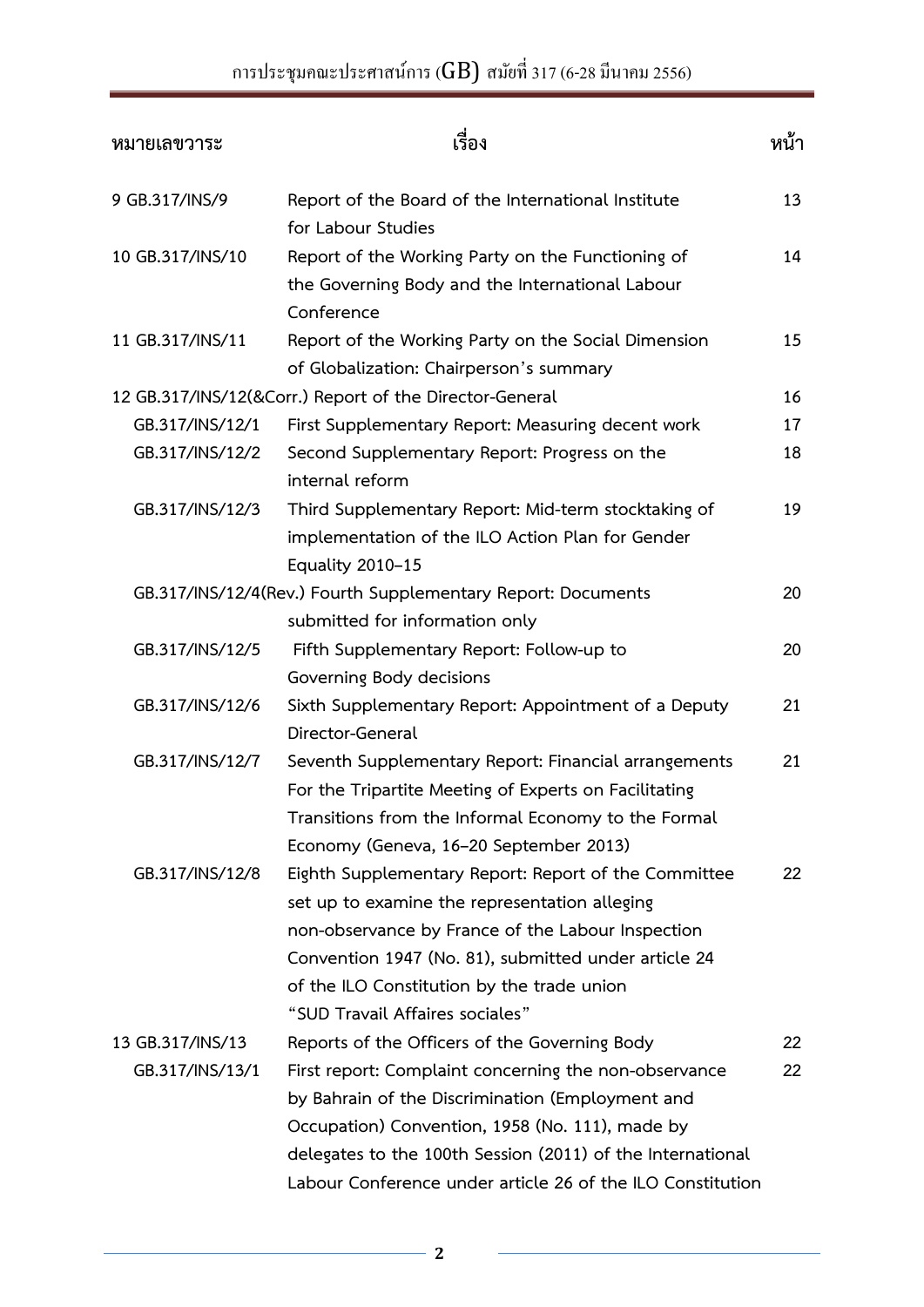| หมายเลขวาระ      | เรื่อง                                                                                                                                                                                                                                                                                                                                                                                                                                                                                                                                                                                                                                                                                                                                                                                                                               |    |
|------------------|--------------------------------------------------------------------------------------------------------------------------------------------------------------------------------------------------------------------------------------------------------------------------------------------------------------------------------------------------------------------------------------------------------------------------------------------------------------------------------------------------------------------------------------------------------------------------------------------------------------------------------------------------------------------------------------------------------------------------------------------------------------------------------------------------------------------------------------|----|
| GB.317/INS/13/2  | Second report: Arrangements for a tripartite meeting<br>on labour migration (Geneva, 4–8 November 2013)                                                                                                                                                                                                                                                                                                                                                                                                                                                                                                                                                                                                                                                                                                                              | 22 |
| GB.317/INS/13/3  | Third report: Arrangements for a Tripartite Meeting of<br>Experts on Facilitating Transitions from the Informal<br>Economy to the Formal Economy (Geneva, 16-20<br>September 2013)                                                                                                                                                                                                                                                                                                                                                                                                                                                                                                                                                                                                                                                   | 23 |
| GB.317/INS/13/4  | Fourth report: Timing of the autumn 2014 session of the<br>Governing Body                                                                                                                                                                                                                                                                                                                                                                                                                                                                                                                                                                                                                                                                                                                                                            | 23 |
| GB.317/INS/13/5  | Fifth report: Representation alleging non-observance by<br>Qatar of the Forced Labour Convention, 1930 (No. 29),<br>submitted under article 24 of the ILO Constitution by<br>the International Trade Union Confederation and<br>the Building and Wood Workers' International                                                                                                                                                                                                                                                                                                                                                                                                                                                                                                                                                         | 24 |
| GB.317/INS/13/6  | Sixth report: Representation alleging non-observance by<br>the Netherlands of the Labour Inspection Convention,<br>1947 (No. 81), the Labour Inspection (Agriculture) Convention,<br>1969 (No. 129), and the Occupational Safety and Health<br>Convention, 1981 (No. 155), submitted under article 24 of the<br>ILO Constitution by the Netherlands Trade Union Confederation<br>(FNV), the National Federation of Christian Trade Unions (CNV)<br>and the Trade Union Confederation of Middle and Higher Level<br>Employees' Unions (MHP); and Representation alleging non-<br>observance by Spain of the Termination of Employment<br>Convention, 1982 (No. 158), submitted under article 24 of the<br>ILO Constitution by the Trade Union Confederation of Workers'<br>Committees (CC.OO.) and the General Union of Workers (UGT) | 24 |
| GB.317/INS/13/7  | Seventh report: Developments in relation to the<br>International Organization for Standardization, including<br>in the field of occupational safety and health (OSH)                                                                                                                                                                                                                                                                                                                                                                                                                                                                                                                                                                                                                                                                 | 24 |
| 14 GB.317/INS/14 | Composition and agenda of standing bodies and meetings                                                                                                                                                                                                                                                                                                                                                                                                                                                                                                                                                                                                                                                                                                                                                                               | 25 |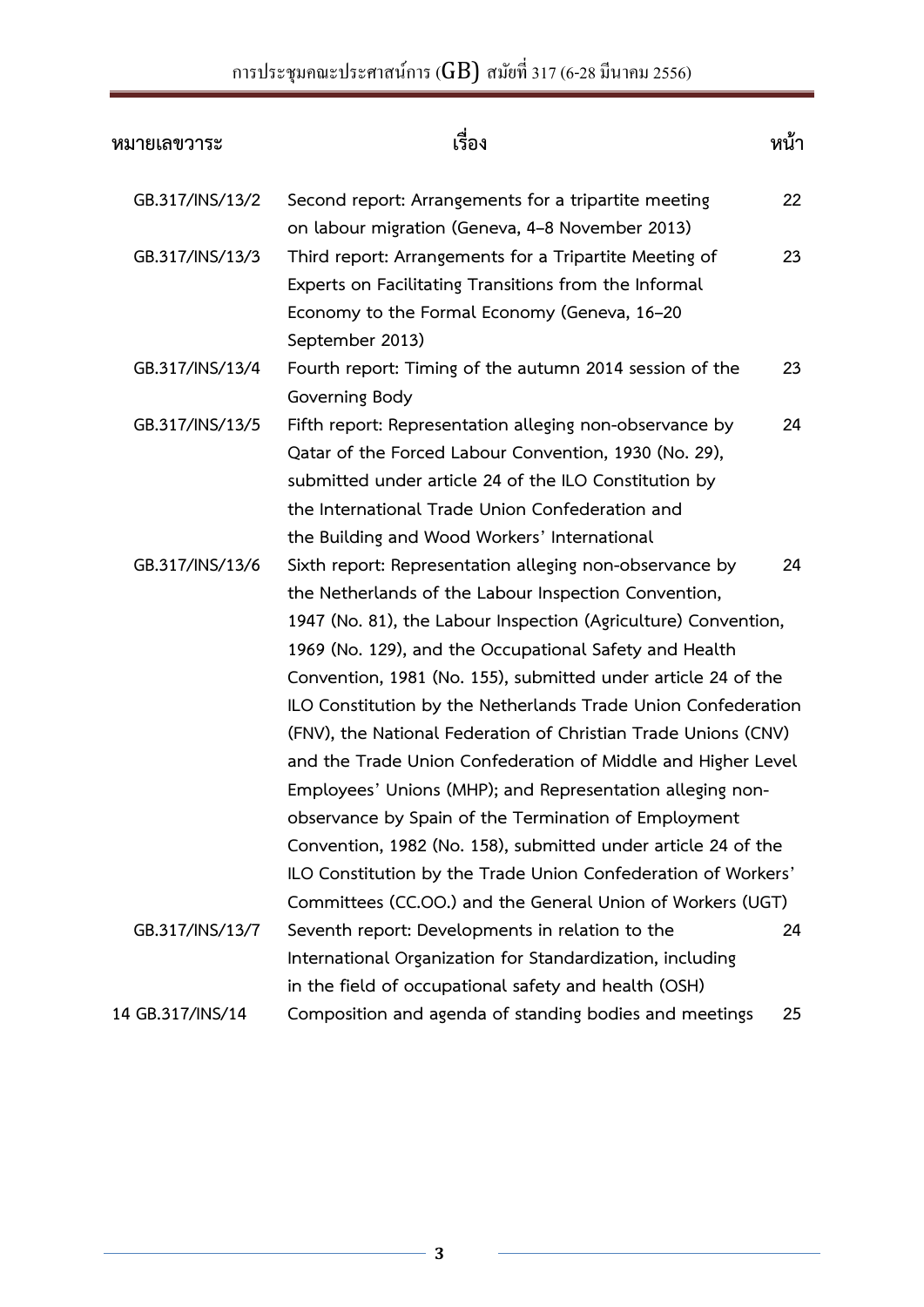| หมายเลขวาระ                              | เรื่อง                                                             | หน้า |
|------------------------------------------|--------------------------------------------------------------------|------|
| <b>Policy Development Section</b>        |                                                                    |      |
|                                          | <b>Employment and Social Protection Segment</b>                    |      |
| 1 GB.317/POL/1                           | Recurrent discussion report on employment (2014)                   | 26   |
| 2 GB.317/POL/2                           | Trade and employment                                               | 27   |
| 3 GB.317/POL/3                           | Prevention of occupational diseases                                | 28   |
| Social Dialogue Segment                  |                                                                    |      |
| 4 GB.317/POL/4                           | Sectoral Activities Programme 2012-13                              | 29   |
| 5 GB.317/POL/5                           | Sectoral Activities Programme: Proposals for 2014-15               | 29   |
| <b>Technical Cooperation Segment</b>     |                                                                    |      |
| 6 GB.317/POL/6                           | Technical cooperation approaches and capacity                      | 30   |
|                                          | development of constituents                                        |      |
| 7 GB.317/POL/7                           | Regional perspectives on technical cooperation:                    | 31   |
|                                          | Asia and the Pacific                                               |      |
| <b>Multinational Enterprises Segment</b> |                                                                    |      |
| 8 GB.317/POL/8                           | Tripartite Declaration of Principles concerning                    | 32   |
|                                          | Multinational Enterprises and Social Policy                        |      |
|                                          | (MNE Declaration): Operational plan for promotional                |      |
|                                          | activities and proposal for the new survey                         |      |
|                                          | Legal Issues and International Labour Standards Section            |      |
| Legal Issues Segment                     |                                                                    |      |
|                                          | 1 GB.317/LILS/1(Rev.) Legal protection of the International Labour | 34   |
|                                          | Organization in its member States, including the status            |      |
|                                          | of its privileges and immunities: Update                           |      |
| 2 GB.317/LILS/2                          | Promotion of the ratification of the Instrument for the            | 35   |
|                                          | Amendment of the Constitution of the International                 |      |
|                                          | Labour Organisation, 1986                                          |      |
|                                          | International Labour Standards and Human Rights Segment            |      |
| 3 GB.317/LILS/3                          | Choice of Conventions and Recommendations on which                 | 36   |
|                                          | reports should be requested under article 19 of the                |      |
|                                          | Constitution in 2014                                               |      |
|                                          | Programme, Financial and Administrative Section                    |      |
|                                          | Programme, Financial and Administrative Segment                    |      |
| 1 GB.317/PFA/1 and                       | Programme and Budget proposals for 2014-15                         | 37   |
| GB.317/PFA/1/1                           |                                                                    |      |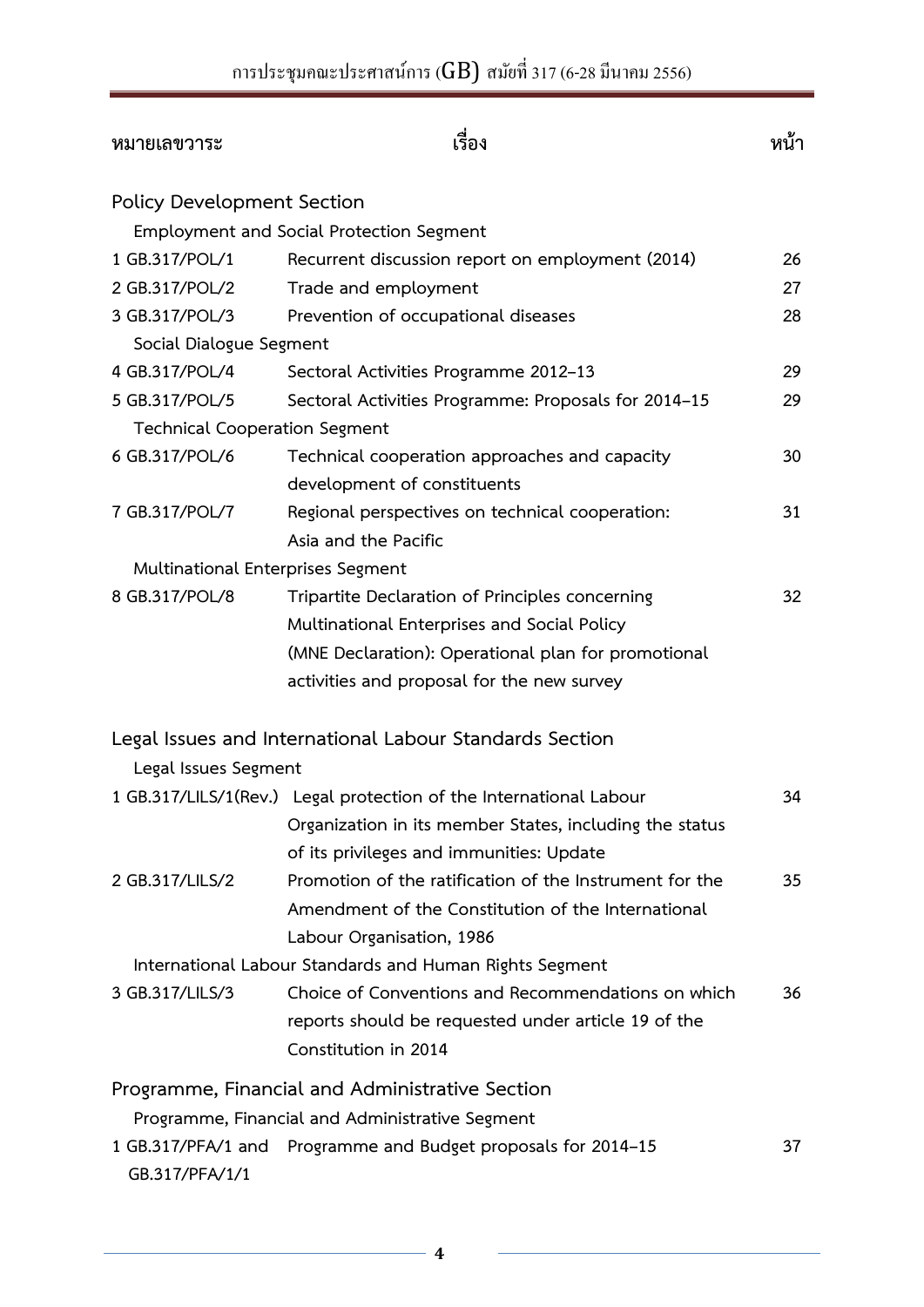# การประชุมคณะประศาสน์การ (GB) สมัยที่ 317 (6-28 มีนาคม 2556)

| หมายเลขวาระ                 | เรื่อง                                                                                                          |    |
|-----------------------------|-----------------------------------------------------------------------------------------------------------------|----|
| 2 GB.317/PFA/2              | Building questions: Headquarters building renovation<br>project                                                 | 40 |
| 3 GB.317/PFA/3              | Delegation of authority under article 18 of the<br>Standing Orders of the International Labour Conference       | 41 |
| 4 GB.317/PFA/4              | UN system coordination and common services: Financial<br>implications for the ILO                               | 41 |
| 5 GB.317/PFA/5              | Other financial questions: Report of the Government<br>Members of the Governing Body for allocation of expenses | 42 |
| Audit and Oversight Segment |                                                                                                                 |    |
| 6 GB.317/PFA/6              | Follow-up to the report of the Chief Internal Auditor<br>for the year ended 31 December 2011                    | 43 |
| 7 GB.317/PFA/7              | Report of the Chief Internal Auditor for the year ended<br>31 December 2012                                     | 43 |
| 8 GB.317/PFA/8              | Report of the Independent Oversight Advisory<br>Committee (IOAC)                                                | 44 |
| Personnel Segment           |                                                                                                                 |    |
| 9 GB.317/PFA/9              | Statement by the staff representative                                                                           | 44 |
| 10 GB.317/PFA/10            | Amendments to the Staff Regulations: Review of                                                                  | 45 |
|                             | Recruitment and selection procedures                                                                            |    |
| 11 GB.317/PFA/11            | Pensions questions: Report of the Board of the Special<br>Payments Fund                                         | 45 |
| 12 GB.317/PFA/12            | Matters relating to the Administrative Tribunal of<br>the ILO: Composition of the Tribunal                      | 46 |
| High-Level Section          | Working Party on the Social Dimension of Globalization                                                          |    |
| 1 GB.317/WP/SDG/1           | The post-2015 sustainable development agenda                                                                    | 47 |
| 2 GB.317/WP/SDG/2           | Tackling the global economic and employment crisis                                                              | 48 |
|                             | Working Party on the Functioning of the International Labour                                                    |    |
|                             | Conference And the Regional Meting (WP/GBC)                                                                     |    |
| 1. GB.317/WP/1              | Improving the functioning of the International                                                                  | 50 |
|                             | Labour Conference and the Regional Meetings                                                                     |    |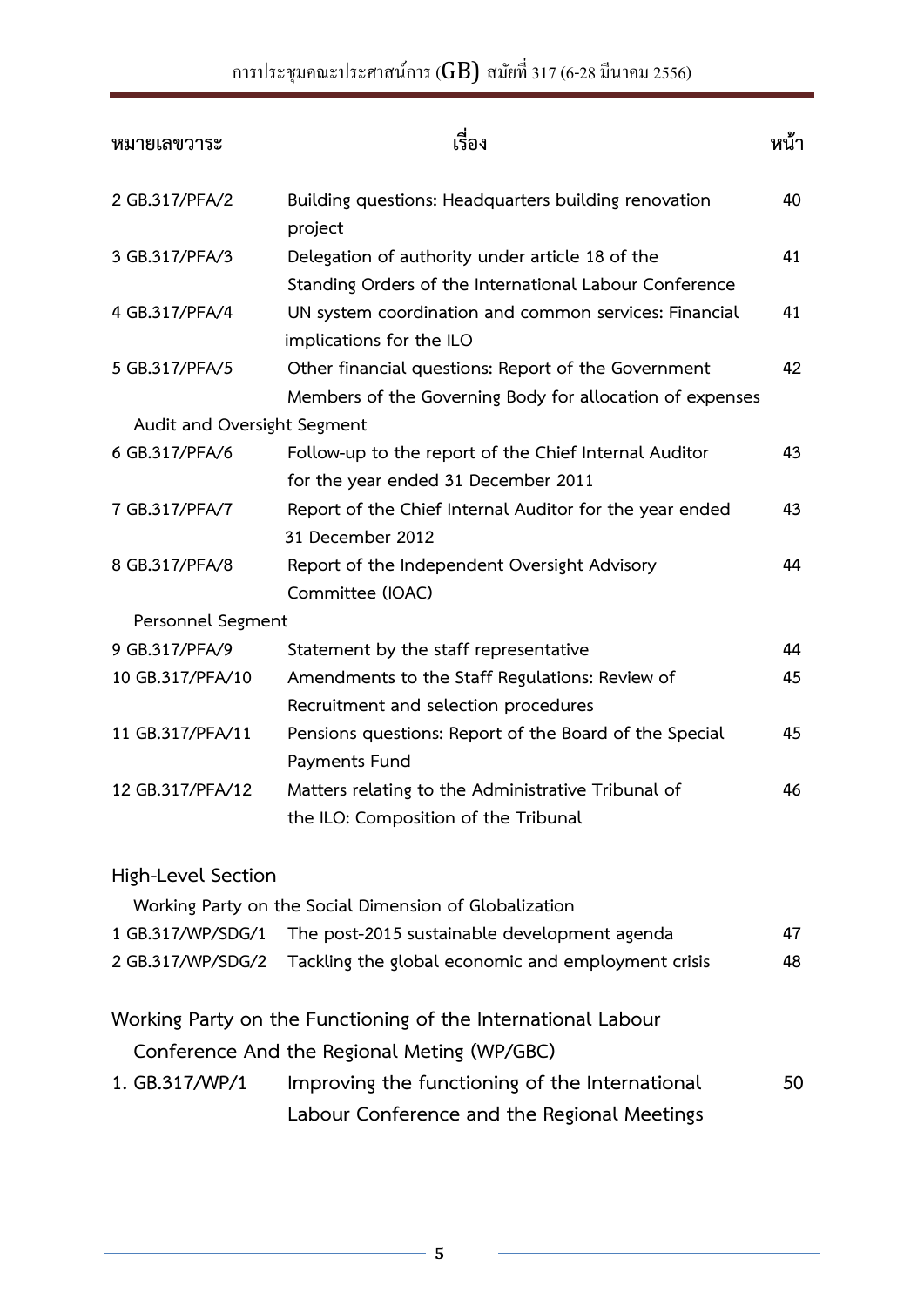<span id="page-5-0"></span>**สรุปผลการประชุมคณะประศาสน์การ สมัยที่ 317 ส านักงานแรงงานระหว่างประเทศ นครเจนีวา วันที่ 6 – 28 มีนาคม 2556**

**------------------------------** 

**ด้าน Institutional Section (INS)**

**INS/1 : Approval of the minutes of the 316th Session of the Governing Body**

# **ข้อมูลพื้นฐาน**

ภายใต้Standing Order of the Governing Body ข้อ 5.5.3 ร่างรายงานการประชุม GB จะได้รับ การเผยแพร่บนเว็บไซต์ของ ILO เพื่อให้สมาชิกตรวจสอบภายในสองสัปดาห์และแจ้งขอแก้ไขผ่านคณะผู้แทน ถาวรสำหรับฝ่ายรัฐบาล และผ่าน ACT/EMP และ ACTRAV สำหรับฝ่ายนายจ้างและฝ่ายลูกจ้างตามลำดับ รายงานการประชุมฉบับร่างที่แก้ไขแล้วจะได้รับการเผยแพร่บนเว็บไซต์ภายใต้หัวข้อ "Draft Minutes of the  $316^{\rm th}$  Session of the Governing Body" ก่อนนำเสนอที่ประชุม GB สมัยที่ 317 พิจารณารับรอง

## **มติที่ประชุม**

รับรองรายงานการประชุม GB สมัยที่ 316

**INS/2 : Agenda of the International Labour Conference : Proposals for the agenda of the 103rd Session (2014) and beyond of the Conference**

# **ข้อมูลพื้นฐาน**

การประชุม GB สมัยที่ 316 ที่ผ่านมา คณะทำงานไตรภาคีนำเสนอหัวข้อที่เป็นความสนใจเพื่อบรรจุ เป็นวาระการอภิปราย (ad-hoc item) ในการประชุม ILC สมัยที่ 103 (มิถุนายน 2557) และสมัยที่ 104 (มิถุนายน 2558) แต่ที่ประชุมมีมติให้เลื่อนการพิจารณาคัดเลือกหัวข้อมานำเสนอเพื่อพิจารณาในการประชุม GB สมัยที่ 317 เนื่องจากรอให้กระบวนการปรับปรุงการประชุม ILC มีความคืบหน้า โดยเฉพาะในหัวข้อการ ี พิจารณาวาระการประชุม (agenda setting) ซึ่งจากการหารือของคณะทำงานอีกครั้งหลังการประชุม GB 316 ่ มีหัวข้อนำเสนอเพื่อการคัดเลือกรวม 6 หัวข้อ ประกอบด้วย

หัวข้อที่ 1 เรื่อง Supplementing the ILO's Forced Labour Conventions to address prevention and victim protection, including compensation, as well as human trafficking for labour exploitation (การหารือแนวทางเสริมอนุสัญญาว่าด้วยแรงงานบังคับเพื่อให้ครอบคลุมการป้องกัน การคุ้มครองและชดเชยแก่ผู้เสียหาย รวมทั้งการค้าแรงงานที่เป็นการค้ามนุษย์) เสนอให้เป็นวาระ standard setting

**6**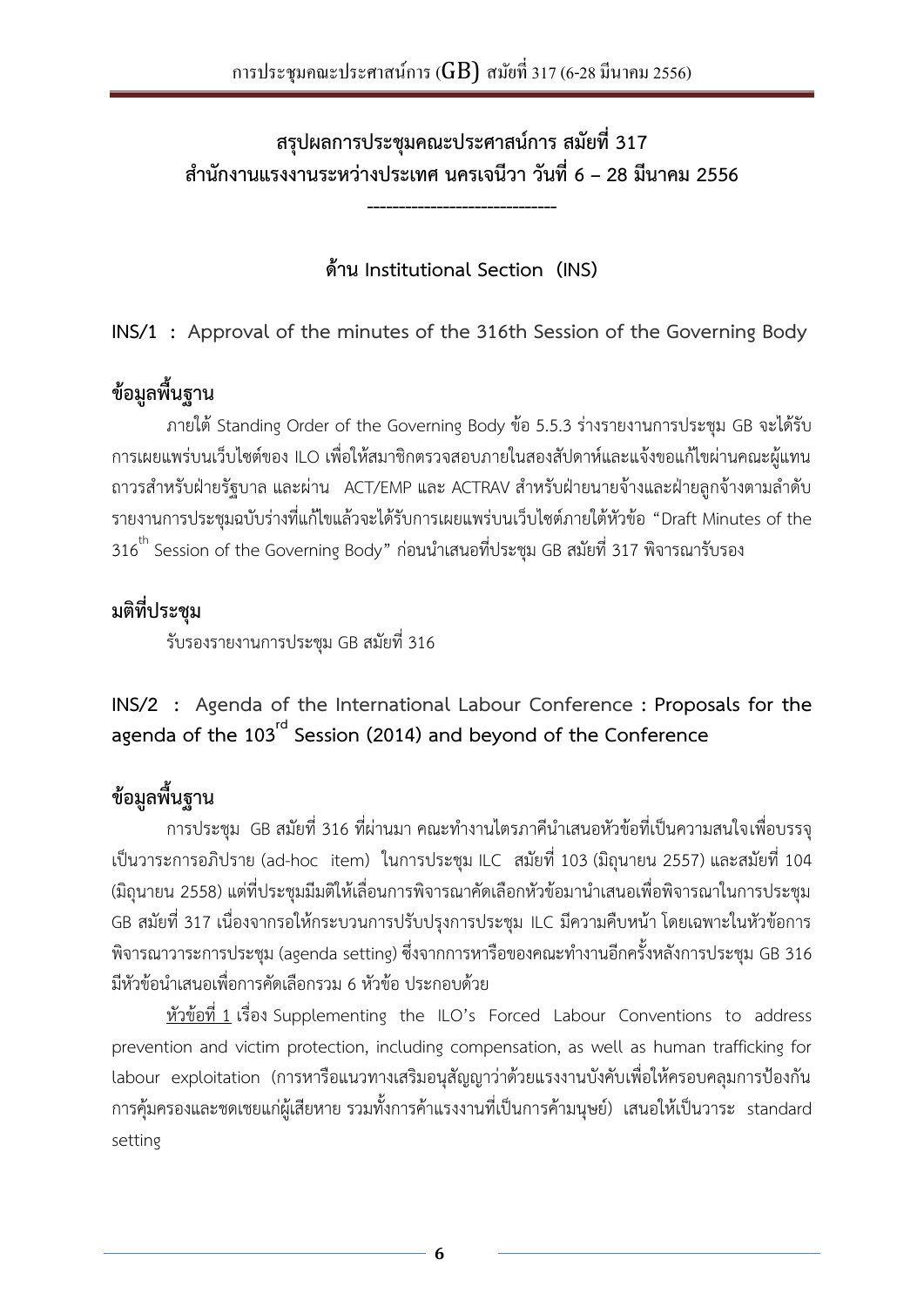หัวข้อที่ 2 เรื่อง Facilitating transitions from the informal economy to the formal economy (การอำนวยความสะดวกในการเปลี่ยนผ่านจากเศรษฐกิจนอกระบบไปสู่เศรษฐกิจในระบบ) เสนอ เป็นวาระ standard setting

หัวข้อที่ 3 เรื่อง Violence against women and men in the world of work เสนอเป็นวาระ standard setting

หัวข้อที่ 4 เรื่อง Decent work for peace, security and disaster resilience: Revision of the Employment (Transition from War to Peace) Recommendation, 1944 (No.71) การทบทวนข้อ แนะว่าด้วยการจ้างงาน (การเปลี่ยนผ่านจากสงครามสู่สันติภาพ) เสนอให้เป็นวาระ standard setting

หัวข้อที่ 5 เรื่อง Effective ILO technical cooperation in a changing global context เสนอ เป็นวาระ general discussion

หัวข้อที่ 6 เรื่อง Building a diverse and inclusive world of work เสนอเป็นวาระ general discussion

ตามระเบียบการจัดประชุม ILC และระเบียบการจัดประชุม GB จะแบ่งวาระเป็น 2 ส่วนใหญ่ ๆ คือ Standing items และ Ad-hoc items ซึ่งในส่วนของ **Standing items** ของการประชุม ILC ทุกปีจะ ประกอบด้วย

 - รายงานของประธาน GB และ DG ของ ILO (reports of the Chairperson of the Governing Body and of the Director-General)

- การตอบข้อซักถามเกี่ยวกับเรื่องแผนงานและงบประมาณ (programme and budget and other questions)

- รายงานการปฏิบัติตามอนุสัญญาและข้อแนะ

ส าหรับส่วนของ **Ad-hoc items** เป็นที่ตกลงว่าจะมี 3 หัวข้อโดยอาจเป็น general discussion หรือ standard setting (หากเป็น standard setting อาจเป็น single discussion หรือ double discussion แล้วแต่การพิจารณาของที่ประชุม GB) ซึ่งในการประชุม GB 313 (มีนาคม 2555) ได้ตกลงคัดเลือกหัวข้อใน ส่วนของ Ad-hoc items แล้ว 1 หัวข้อ คือ recurrent discussion on the strategic objective of employment (เป็นไปตามวงรอบของการจัดหัวข้อการอภิปรายให้สอดคล้องกับ strategic objective ของ ILO สี่ด้าน ภายใน 7 ปี คือ ด้าน employment, social protection, fundamental principle and right at work จะมีการอภิปรายใน ILC รวม 2 ครั้ง และด้าน social dialogue อภิปราย 1 ครั้ง ซึ่งในปี 2557 ถึง รอบของด้าน employment) ดังนั้น ยังเหลืออีก 2 หัวข้อที่ต้องให้ที่ประชุมพิจารณาคัดเลือกเพื่อบรรจุในการ ประชุม ILC สมัยที่ 103 (มิถุนายน 2557) และ ILC สมัยต่อๆ ไป

### **มติที่ประชุม**

### A. คัดเลือกหัวข้อต่อไปนี้เป็นหัวข้อการประชุม ILC สมัยที่ 103 (2557)

1. Supplementing the Forced Labour Convention, 1930 (No. 29), to address implementation gaps to advance prevention, protection and compensation measures, to

**7**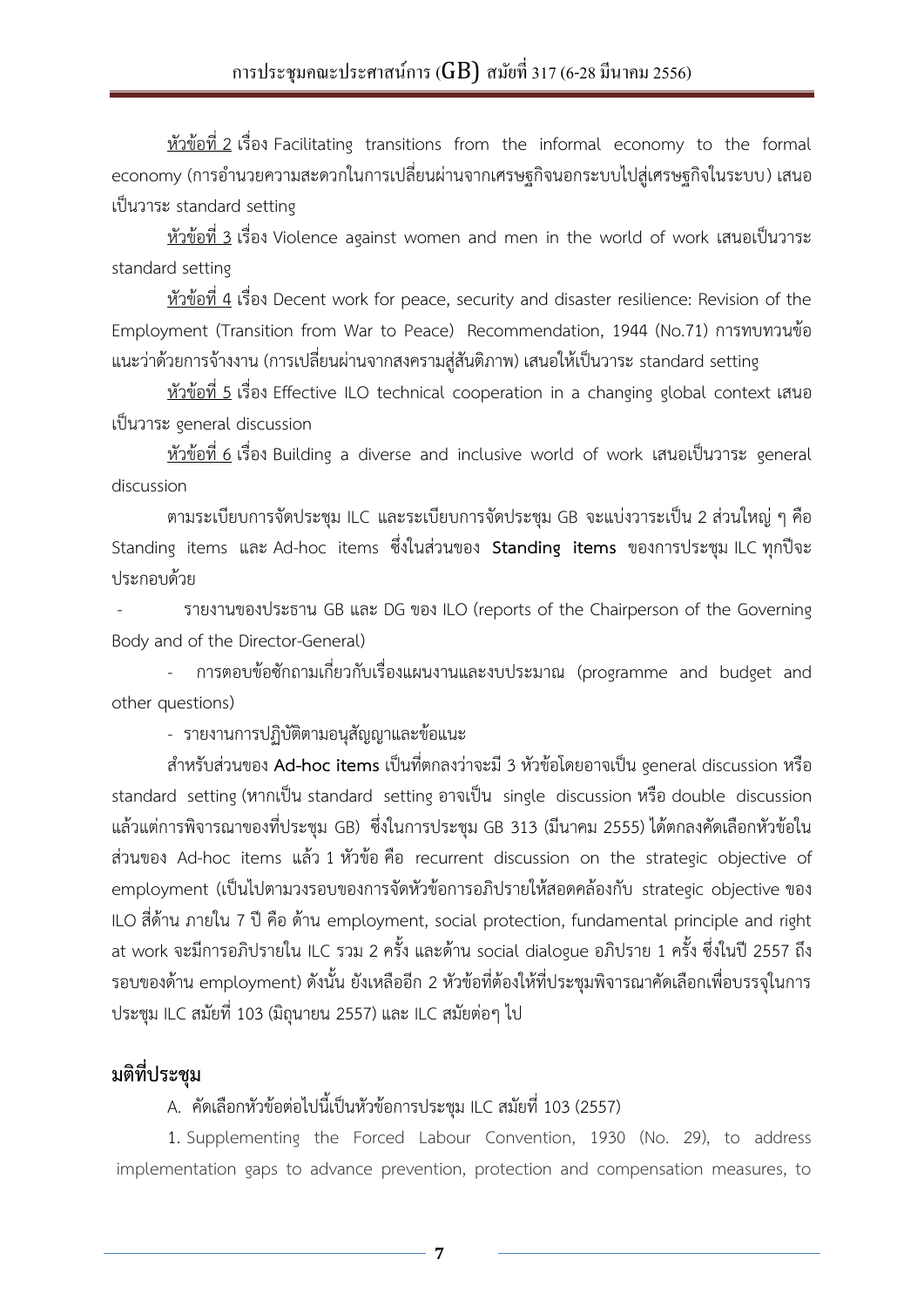<span id="page-7-0"></span>effectively achieve the elimination of forced labour โดยเป็น standard setting และเป็น single discussion

2. Facilitating transitions from the informal to the formal economy โดยเป็น standard setting และเป็น double discussion

3. อนุมัติข้อเสนอการลดขั้นตอนการเตรียมการเพื่อการหารือลักษณะ single discussion และ double discussion ตามที่เสนอในภาคผนวกของเอกสารประกอบวาระ GB.317/INS/2(Rev.)

#### B. หัวข้อการประชุม ILC สมัยที่ 104 (2558)

สืบเนื่องจากการที่ที่ประชุม GB สมัยปัจจุบันพิจารณาคัดเลือกหัวข้อ Facilitating transitions from the informal to the formal economy โดยเป็น standard setting และเป็น double discussion ดังนั้น เห็นชอบให้บรรจุหัวข้อนี้เป็นหัวข้อการประชุมใน ILC สมัยที่ 104 (2558) เพื่อหารือเป็นครั้งที่สอง และสอดคล้องกับหัวข้อ recurrent discussion on the strategic objective of social protection (labour protection) ซึ่งได้รับการบรรจุโดยอัตโนมัติตามวงรอบของ recurrent discussion

ให้เลื่อนการพิจารณาคัดเลือกหัวข้อการประชุม ILC ที่เหลือไปพิจารณาในการประชุมสมัยที่ 319 (ตุลาคม 2556)

**INS/3 : Review of annual reports under the follow-up to the ILO Declaration on Fundamental Principles and Rights at Work**

## **ข้อมูลพื้นฐาน**

เอกสารประกอบการประชุม นำเสนอรายงาน Annual Review ประจำปี 2555-2556 ซึ่งเก็บข้อมูล จากประเทศสมาชิกที่ยังไม่ให้สัตยาบันอนุสัญญาที่อยู่ภายใต้หลักการและสิทธิขั้นพื้นฐานในการทำงาน (Fundamental Principles and Rights at Work : FPRW) ซึ่งประกอบด้วยอนุสัญญาหลัก (Core Convention) 8 อนุสัญญา โดยมีทั้งหมดจำนวน 48 ประเทศ (4 มกราคม 2556 ประเทศ Republic of . Maldives ให้สัตยาบันเพิ่มเติมทำให้ผู้ตอบแบบสำรวจเหลือเพียง 47 ประเทศ) โดยสามารถเก็บข้อมูลได้ครบ 100 เปอร์เซ็นต์เป็นปีที่สอง วัตถุประสงค์ของรายงานประจำปีนี้ เพื่อติดตามความเคลื่อนไหวของประเทศ สมาชิกในการส่งเสริมและสนับสนุนการให้สัตยาบันอนุสัญญาทั้งหมดภายใต้ FPRW ที่ ILO ประสงค์ให้ ประเทศสมาชิกทุกประเทศให้สัตยาบันทุกอนุสัญญาให้ครบ และสอดคล้องกับ Plan of Action on FPRW (2012-2016) ซึ่งได้รับความเห็นชอบจากที่ประชุม GB สมัยที่ 316 (พฤศจิกายน 2555)

รายงานเสนอภาพรวมที่พบคือ ในปี 2555 มีประเทศให้สัตยาบันอนุสัญญาในกลุ่มนี้เพิ่มอีก 15 ี ประเทศ (ปี 2554 มี 6 ประเทศ) ทุกประเทศที่ตอบแบบสำรวจมีพัฒนาการทางบวกเพิ่มขึ้นจากปีก่อน อนุสัญญาฉบับที่ 29 และ 182 มีผู้ให้สัตยาบันมากที่สุด และอนุสัญญาฉบับที่ 87 และ 98 มีผู้ให้สัตยาบันน้อย ที่สุด

**8**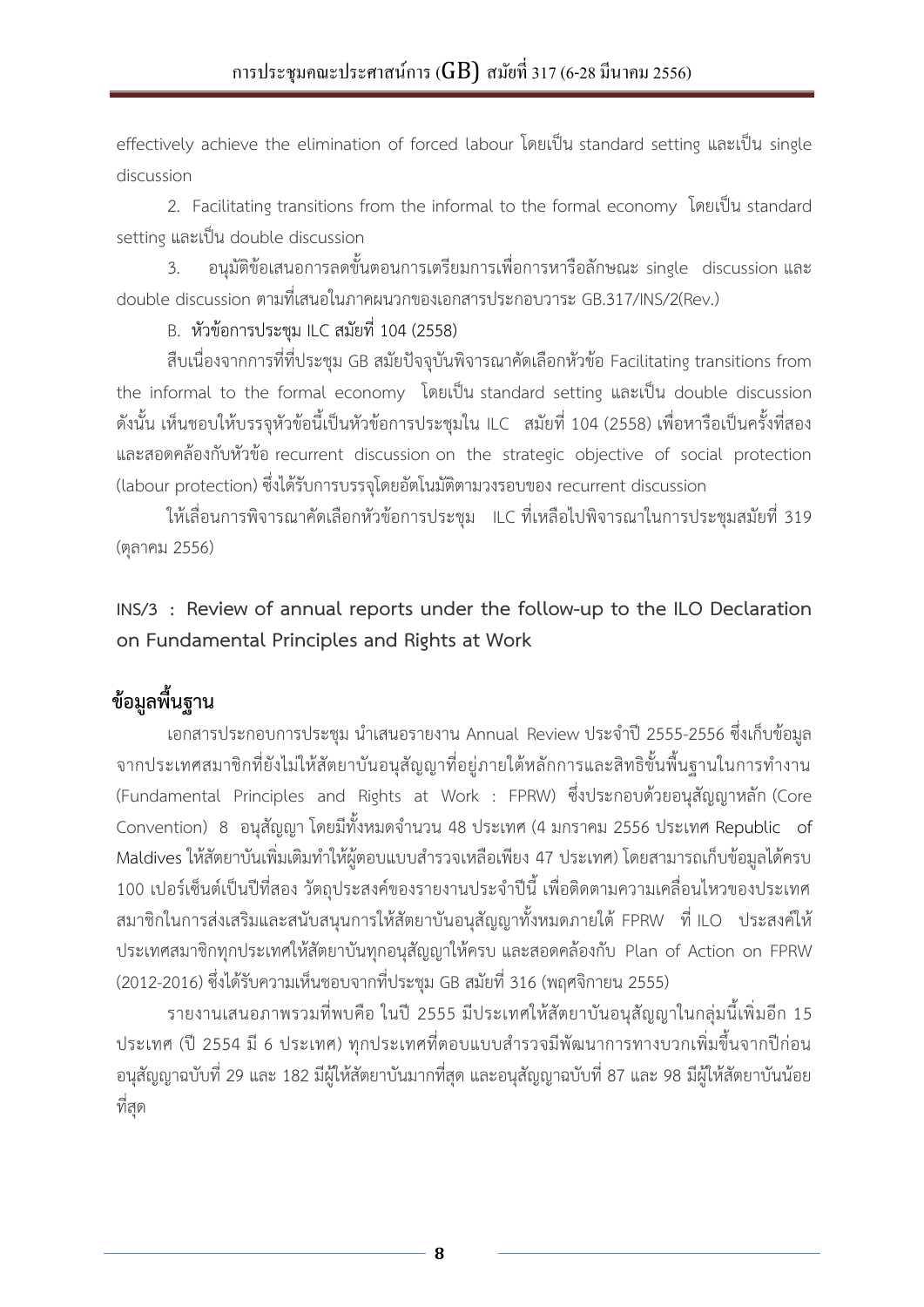รายงานแบ่งการสำรวจแยกตามประเด็นของอนุสัญญาหลักทั้ง 8 อนุสัญญา คือ

1. ด้านเสรีภาพในการสมาคมและการร่วมเจรจาต่อรอง (Freedom of association and the effective recognition of the right to collective bargaining) ซึ่งประกอบด้วยอนุสัญญาหลัก 2 อนุสัญญาคือ อนุสัญญาฉบับที่ 87 และ 98 (ต้องการให้ได้รับสัตยาบันเพิ่มอีกจำนวน 33 และ 22 ประเทศ ตามล าดับ) ในด้านนี้ ประเทศไทยอยู่ในกลุ่มประเทศที่แสดงเจตนาที่จะให้สัตยาบันโดยได้มีกิจกรรมต่าง ๆ เพื่อส่งเสริมการนำไปสู่การให้สัตยาบัน มีการหารือไตรภาคี และเป็นกลุ่มประเทศที่จำเป็นต้องมีการแก้ไข กฎหมายภายในประเทศเพื่อรองรับ ทั้งนี้มีข้อสังเกตจากกลุ่มลูกจ้างว่า ภาครัฐและนายจ้างมีแนวคิดสอดรับ กันที่ไม่ให้ความสำคัญกับอนุสัญญาทั้งสองฉบับทำให้ไตรภาคีขาดดุลยภาพ รวมทั้งมีปัจจัยภายในประเทศ หลายประการที่เป็นอุปสรรคต่อการเดินหน้าเพื่อให้สัตยาบัน เช่น ด้านการเมือง ด้านเศรษฐกิจ สถานการณ์ ทางสังคม ซึ่งประเทศไทยอยู่ในกลุ่มประเทศที่ต้องการความช่วยเหลือทางวิชาการในการเตรียมให้สัตยาบัน

2. ด้านการขจัดการใช้แรงงานบังคับ (The elimination of all forms of forced or compulsory labour) ซึ่งประกอบด้วยอนุสัญญาหลัก 2 อนุสัญญาคือ อนุสัญญาฉบับที่ 29 และ 105 (ต้องการให้ได้รับสัตยาบันเพิ่มอีกจำนวน 8 และ 13 ประเทศตามลำดับ) ทั้งนี้ อนุสัญญาทั้งสองฉบับไทยให้ สัตยาบันแล้วเมื่อปี 2512 จึงไม่ได้รับการหยิบยกขึ้นกล่าวถึงในรายงาน

3. ด้านการยุติการใช้แรงงานเด็ก (The effective abolition of child labour) ซึ่งประกอบด้วย ้อนุสัญญาหลัก 2 อนุสัญญาคือ อนุสัญญาฉบับที่ 138 และ 182 (ต้องการให้ได้รับสัตยาบันเพิ่มอีกจำนวน 20 และ 8 ประเทศตามลำดับ) ทั้งนี้ อนุสัญญาทั้งสองฉบับไทยให้สัตยาบันแล้วเมื่อปี 2547 และ 2544 ตามล าดับ จึงไม่ได้รับการหยิบยกขึ้นกล่าวถึงในรายงาน

4. ด้านการขจัดการเลือกปฏิบัติในการจ้างงานและการประกอบอาชีพ (The elimination of discrimination in respect of employment and occupation) ซึ่งประกอบด้วยอนุสัญญาหลัก 2 ้อนุสัญญาคือ อนุสัญญาฉบับที่ 100 และ 111 (ต้องการให้ได้รับสัตยาบันเพิ่มอีกจำนวน 14 และ 13 ประเทศ ตามล าดับ) ทั้งนี้ ไทยให้สัตยาบันอนุสัญญาฉบับที่ 100 แล้วเมื่อปี 2542 และยังไม่ได้ให้สัตยาบันอนุสัญญา ฉบับที่ 111 ซึ่งในด้านนี้ ไทยอยู่ในกลุ่มประเทศที่แสดงเจตนาที่จะให้สัตยาบัน โดยได้มีกิจกรรมต่าง ๆ เพื่อ ้ส่งเสริมการนำไปสู่การให้สัตยาบัน และเป็นกลุ่มประเทศที่จำเป็นต้องมีการแก้ไขกฎหมายภายในประเทศเพื่อ รองรับ และอยู่ในกลุ่มประเทศที่มีอุปสรรคหรือขาดความตระหนักของสังคมถึงความสำคัญของอนุสัญญาใน ด้านนี้รวมทั้งอยู่ในกลุ่มประเทศที่ต้องการความช่วยเหลือทางวิชาการในการเตรียมให้สัตยาบัน

# **มติที่ประชุม**

รับทราบรายงานประจ าปีดังกล่าวและมอบหมาย DG ให้พิจารณาให้ความช่วยเหลือประเทศสมาชิกใน ึการสร้างความสำคัญ ความตระหนัก และส่งเสริมหลักการและสิทธิขั้นพื้นฐานในการทำงาน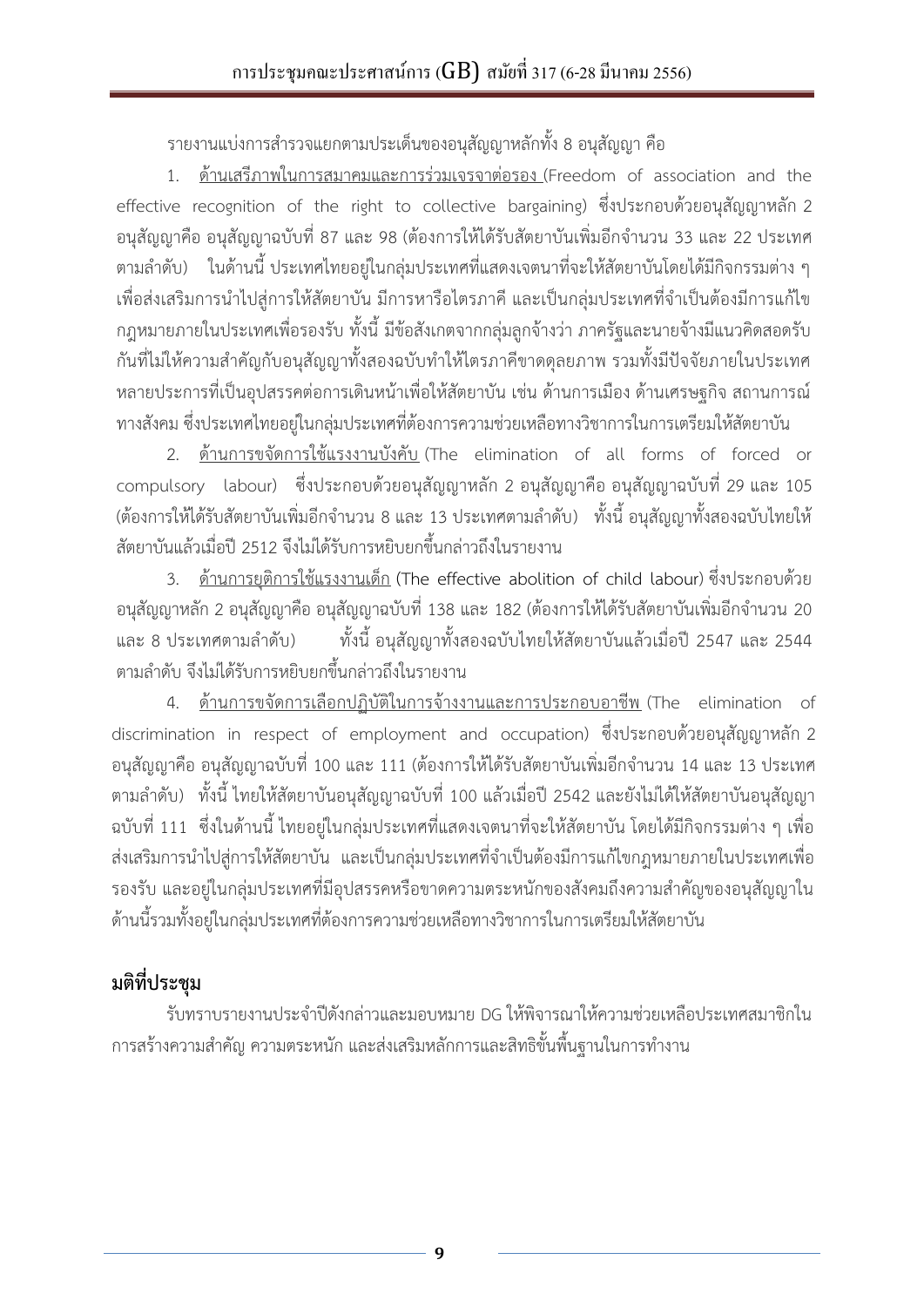<span id="page-9-0"></span>**INS/4 : Matters arising out of the work of the International Labour conference**

**INS/4/1 : Follow-up to the decision adopted by the International Labour Conference on certain matters arising out of the report of the Committee on the Application of Standards : Summary report concerning the informal tripartite consultations held on 19-20 February 2013**

## **ข้อมูลพื้นฐาน**

ที่ประชุม GB สมัยที่ 315 (มิถุนายน 2555) ให้บรรจุเรื่องการพิจารณาอำนาจหน้าที่ของ คณะกรรมการผู้เชี่ยวชาญว่าด้วยการปฏิบัติตามอนุสัญญาและข้อแนะ (CEACR) ซึ่งได้รับการยกเป็นประเด็น ค าถามจากฝ่ายนายจ้างระหว่างการประชุมคณะกรรมการว่าด้วยการปฏิบัติตามมาตรฐาน (CAS) ในคราว ประชุม ILC สมัยที่ 101 (มิถุนายน 2555) เข้าสู่การหารือในการประชุมคณะประศาสน์การ สมัยที่ 316 โดย ส านักงาน ILO ได้จัดประชุมผู้แทนไตรภาคีอย่างไม่เป็นทางการเมื่อวันที่ 19 กันยายน 2555 สรุปเสนอให้ยก ประเด็นหารือ 2 เรื่อง คือ 1) การเสนอรายชื่อประเทศ (short list) ซึ่งเข้าข่ายไม่ปฏิบัติตามอนุสัญญาตามผล การพิจารณาของคณะกรรมการ CAS ต่อที่ประชุม ILC เหมือนเช่นที่เคยปฏิบัติ และ 2) อำนาจหน้าที่ของ คณะกรรมการผู้เชี่ยวชาญ ฯ (CEACR) ในการตีความอนุสัญญา ซึ่งผลจากการประชุม GB สมัยที่ 316 ไม่ ี สามารถได้ข้อยุติและให้มีการหารือไตรภาคีเพิ่มเติมในระหว่างวันที่ 19-20 กุมภาพันธ์ 2556 และนำผลสรุป เสนอต่อการประชุม GB สมัยถัดมา

เอกสารประกอบการประชุมวาระนี้ นำเสนอผลสรุปการประชุมหารือไตรภาคีอย่างไม่เป็นทางการ ระหว่างวันที่ 19-20 กุมภาพันธ์ 2556 ซึ่งผู้เข้าประชุมฯประกอบด้วยผู้แทนสามฝ่าย (ผู้แทนภาครัฐบาล คัดเลือกจากภูมิภาคละ 4 คนแต่มีสิทธิ์พูดในที่ประชุม 2 คน ซึ่งกลุ่มเอเชียและแปซิฟิก : ASPAG มีอิหร่าน จีน ื ออสเตรเลีย ญี่ปุ่นเข้าร่วมประชุม) โดยประธาน GB ทำหน้าที่ประธานการหารือ และ DG เข้าร่วมประชุม ทั้งนี้ ี ที่ประชุมเชิญคณะกรรมการผู้เชี่ยวชาญ ฯ (CEACR) จำนวน 6 ท่าน เข้าร่วมแลกเปลี่ยนแนวคิดกับที่ประชุม ในช่วงแรกก่อนเข้าวาระการหารือสามฝ่ายในช่วงที่สองซึ่งเป็นการประชุมปิด

คณะกรรมการผู้เชี่ยวชาญ ฯ (CEACR) ให้ความเห็นต่อบทบาทของ CEACR ต่อที่ประชุมว่า

1) นับตั้งแต่ปี 2469 CEACR ได้รับการแต่งตั้งโดย GB และ ILC รับผิดชอบด้านมาตรฐานแรงงาน โดยเป็นหนึ่งใน supervisory system และเมื่อหลายปีผ่านไป ภาระงานได้รับการขยายเพิ่มขึ้นเพื่อรับผิดชอบ ก ากับประเทศสมาชิกตามมาตรา 19 และ 23 ของธรรมนูญ ILO โดยอัตโนมัติ โดยไม่มีการปรับ TOR

2) CEACR และ CAS เปรียบเสมือนสองเสาหลักใน supervisory system ซึ่งต่างมีการทำงานตาม ้ ความรับผิดชอบด้วยความนับถือและร่วมมือกันอย่างดี ซึ่งจากอำนาจหน้าที่ที่แตกต่างกัน และเป็นอิสระจาก กัน ย่อมมีมุมมองที่แตกต่างกัน

3) ความเห็นและข้อเสนอแนะของ CEACR ในรายงานไม่มีผลผูกพันทางกฎหมาย ผู้ต้องการคำชี้ขาด ต้องน ากรณีสู่ International Court of Justice : ICJ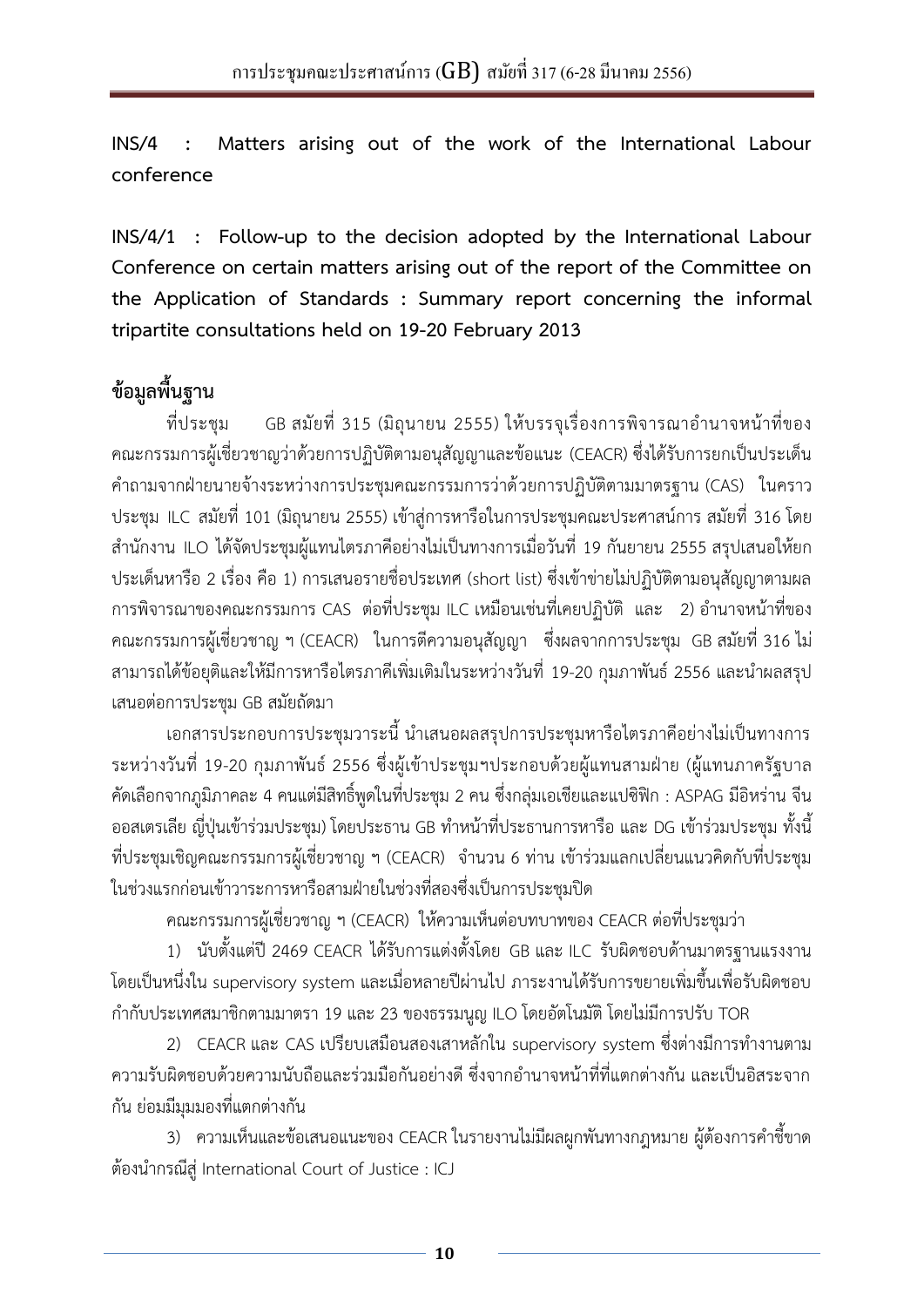<span id="page-10-0"></span>4) CEACR ได้ระบุชัดเจนในคำนำของรายงานที่จะนำเสนอต่อที่ประชุม ILC สมัยที่ 102 (มิถุนายน 2556) ถึงอำนาจหน้าที่เพื่อให้เป็นไปตามที่ได้รับการตั้งข้อสังเกตจากผู้แทนนายจ้าง

ในช่วง 2 ซึ่งเป็นการหารือ 3 ฝ่าย ผู้แทนนายจ้าง ให้ความเห็นว่า supervisory system ขณะนี้ ้ล้มเหลวและอยู่ในสถานะวิกฤต (crisis) เนื่องจาก CEACR ทำหน้าที่เกินขอบเขตอำนาจ การพิจารณาเสนอ รายชื่อประเทศเพื่อให้คณะกรรมการ CAS พิจารณาในระหว่างการประชุม ILC มีความยุ่งยากต่อการพิจารณา ่ มากขึ้น มาตรฐานแรงงานของ ILO ได้รับการนำไปประกอบการดำเนินงานขององค์กรหรือหน่วยงานภายนอก ดังนั้น ถึงเวลาที่ควรมีการปรับกลไกของ supervisory ดังกล่าว อย่างไรก็ดี ผู้แทนลูกจ้างและตัวแทนกลุ่ม รัฐบาลหลายกลุ่มไม่เห็นด้วยกับข้อคิดของฝ่ายนายจ้างและเรียกร้องให้ทุกฝ่ายร่วมกันหารือเพื่อหาทางออกที่ เหมาะสมด้วยการเปิดใจและมุ่งรักษาเป้าหมายหลักขององค์กรตามอำนาจหน้าที่ที่ได้รับ

## **ประเด็นอภิปราย**

ผู้แทนภาครัฐบาลหลายกลุ่มหลายประเทศ แสดงความห่วงใยต่อผลลัพธ์การหารือสามฝ่ายอย่างไม่ เป็นทางการซึ่งดำเนินการหลายครั้งแต่ไม่สามารถบรรลุข้อสรุป ฝ่ายนายจ้างยังคงย้ำจุดยืนที่ต้องการให้มีการ ก าหนดชัดเจนถึง mandate ของ CEACR ในขณะที่ฝ่ายลูกจ้างมีความเห็นว่ากลไกของ supervisory ขณะนี้ ไม่มีปัญหาใด อย่างไรก็ดี ได้รับการยืนยันจากทั้งผู้แทนนายจ้างและผู้แทนลูกจ้างว่า จะมีการพิจารณาประกาศ รายชื่อประเทศ (short list) สำหรับการประชุม ILC สมัยที่ 102 แน่นอน

# **มติที่ประชุม**

DG ของ ILO ได้เสนอเพื่อหาข้อยุติในวาระนี้ว่า ปัญหาส าคัญที่ต้องเร่งแก้ไขก่อนที่จะถึงการประชุม ILC คือ การประกาศรายชื่อประเทศ (short list) ซึ่งเข้าข่ายไม่ปฏิบัติตามอนุสัญญาเพื่อให้การประชุม คณะกรรมการ CAS สามารถด าเนินต่อไปได้โดยกลไกการประชุม ILC ไม่สะดุดเช่นครั้งก่อน และเชื่อมั่นใน ้ความร่วมมือของฝ่ายนายจ้างและฝ่ายลูกจ้างสำหรับรายชื่อประเทศ สำหรับประเด็นอื่นๆ ให้นำเข้าหารือใน ี การประชุม GB สมัยที่ 318 (มิถุนายน 2556) เพื่อกำหนดช่วงเวลาที่เหมาะสมสำหรับการจัดหารือสามฝ่าย ก่อนจะถึงเดือนตุลาคม เพื่อให้มีความคืบหน้าเสนอต่อที่ประชุม GB สมัยที่ 319 ทั้งนี้ การหารือจะเป็นการ ทบทวนและหาทางออกส าหรับกรณีนี้ทั้งในระยะกลางหรือระยะยาวต่อไป

ที่ประชุมเห็นชอบข้อเสนอของ DG

**INS 4/2 : Follow-up to the resolution concerning the measures on the subject of Myanmar adopted under article 33 of the ILO Constitution by the Conference at its 101st Session (2012)**

# **ข้อมูลพื้นฐาน**

พม่าส่งหนังสือเป็นทางการถึงคณะผู้แทนถาวรไทยประจ าสหประชาชาติ ณ นครเจนีวา ให้กล่าว statement สนับสนุนความคืบหน้าและพัฒนาการการแก้ไขปัญหาของพม่าในกรณีที่ถูกกล่าวหา ซึ่งคณะ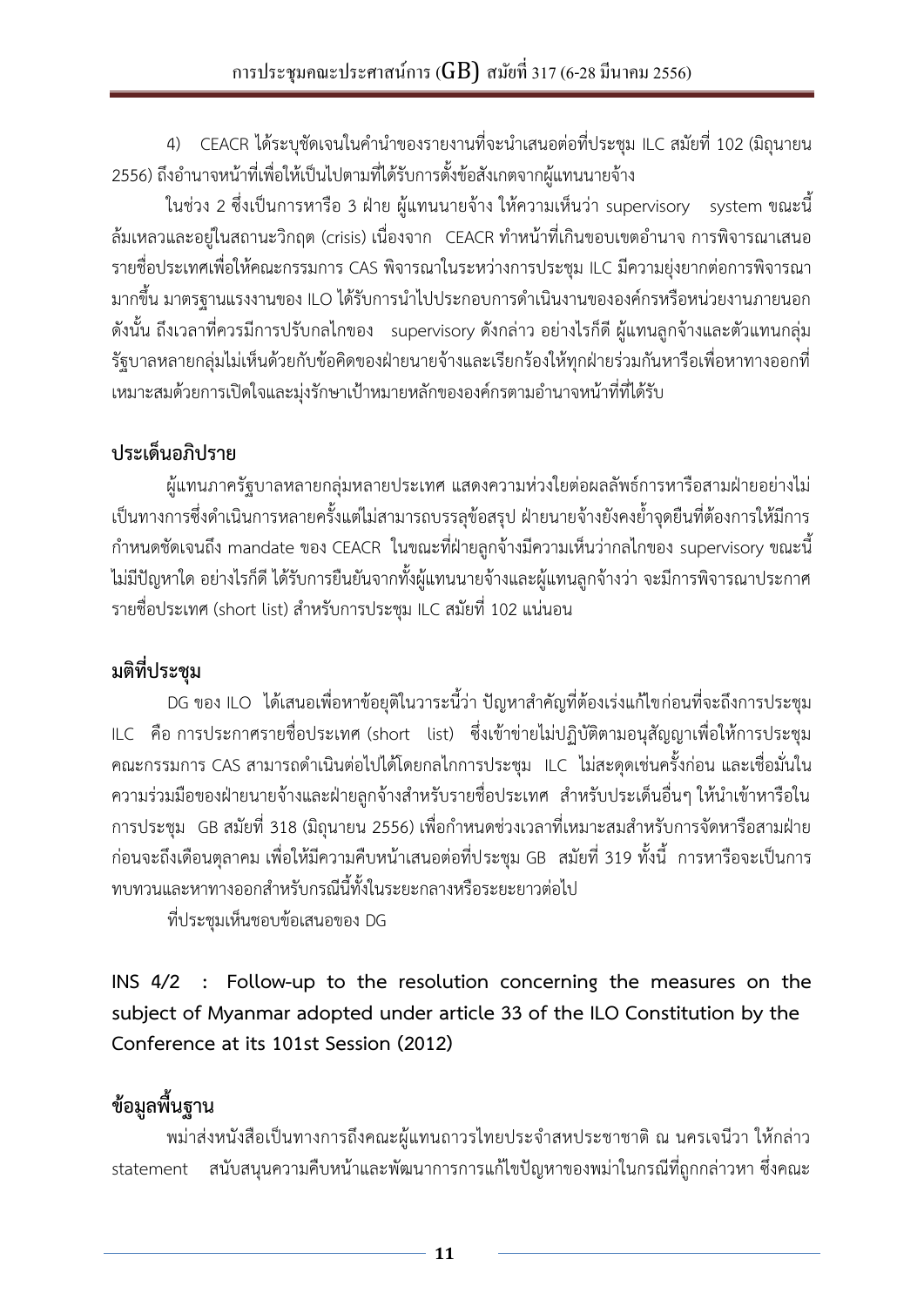<span id="page-11-0"></span>ผู้แทนถาวรไทย ฯ ได้เสนอ statement ในระหว่างการอภิปราย (รายละเอียดดูได้จากรายงานการประชุมฉบับ สมบูรณ์ของ ILO)

# **มติที่ประชุม**

เพื่อดำเนินตามมติที่ประชุม ILC ปี 2555 และการรายงานของ Liaison Officer ที่ประชุม GB เห็นชอบให้

1. บรรจุเรื่องนี้ในวาระการประชุม ILC สมัยที่ 102 เพื่อรับทราบมาตรการต่าง ๆ ที่ได้รับความ เห็นชอบจากที่ประชุม ILC ไปแล้วและยังดำเนินการไม่แล้วเสร็จเพื่อให้มั่นใจว่าพม่ามีการดำเนินการตาม ข้อแนะนำของ Commission of Inquiry on forced labour

2. เสนอให้มีการพิจารณาในวันเปิดประชุม ILC สมัยที่ 102 ผ่าน Selection Committee หรือ ตามแต่วิธีการที่ที่ประชุมจะเห็นเหมาะสม ในการที่จะระงับชั่วคราวหรือยุติการพิจารณากรณีนี้

3. ให้DG รายงานถึงความก้าวหน้าและสถานการณ์ล่าสุดในพม่าต่อที่ประชุม ILC เพื่อประกอบการ พิจารณาเกี่ยวกับกรณีนี้

4. ให้DG เสนอรายงานของ Liaison Officer ที่เสนอต่อที่ประชุม GB ในเดือนมีนาคม 2556 ซึ่ง แสดงถึงกิจกรรมของ ILO ในพม่า

### **INS/5 : A new ILO strategy for public–private partnerships (PPPs)**

เลื่อนวาระนี้ไปในการประชุม GB สมัยที่ 319 (ตุลาคม 2556)

**INS/6 : Complaint concerning non-observance by Guatemala of the Freedom of Association and Protection of the Right to Organise Convention, 1948 (No. 87), made by delegates to the 101st Session (2012) of the International Labour Conference under article 26 of the ILO Constitution**

เป็นกรณีรายประเทศ สามารถติดตามรายละเอียดได้ในสรุปผลการประชุมฉบับของ ILO

### **INS/7 : Latest developments in Fiji in light of the resolution of the 15th Asia–Pacific Regional Meeting**

เป็นกรณีรายประเทศ สามารถติดตามรายละเอียดได้ในสรุปผลการประชุมฉบับของ ILO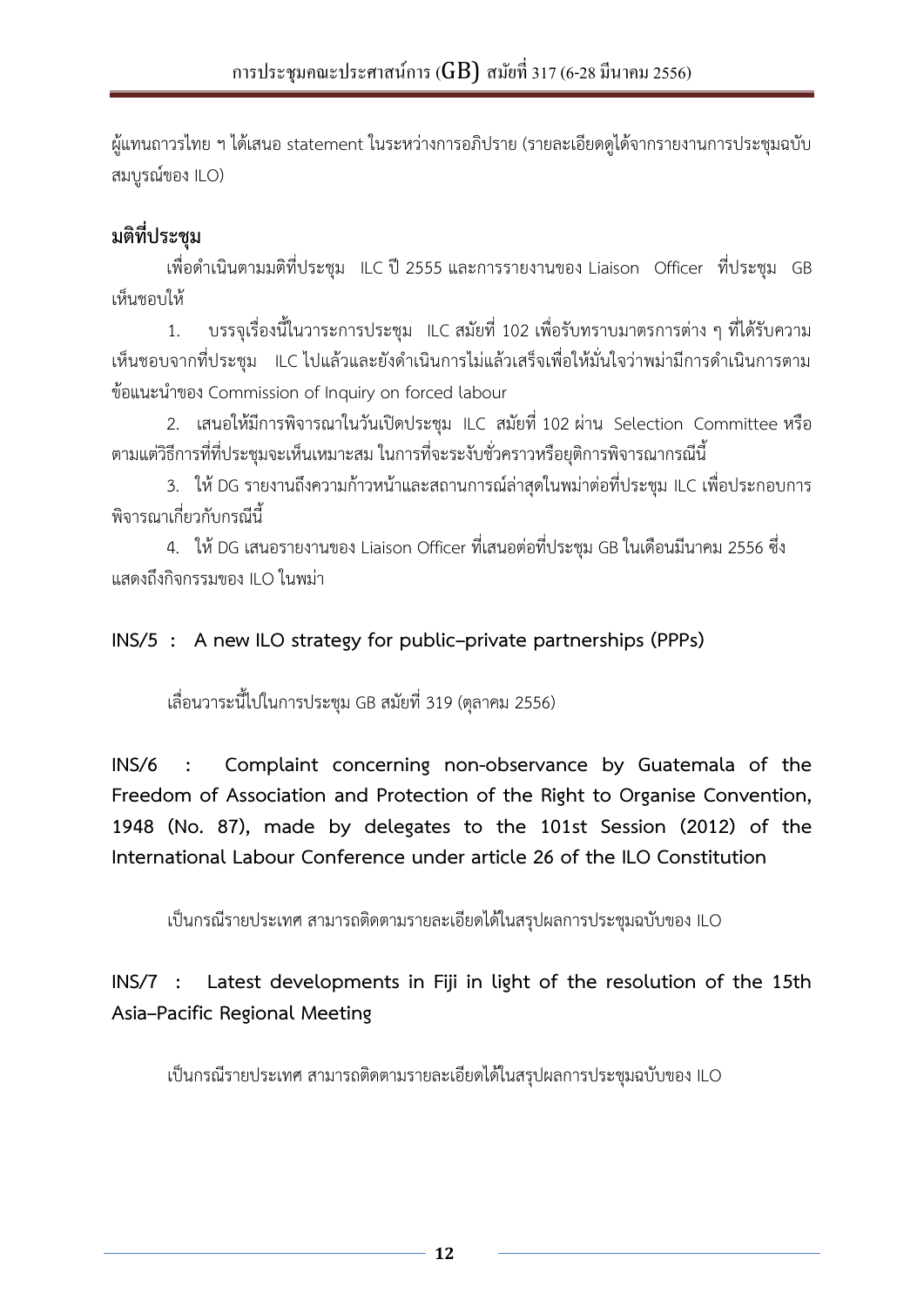### <span id="page-12-0"></span>**INS/8 : 367th Report of the Committee on Freedom of Association**

# **ข้อมูลพื้นฐาน**

Committee on Freedom of Association (คณะกรรมการ CFA) จะกำหนดประชุมก่อนการ ประชุม GB ซึ่งในครั้งนี้ คณะกรรมการประชุมกันระหว่างวันที่ 6-7 มีนาคม 2556 และนำเสนอผลสรุปการ ประชุม (ฉบับที่ 367) ต่อที่ประชุม GB มีข้อสรุปที่สำคัญคือ จำนวนข้อร้องเรียนที่เข้าสู่การพิจารณารวม 178 กรณี คณะกรรมการพิจารณาและมีผลสรุปเสนอต่อที่ประชุม GB รวม 49 กรณี มีกรณีที่ถือว่าร้ายแรงและ เรียกร้องความร่วมมือจากรัฐบาลให้เร่งดำเนินการจำนวน 3 กรณีเนื่องจากเกี่ยวข้องกับการฆาตกรรมผู้นำ แรงงาน มีกรณีใหม่ 17 กรณีซึ่งจะพิจารณาในการประชุมครั้งต่อไป สำหรับประเทศไทยมี 1 กรณี (2634 กรณี ข้อพิพาทระหว่างนายจ้างกับลูกจ้างในบริษัท Thai Summit Eastern Seaboard Auto-parts Industry) อยู่ ในกลุ่มที่คณะกรรมการ ฯ ขอให้รายงานความคืบหน้าอย่างต่อเนื่อง (ย่อหน้าที่ 110) ทั้งนี้ การที่ประเทศไทย ้ส่งรายงานตามที่คณะกรรมการ ฯ ร้องขอตามกำหนด ส่งผลดีเนื่องจากคณะกรรมการจะจัดแยกประเภทของ แต่ละประเทศตั้งแต่ไม่ให้ความร่วมมือจนถึงได้รับความร่วมมือดีมาก

## **มติที่ประชุม**

เห็นชอบ recommendations ของคณะกรรมการ ฯ ต่อ case ที่เข้าสู่การพิจารณาและถูกนำเสนอ ต่อที่ประชุม

### **INS/9 : Report of the Board of the International Institute for Labour Studies**

# **ข้อมูลพื้นฐาน**

Board of the International Institute for Labour Studies ประชุมคณะกรรมการบอร์ดครั้งที่ 55 เมื่อวันที่ 20 มีนาคม 2556 (ผู้เข้าประชุมประกอบด้วย regular member ของ GB ทั้งหมด) และนำเสนอ รายงานผลการประชุมต่อที่ประชุม GB ในวาระ INS/9

### **ประเด็นอภิปราย**

ผู้อภิปรายมีเพียงตัวแทนจากกลุ่มประเทศละตินอเมริกา (GRULAC) และผู้แทนประเทศฝรั่งเศส ซึ่งให้ ข้อสังเกตว่า บทบาทของสถาบัน ฯ นี้ ควรเป็นคลังสมองของ ILO ในการก้าวไปสู่การพัฒนาหลังปี 2015 ์ ดังนั้น ข้อมูล สถิติ ตัวเลขต้องมีความทันสมัยและนำไปใช้ประโยชน์ในงานของ ILO ได้ ซึ่งในแผนกิจกรรมและ ึ่งบประมาณปี 2014-2015 ได้ให้ความสำคัญกับงานด้านสถิติและข้อมูล ทั้งนี้ สถาบัน ฯ ควรเพิ่มการเข้าถึงใน ระดับภูมิภาค และควรมีการสนับสนุนทรัพยากรให้กับสถาบันเพื่อให้พัฒนาบทบาทเป็น centre of excellence ของ ILO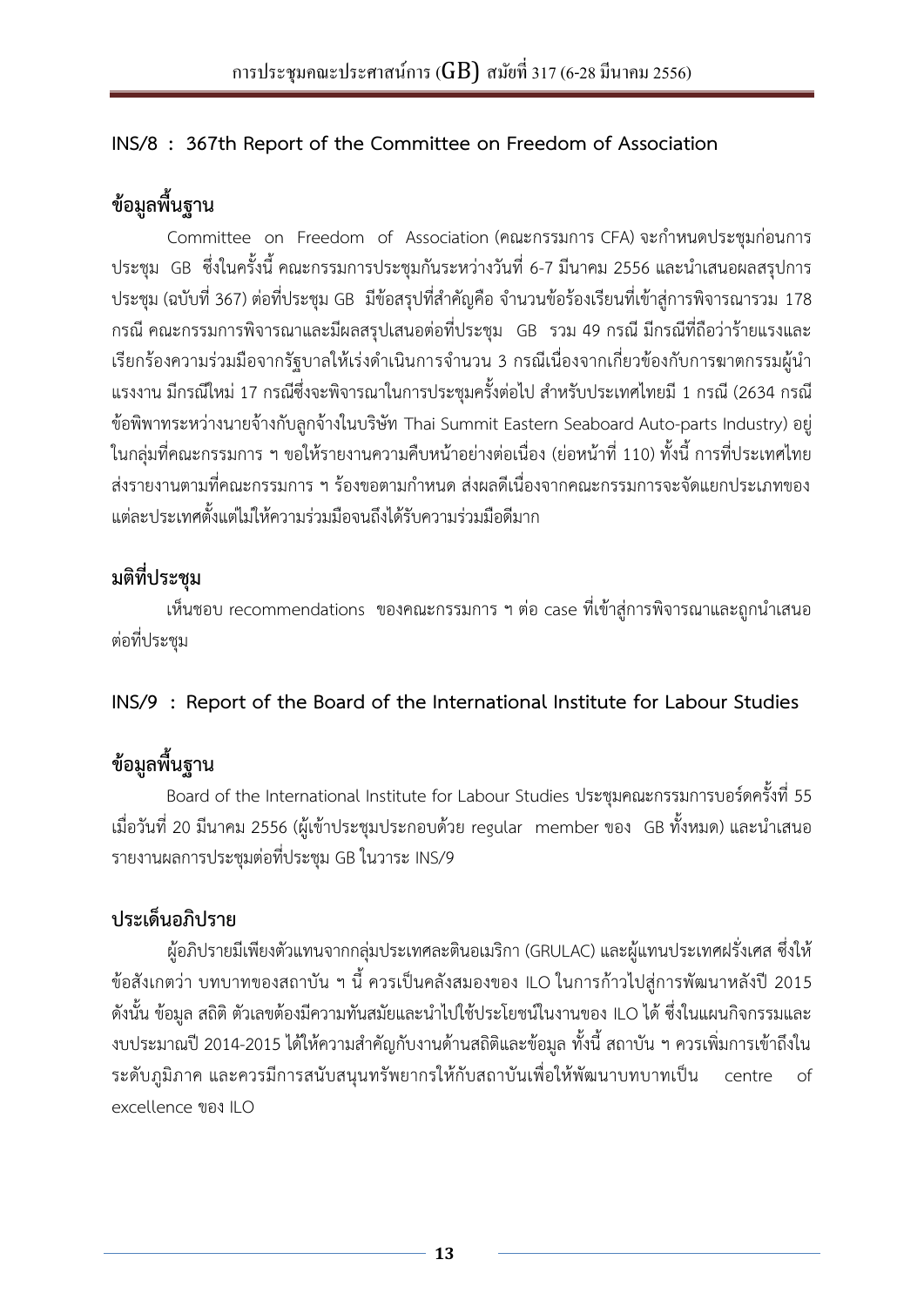<span id="page-13-0"></span>รับทราบรายงานของคณะกรรมการ ฯ

**INS/10 : Report of the Working Party on the Functioning of the Governing Body and the International Labour Conference**

**ข้อมูลพื้นฐาน**

นำเสนอแล้วในวาระ WP/GBC ข้างต้น

### **ประเด็นอภิปราย**

มีหลายประเทศอภิปรายเพิ่มเติมจากในช่วง WP/GBC โดยสะท้อนสรุปรายงานการประชุมวาระ WP/GBC ว่า มีความคาดหวังจะเห็นประเด็นที่นำมาทดลองใช้ในการประชุม ILC สมัยที่ 102 (มิถุนายน 2556) มากกว่านี้ และแสดงความผิดหวังผลจากการหารือของ WP/GBC ที่มีผลสัมฤทธิ์น้อยเกินไป อย่างไรก็ดี มี ่ ข้อสรุปของประเด็นที่จะนำมาทดลองใช้ในการประชุมเดือนมิถุนายน 2556 คือ

1 กำหนดจำนวน side event ให้น้อยที่สุดและต้องผ่านการอนุมัติของ DG ภายหลังหารือกับคณะ เจ้าหน้าที่ของ GB ก่อนการประชุม ILC หรือการหารือกับคณะเจ้าหน้าที่ของ ILC ระหว่างการประชุม

2 โครงสร้างการประชุมใน plenary จะประกอบด้วย

1) opening sitting จะปรับให้สั้นและเรียบง่ายเพื่อให้คณะกรรมการด้านต่าง ๆ สามารถเริ่มการ ประชุมได้โดยเร็ว

2) การประชุมต่อเนื่องใน plenary สำหรับการอภิปรายรายงานของ DG และประธาน GB ซึ่ง ี รายงานของ DG จะเป็นหัวข้อทางสังคม รายงานของประธาน GB จะเป็นเรื่องการดำเนินงานแผนงานกิจกรรม ์ ต่างๆ โดย session นี้ จะดำเนินการคู่ขนานไปกับการประชุมคณะกรรมการชุดต่างๆ

3) การจัด World of Work Summit เป็นการประชุมทั้งวันภายหลังสิ้นสุดการประชุมของ technical committee ทั้งนี้ DG จะเป็นผู้คัดเลือกหัวข้อการประชุม ผู้เข้าประชุมเป็นระดับผู้นำประเทศและ ผู้นำองค์กรนายจ้างและลูกจ้างจากทุกภูมิภาค ลักษณะการประชุมเป็นการอภิปรายโดยมีผู้อภิปราย 4 ท่าน วัตถุประสงค์ของการจัดเพื่อให้การประชุม ILC ได้รับการยอมรับใน international community

4) Formal plenary เพื่อการรับรองรายงานของคณะกรรมการชุดต่าง ๆ หรือการโหวต (ถ้ามี) โดยจะมีการควบคุมเรื่องเวลาโดยเคร่งครัด

3 General discussion committee จะต้องประชุมแล้วเสร็จภายในวันเสาร์ของสัปดาห์ที่สอง

4 ประธานคณะกรรมการแต่ละคณะต้องได้รับการคัดเลือกโดยเร็ว เพื่อศึกษาและทำความคุ้นเคยกับ กระบวนการ ขั้นตอนและเนื้อหาของการประชุม

5 การจัดพิมพ์เอกสารการประชุม เสนอจำกัดให้ประเทศละ 4 ชุด (รัฐบาล 2 นายจ้างและลูกจ้าง ฝ่ายละ 1) เพื่อประหยัดงบประมาณและลดความสิ้นเปลืองแต่ยังได้รับการค้านจากฝ่ายลูกจ้าง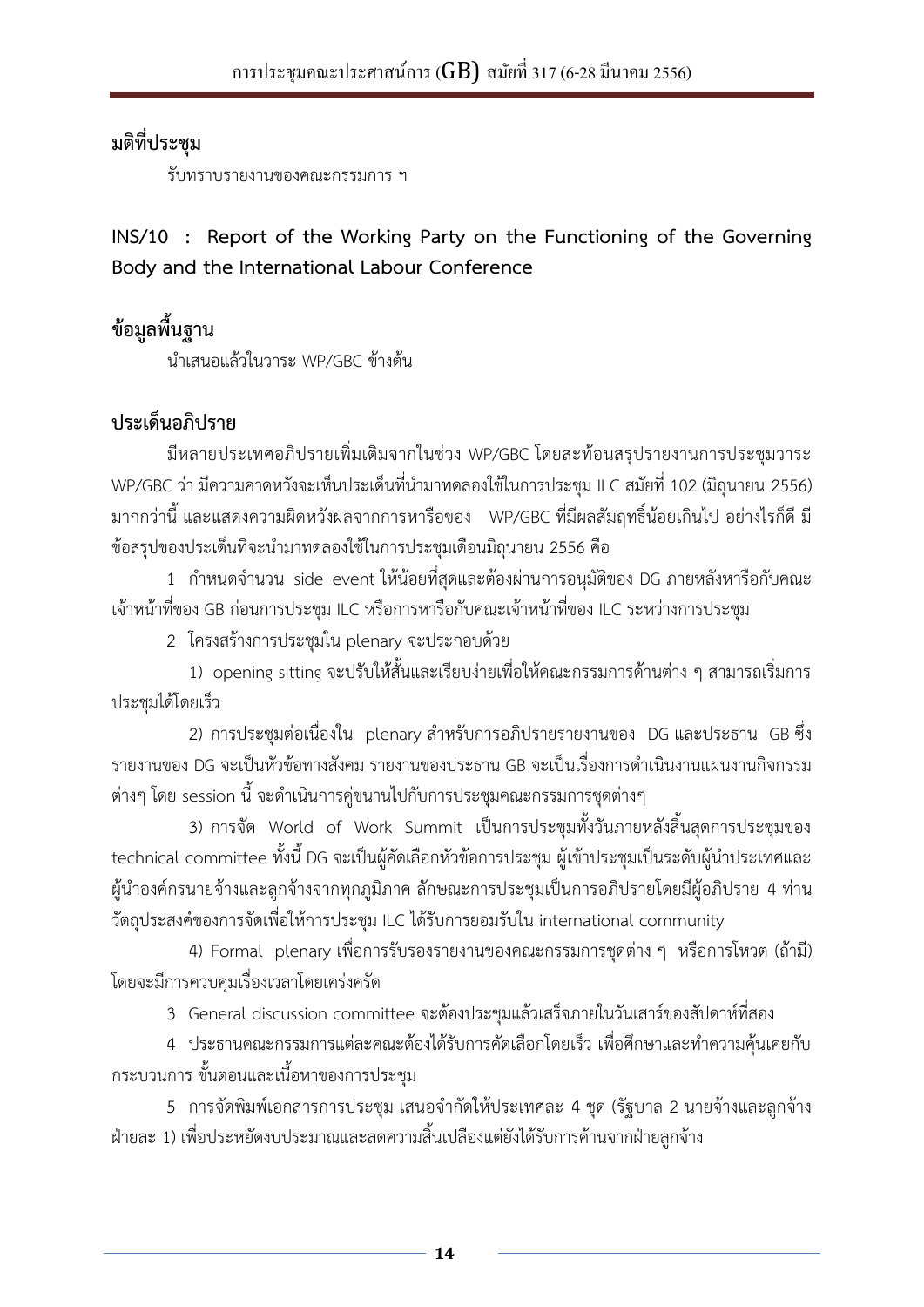ILC

<span id="page-14-0"></span>1. ให้ทดลองใช้ในการประชุม ILC เดือนมิถุนายน 2556 ในประเด็นต่าง ๆ ที่ได้รับความเห็นชอบ ร่วมกันแล้วในการประชุมไตรภาคีตามรายการที่ระบุในย่อหน้า 10 ของเอกสารประกอบวาระ GB 317/INS/10 และเป็นประเด็นที่ไม่กระทบต่อ Standing Orders ที่มีอยู่

2. ให้ Office จัดเตรียมรายละเอียดต่อไปนี้เพื่อนำเสนอต่อที่ประชุม GB สมัยที่ 319 (ตุลาคม 2556)

2.1 รายละเอียดการวิเคราะห์ผลการทดลองปฏิบัติใช้ภายใต้แผนการปรับปรุงการจัดประชุม

2.2 ข้อเสนอเพื่อการปรับปรุง Standing Orders ของการประชุม ILC ที่จำเป็นต้องมีการแก้ไข เพื่อให้สอดคล้องกับการปรับเปลี่ยนบางประเด็นของการประชุม ILC ที่ทั้งสามฝ่ายเห็นชอบร่วมกันแล้ว เพื่อให้ สามารถนำไปใช้ในการประชุม ILC สมัยที่ 103 (ปี 2557) ได้ทัน

2.3 สำหรับประเด็นที่ยังไม่มีการตัดสินใจ ให้มีการหาข้อมลเพิ่มเติมและจัดประชุมหารือต่อไป

## **INS/11 : Report of the Working Party on the Social Dimension of Globalization : Chairperson's summary**

# **ข้อมูลพื้นฐาน**

นำเสนอแล้วในวาระ HL/1 และ HL/2 ข้างต้น

# **ประเด็นอภิปราย**

เอกสารประกอบวาระนี้เป็นรายงานสรุปผลการอภิปรายของวาระ HL/1 และ HL/2 ซึ่งเน้น 2 ประเด็นหลักคือ The post – 2015 sustainable development agenda และ Tackling the global economic and employment crisis โดยภายหลังประธานสรุปผลรายงาน ไม่มีผู้แทนประเทศใดอภิปราย เพิ่มเติม มีเพียงผู้แทนนายจ้างให้ข้อสังเกตถึงบทบาทของ Working Party ชุดนี้ว่า ควรเป็นการถกอภิปรายใน หัวข้อที่เฉพาะมากกว่าเป็นเรื่องกว้าง ดังนั้น ควรทบทวนแนวทางการจัดประชุมในวาระนี้เพื่อให้สอดคล้องกับ วัตถุประสงค์ของการปรับปรุงการจัดประชุม GB

# **มติที่ประชุม**

รับทราบรายงานผลการประชุมของ Working Party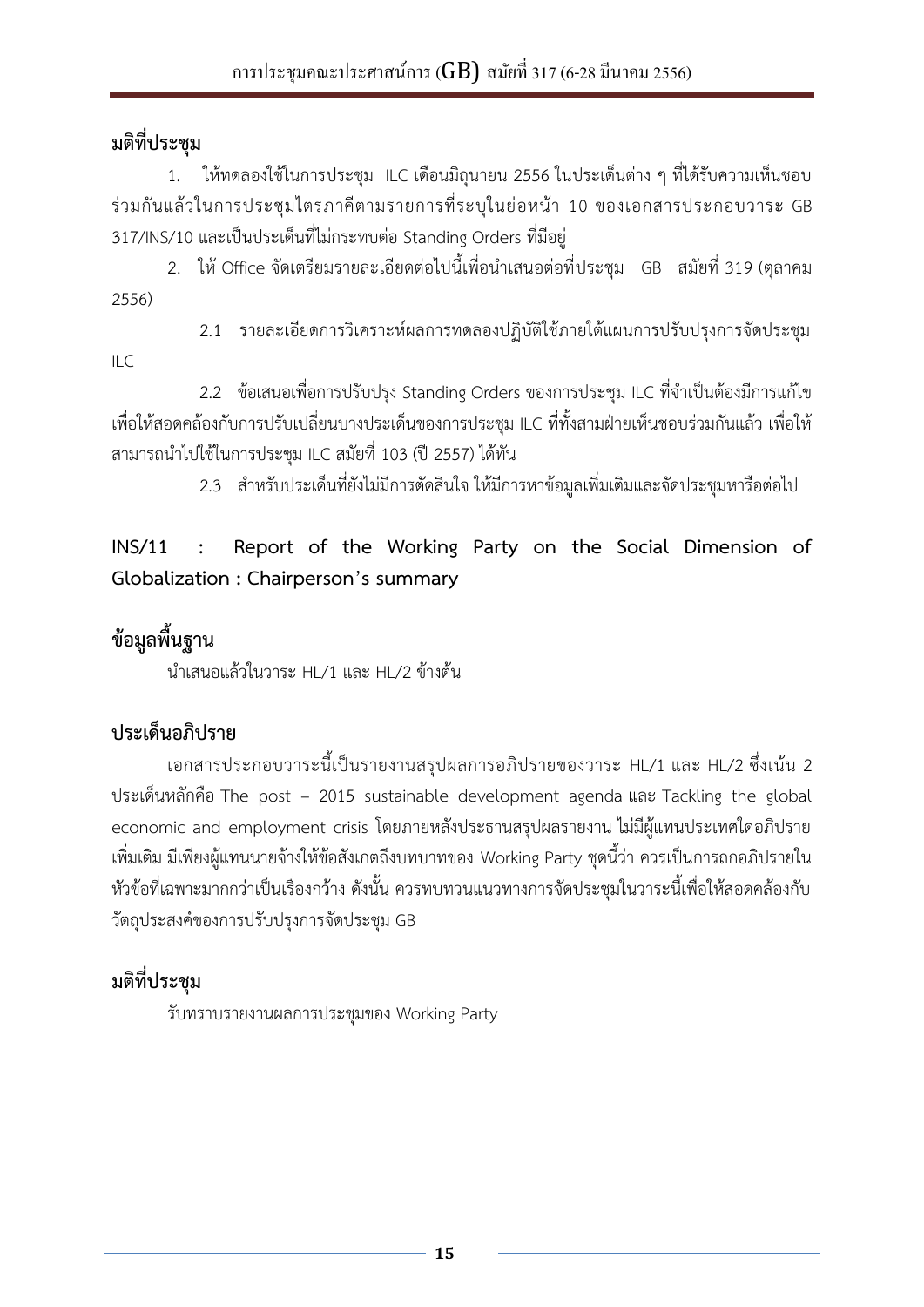#### <span id="page-15-0"></span>**INS/12 : Report of the Director - General**

### **มติที่ประชุม**

1. ร่วมแสดงความอาลัยต่อการจากไปของ Mr. Abraham Katz, อดีตสมาชิก GB และอดีตประธาน International Organization of Employers (IOE) และการจากไปของ Mr. Rolf Thusing อดีตรอง ประธาน GB ฝ่ายนายจ้าง และอดีตรองประธานคณะกรรมการบริหาร IOE

2. รับทราบการรายงาน

 2.1 มีอนุสัญญา 37 ฉบับที่ประเทศสมาชิกให้สัตยาบันในช่วงระหว่างการประชุม GB สมัยที่ 316 ถึง 1 กุมภาพันธ์ 2556

 2.2 Montenegro ยกเลิกการให้สัตยาบัน 1 ฉบับเมื่อ 11 กันยายน 2555 (Maternity Protection Convention, 1919 (No.3)

2.3 อนุสัญญาฉบับที่ 189 (Domestic Workers Convention, 2011) จะมีผลใช้บังคับในวันที่ 5 กันยายน 2556 จากการที่ประเทศ Uruguay และประเทศ Philippines ให้สัตยาบันอนุสัญญาดังกล่าวเมื่อ ้วันที่ 14 มิถุนายน 2555 และวันที่ 5 กันยายน 2555 ตามลำดับ ซึ่งเป็นผลจากมาตรา 21 ย่อหน้า 2 ของ ้อนุสัญญาที่ระบุว่า อนุสัญญาจะมีผลใช้บังคับ 12 เดือนภายหลังจากมีประเทศสมาชิกจำนวน 2 ประเทศให้ สัตยาบัน

 2.4 การให้สัตยาบัน/รับรอง the instrument for the amendment of the Constitution of the International Labour Organization, 1986 มีประเทศให้สัตยาบัน/รับรอง เพิ่มขึ้นอีก 3 ประเทศ รวมมีสมาชิกให้สัตยาบัน/รับรองประเด็นดังกล่าวจำนวน 100 ประเทศ โดยเป็นประเทศในกลุ่ม industrial importance จ านวน 2 ประเทศ **(หัวข้อดังกล่าวนี้ จะมีผลใช้บังคับต่อเมื่อมีประเทศสมาชิกให้สัตยาบัน/ รับรองอีกจ านวน 24 ประเทศโดยในจ านวนนั้น ต้องเป็นประเทศในกลุ่ม industrial importance อีก 3 ประเทศ)**

 2.5 การให้สัตยาบัน/รับรอง the instrument for the amendment of the Constitution of the International Labour Organization, 1997 มีประเทศให้การรับรอง เพิ่มขึ้นอีก 1 ประเทศ รวมมี สมาชิกให้สัตยาบัน/รับรองประเด็นดังกล่าวจำนวน 122 ประเทศ โดยเป็นประเทศในกลุ่ม industrial importance จ านวน 6 ประเทศ **(หัวข้อดังกล่าวนี้ จะมีผลใช้บังคับต่อเมื่อมีประเทศสมาชิกให้สัตยาบัน/ รับรองอีกจ านวน 2 ประเทศจากประเทศในกลุ่ม industrial importance)**

- 2.6 รับทราบการแต่งตั้งบุคลากรภายใน 5 คน
- 2.7 รับทราบการเผยแพร่และจำหน่ายเอกสารสิ่งพิมพ์ใหม่ของ ILO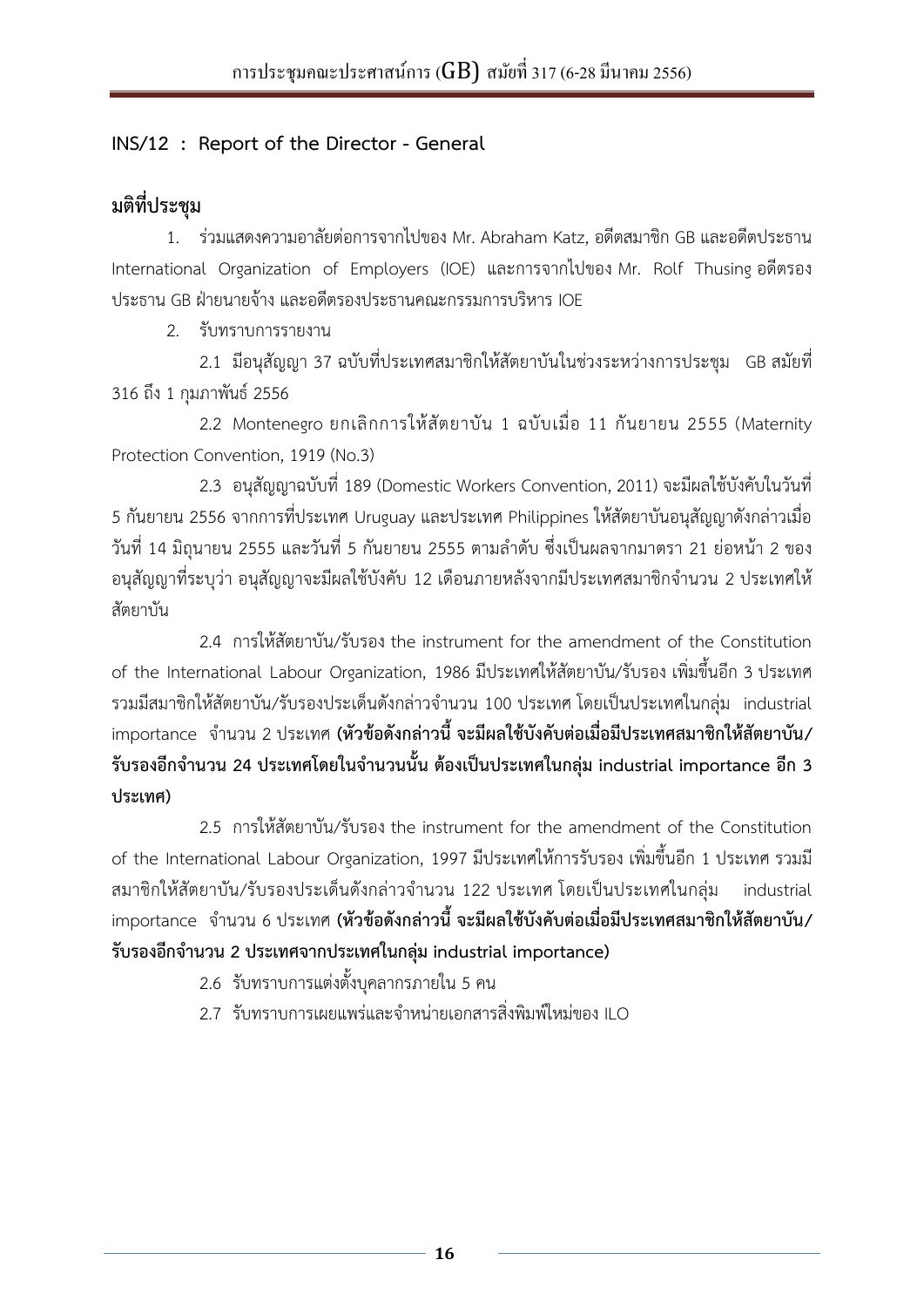#### <span id="page-16-0"></span>**INS/12/1 : First Supplementary Report: Measuring decent work**

## **ข้อมูลพื้นฐาน**

เอกสารประกอบการประชุม สรุปการดำเนินงานของ Office ในการติดตามความคืบหน้าของ การจัดท า Decent Work Country Profile (DWCP) มาตั้งแต่ปี 2551 ซึ่ง Tripartite Meeting of Experts on the Measurement of Decent Work ได้กำหนดแนวทางการจัดทำ DWCP พร้อมกำหนดประเด็น 10 ด้านและกำหนดตัวชี้วัดทางสถิติและกรอบของกฎหมาย (DWIs) ซึ่งทั้ง 10 ด้านประกอบด้วย employment opportunities, adequate earnings and productive work, decent hours, combining work : family and personal life, work that should be abolished (mainly child labour and forced labour), stability and security of work, equal opportunity and treatment in employment, safe work environment, social security, social dialogue, workers' and employers' representation. ่ เพื่อให้แต่ละประเทศนำไปจัดทำเป็นข้อมูลพื้นฐานและเป็นแนวทางในการประเมินความสำเร็จ โดยได้มีการ จัดตั้งโครงการ Monitoring and Assessing Progress on Decent Work (MAP) ขึ้นในฝ่าย Policy Integration Department (INTEGRATION) ด้วยเงินสนับสนุนจาก European Commission ซึ่งมีประเทศ เข้าร่วมโครงการ 9 ประเทศคือ Bangladesh, Brazil, Cambodia, Indonesia, Peru, The Philippines, Niger, Ukraine, Zambia ที่จะร่วมให้ข้อมูลเกี่ยวกับความต้องการ ลำดับความสำคัญของ DWIs การกำหนด เครื่องมือการติดตามผล ความร่วมมือของหน่วยงานภายในประเทศในการเก็บข้อมูล ทั้งนี้ สรุปผลการ ด าเนินงานจะเสนอภายในกลางปี 2556

หลายประเทศได้มีการจัดทำ DWCP ได้มีการจัดประชุมเพื่อร่วมแบ่งปันข้อมูลและร่วมหารือ มี การนำแนวทางของ DW ไปบรรจุในการจัดทำข้อมูลทางสถิติของประเทศ ไปบรรจุในแผนงานและแผน งบประมาณ รวมทั้ง Office ได้จัดทำ Information and Knowledge Management Strategy โดยเสนอ แนวทางพัฒนาด้านความรู้และข่าวสารข้อมูลผ่าน **Information and Knowledge Management Gateway (GATEWAY)** ซึ่งเป็น one-stop ในการเข้าถึงข้อมูลเชิงสถิติของแต่ละประเทศ รวมทั้งข้อมูล เกี่ยวกับข้อกฎหมายและนโยบาย ในลักษณะเป็น e-profile โดยประเทศสมาชิกสามารถใช้บริการผ่าน อินเตอร์เน็ต

อีกหนึ่งโครงการที่เกิดโดยข้อเสนอของ 2008 Tripartite Meeting of Experts คือ Pilot Project ที่จะติดตามตรวจสอบความคืบหน้าการดำเนินงานเพื่อส่งเสริมหลักการและสิทธิขั้นพื้นฐานในการ ท างาน การเพิ่มความตระหนักในสิทธิของการเจรจาร่วมต่อรอง ซึ่งจะเป็นการรวบรวมรายละเอียดเกี่ยวกับการ อนุวัติอนุสัญญาตามกระบวนการตรวจสอบของ ILO (supervisory system) โดยแยกประเด็นออกเป็น 9 หัวข้อในลักษณะตารางที่จะสามารถสืบค้นลงลึกไปในแต่ละประเด็น ซึ่งผลผลิตของโครงการจะเป็นเสมือน เครื่องมือช่วยประเทศสมาชิกในการติดตามความก้าวหน้า การพิจารณาประเด็นที่ควรพัฒนาปรับปรุงและช่วย ให้ทราบความต้องการความช่วยเหลือซึ่งเป็นประโยชน์ในการพิจารณาของ ILO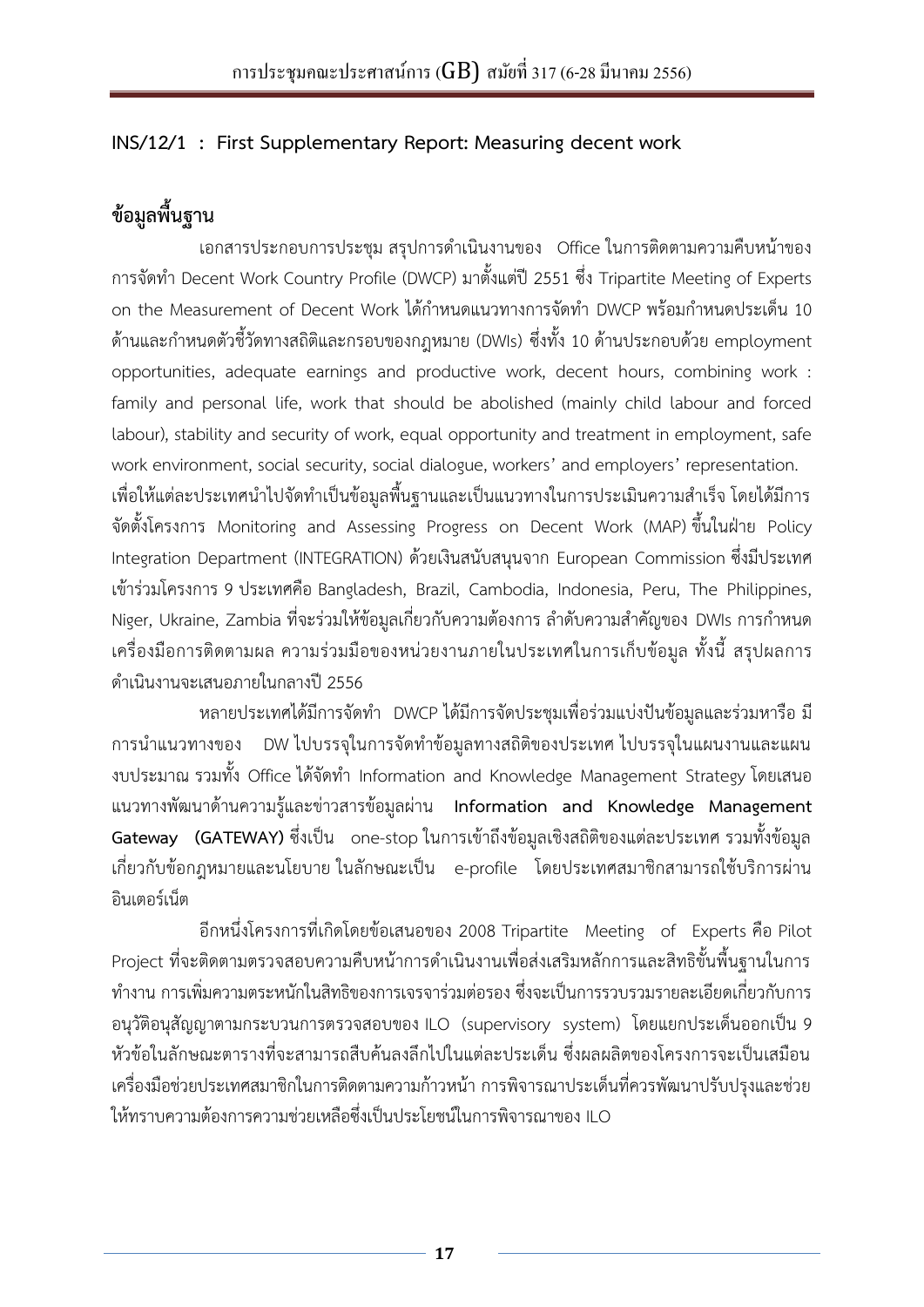<span id="page-17-0"></span>ี ที่ประชุม รับทราบการอภิปรายที่หลากหลายต่อข้อรายงาน และมุมมองของ Office ที่นำเสนอ ในรายงานซึ่งโครงการ Decent Work Country Profiles จะสิ้นสุดภายในช่วง 2 ปีปัจจุบัน (2012-2013) ส าหรับรายงานของ pilot project ที่ติดตามความก้าวหน้าการสนับสนุนหลักการและสิทธิขั้นพื้นฐานในการ ท างานซึ่งไม่ได้มีความคืบหน้าเพิ่มขึ้นตั้งแต่ GB เดือนมีนาคม 2554 ต้องได้รับการติดตามประเมินผล และต้อง จัดส่งรายงานการประเมินผลให้ที่ประชุม GB

### **INS/12/2 : Second Supplementary Report: Progress on the Internal Reform**

# **ข้อมูลพื้นฐาน**

หนึ่งในแผนงานภายหลังเข้ารับตำแหน่งของผู้อำนวยการใหญ่ ๆ (DG) คนใหม่ Mr. Guy Ryder ์ คือการปรับปรุงการบริหารงานภายในองค์กร ทั้งที่สำนักงานแรงงานระหว่างประเทศ (Office) เจนีวา และ ส านักงานภูมิภาค (Regional Office) โดยมีวัตถุประสงค์ คือ

- 1. มีความเป็นวิชาการที่เป็นเลิศ ให้คำแนะนำเชิงนโยบายที่มีคุณภาพ ผ่านการเสริมความ เข้มแข็งในงานด้านสถิติ งานวิจัยและความสามารถด้านการวิเคราะห์
- 2. มีประสิทธิภาพ โปร่งใสและเป็นธรรม เพื่อให้สมาชิกมั่นใจในการบริหารเงินสนับสนุนของ สมาชิกอย่างคุ้มค่า มีการเสริมความเข้มแข็งของการบริหารงานบุคคลและระบบบริหารงาน
- 3. น าเสนอบริการที่มีคุณภาพแก่สมาชิก ผ่านความร่วมมือทางวิชาการที่มีประสิทธิภาพ
- 4. นำองค์กรเป็น "หนึ่ง ILO" โดยความร่วมมือประสานงานกันระหว่างสำนักงานใหญ่ ส านักงานภูมิภาคและส านักงานประจ าประเทศ
- 5. เพิ่มความเข้มข้นให้กับระบบพหุภาคี ผ่านความร่วมมือเชิงกลยุทธและความร่วมมือเชิง นโยบาย
- 6. พัฒนาปรับปรุงการสื่อสารภายในองค์กร

เอกสารประกอบการประชุม นำเสนอรายงานความคืบหน้าการปรับปรุงการบริหารงานภายใน องค์กร ซึ่งประกอบด้วย

- 1. การตั้ง Transition Senior Management Team (TSMT) ตั้งแต่ 1 ตุลาคม 2555 ประกอบด้วย DG รอง DG 2 คน และ Executive Director จากฝ่ายวิชาการ 4 ฝ่าย โดยมี ผู้อำนวยการ CABINET ทำหน้าที่เป็นเลขา เพื่อร่วมประชุมหารือกับฝ่ายต่าง ๆ รวมทั้ง ผู้อำนวยการสำนักงานภูมิภาค
- 2. การตั้ง Senior Management Team (SMT) โดยมี DG รอง DG 2 คน ผู้ช่วย DG โดยมี ผู้อำนวยการ CABINET ทำหน้าที่เป็นเลขา
- 3. การตั้ง Global Management Team (GMT) ประกอบด้วย SMT ร่วมด้วยผู้อำนวยการ สำนักงานภูมิภาค และผู้อำนวยการ Turin Center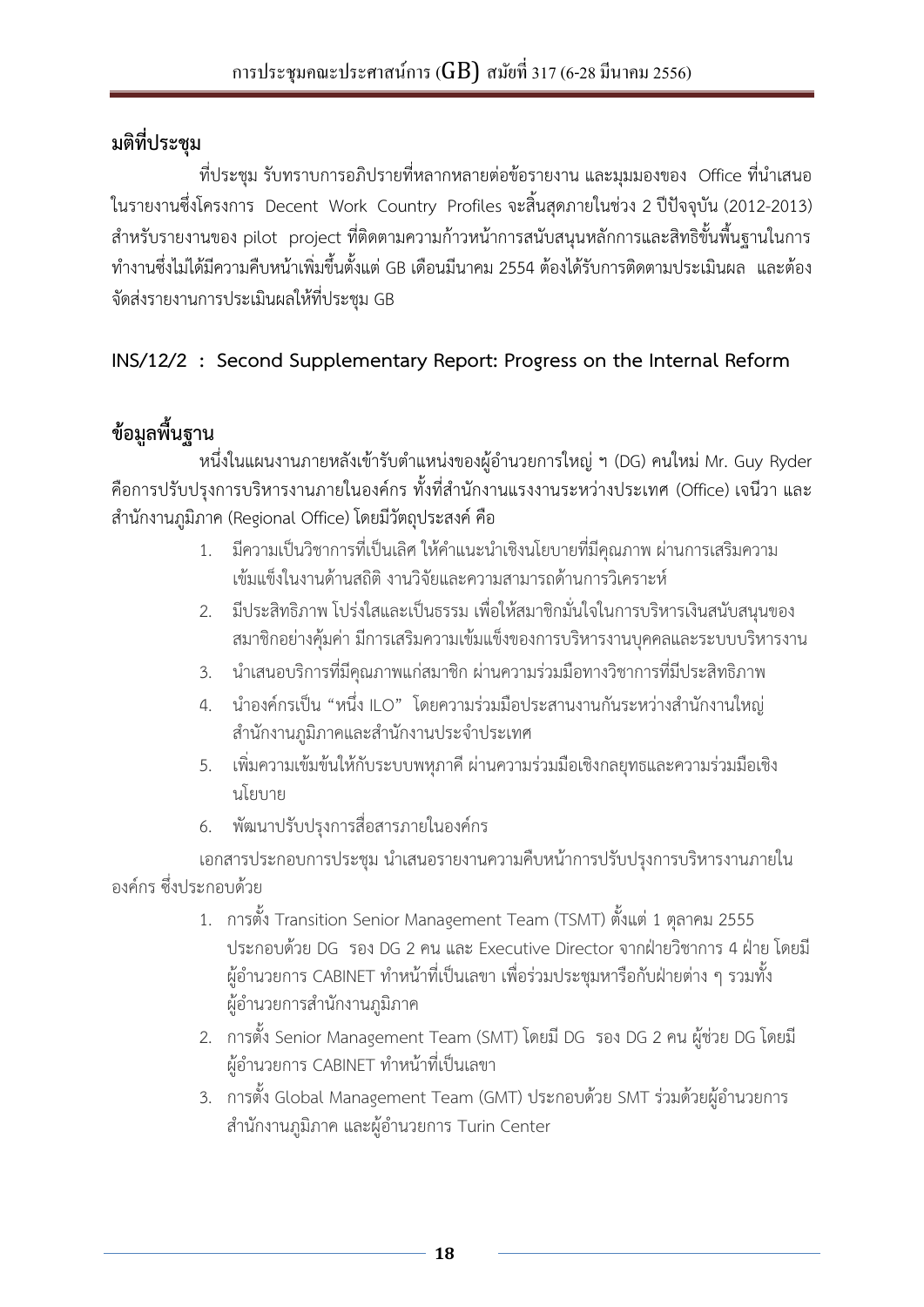- <span id="page-18-0"></span>4. โครงสร้างของงานด้าน Management and Reform ซึ่งนำโดย Mr. Greg Vines รอง DG คนที่หนึ่ง ประกอบด้วย 6 กองที่สำคัญคือ Internal Service, Information and Communications Technology and Management, Strategic Programming and Management, Financial Management, Human Resources Development, Official Meetings, Documentation and Relations
- 5. โครงสร้างของงานด้าน Policy ซึ่งนำโดย Ms. Sandra Polaski รอง DG คนที่สอง ประกอบด้วย 6 กองที่สำคัญ คือ Employment Policy, Enterprises, Sectoral Activities, Governance and Tripartism, Conditions of Work and Equality, Social Protection
- 6. โครงสร้างของงานด้าน Field Operations and Partnerships ซึ่งนำโดย Mr. Gilbert Fossoun Houngbo รอง DG คนที่สาม มีหน้าที่ดูแลสำนักงานภูมิภาคและผู้ปฏิบัติงาน ภายใต้โครงการในพื้นที่ทั้งหมดรวมทั้งศูนย์ Turin
- 7. การปรับปรุงงานในรายสาขาซึ่งทีมงานที่ได้รับแต่งตั้งเริ่มการศึกษาเพื่อเสนอข้อสรุปต่อ DG ประกอบด้วยงานด้าน Research, Statistics and Publications, ด้าน External relationships and strategic partnerships, ด้าน Human Resources (สัญญาจ้าง การ ้วางแผนกำลังคน การคัดเลือกและแต่งตั้ง การโยกย้าย การพัฒนาบุคลากร การบริหารผล การปฏิบัติงาน) ด้าน Communication ด้าน Administrative Service

รับทราบรายงานที่นำเสนอ

## **INS/12/3 : Third Supplementary Report: Mid-term stocktaking of implementation of the ILO Action Plan for Gender Equality 2010-2015**

# **ข้อมูลพื้นฐาน**

ที่ประชุม GB มีนาคม 2553 มีมติให้ Office จัดทำรายงานประเมินผลของแผนปฏิบัติการด้าน ความเสมอภาคด้านเพศซึ่งมีการจัดท าแผนที่สอดคล้องกับ Strategic Policy Framework 2010-2015 ของ ILO และสอดคล้องกับแผนงานด้านความเสมอภาคด้านเพศและการเสริมพลังของสตรีของ UN (United Nations System-wide Action Plan : SWAP) เพื่อเสนอต่อที่ประชุม GB มีนาคม 2556 ซึ่งเป็นช่วงกึ่งกลาง ี ของกำหนดเวลาของแผน 5 ปี ก่อนที่จะมีการประเมินผลแผนดังกล่าวในภาพรวมเมื่อครบกำหนดเวลาของ แผนที่จะสิ้นสุดในปี 2558

เอกสารประกอบการประชุม นำเสนอสรุปตัวเลขความสำเร็จที่เป็น highlight ในการรณรงค์ให้ ความส าคัญกับสตรีในด้านต่าง ๆ ที่ ILO ได้ด าเนินการโดยมีความสอดคล้องกับ SWAP ของ UN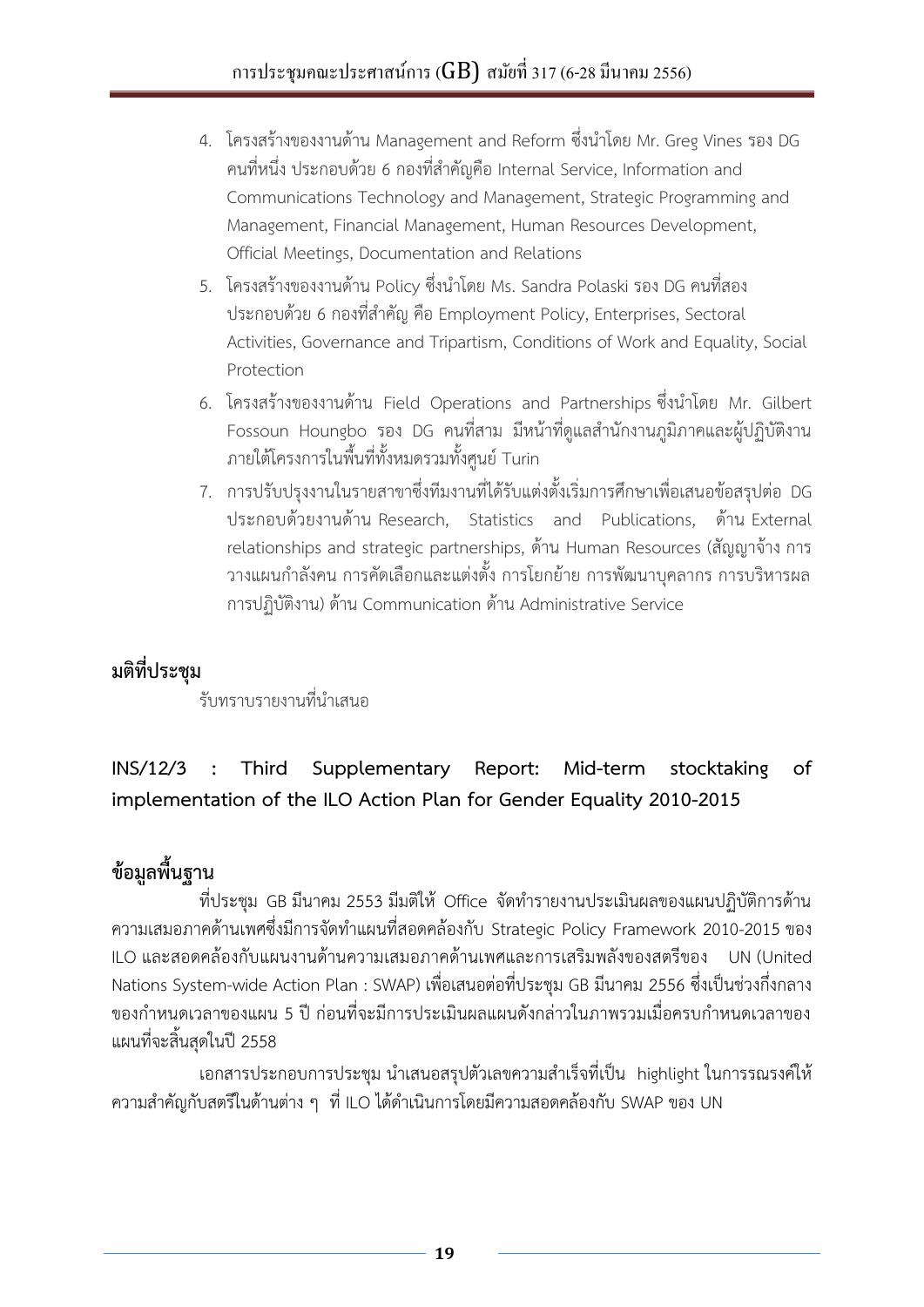<span id="page-19-0"></span>เห็นชอบให้ Office ดำเนินงานตามแผนปฏิบัติการ Action Plan for Gender Equality 2010–15 ต่อไปเพื่อให้บรรลุผลสำเร็จสูงสุดก่อนที่จะมีการประเมินผลโดยหน่วยงานอิสระในช่วงแผนสิ้นสุดใน ปี 2558 ทั้งนี้ ให้ Office พิจารณากำหนดแผนในระยะต่อไปให้สอดคล้องกับงบประมาณปี 2014 – 2015 และสอดคล้องกับตัวชี้วัดของ ILO ในสามด้านคือ staffing, structure and substance รวมทั้งคำนึงถึง แผนปฏิบัติการของ SWAP ในเรื่องความเสมอภาคด้านเพศด้วย

**INS/12/4 : Fourth Supplementary Report: Documents submitted for information only**

# **ข้อมูลพื้นฐาน**

ที่ประชุม GB สมัยที่ 310 (มีนาคม 2554) รับรองข้อเสนอการปรับปรุงการจัดประชุม GB ใน เรื่องการเสนอวาระเข้าสู่การพิจารณา (agenda setting) โดยเห็นชอบให้มีการระบุวัตถุประสงค์ของวาระที่ ี เสนอว่า เป็นการเสนอเพื่อ การอภิปรายและขอคำแนะนำ (for debate and guidance) หรือเพื่อการ พิจารณา (for decision) และหรือเพื่อแจ้งทราบ (for information) ดังนั้น เอกสารประกอบการประชุมที่มี ระบุว่า for information only จะได้รับการนำเสนอในเว็บไซต์แต่จะไม่ได้รับการหยิบยกเพื่อการหารือในที่ ประชุม เว้นแต่ tripartite screen group มีการพิจารณาเป็นอย่างอื่น ดังนั้น เอกสารที่ระบุเป็น for information only จะได้รับการนำเสนอต่อที่ประชุม GB เพื่อรับทราบ

## **มติที่ประชุม**

รับทราบและรับทราบรายการเอกสาร for information ที่นำเสนอประกอบการประชุมรวม 12 ฉบับ

**INS/12/5 : Fifth Supplementary Report: Follow-up to Governing Body decisions**

# **ข้อมูลพื้นฐาน**

ที่ประชุม GB สมัยที่ 310 (มีนาคม 2554) เห็นชอบข้อเสนอการปรับปรุงการจัดประชุม GB ใน ประเด็นการติดตามผลที่เป็นข้อมติจากที่ประชุม GB โดยให้Office จัดท าข้อมูลในรูปแบบตารางเพื่อให้เห็น ภาพและง่ายในการค้นหา ซึ่งในการประชุม GB มีนาคม 2555 ที่ประชุมเห็นชอบรูปแบบของแบบฟอร์ม (format) ที่จะบรรจุข้อมูล และมีข้อมติให้มีการสรุปตารางดังกล่าวปีละครั้งแทนที่จะเป็นปีละสองครั้ง เพื่อ ให้ผลการปฏิบัติงานตามมติของที่ประชุมมีระยะเวลาเพียงพอที่จะเห็นความคืบหน้า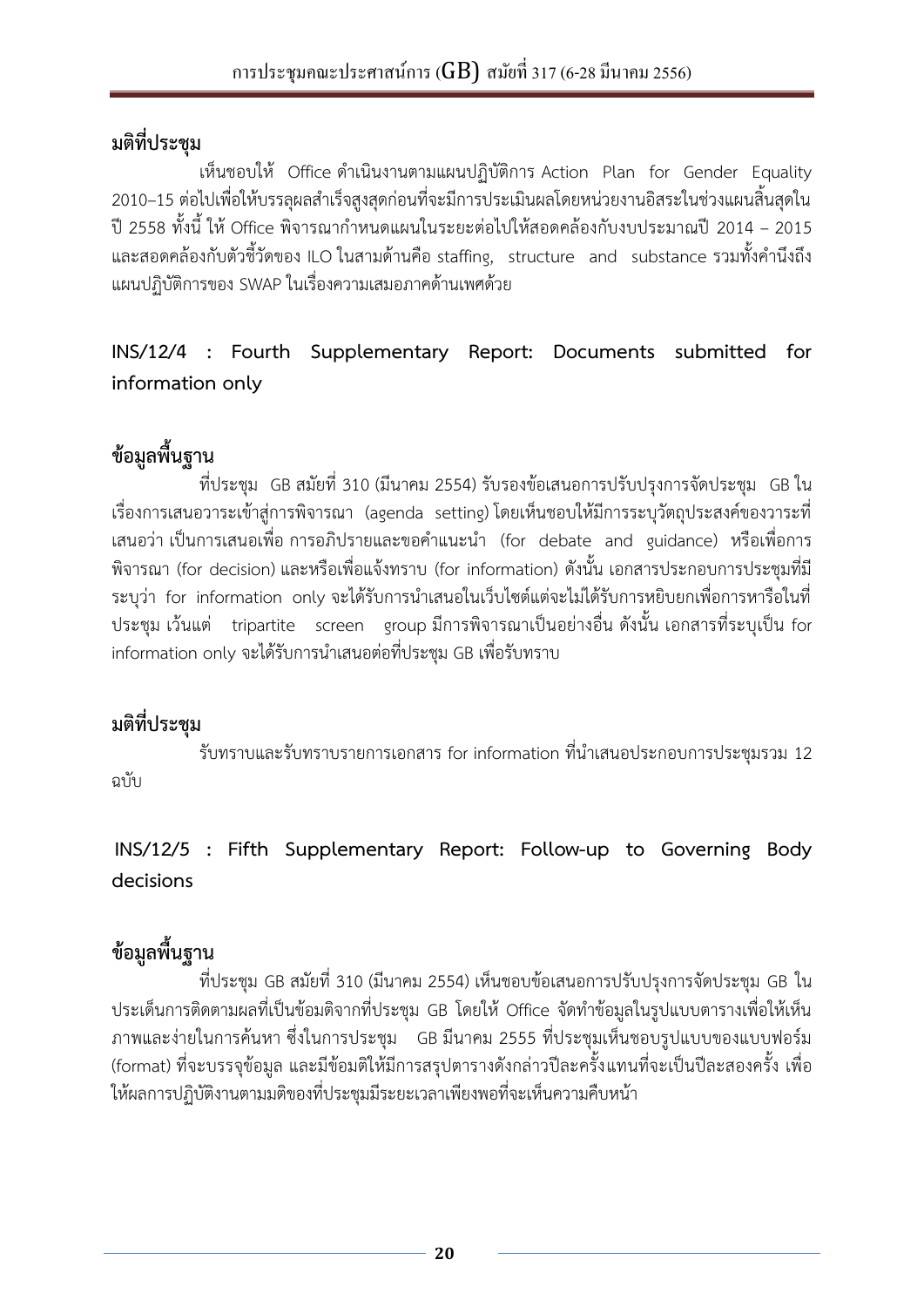<span id="page-20-0"></span>เอกสารประกอบการประชุม นำเสนอรายงานการติดตามผลข้อมติจากที่ประชุม GB ในรูปแบบ ิตาราง ซึ่งมีหัวตารางแบ่งเป็น 5 หัวข้อ คือ 1) ชื่อเรื่อง 2) ข้อมติของที่ประชุม 3) รายละเอียดการดำเนินงาน ้ตามข้อมติ 4) กำหนดเวลาที่จะต้องรายงานผล 5) สถานะภาพการดำเนินงานตามข้อมติจากที่ประชม

## **มติที่ประชุม**

1. ให้ Office จัดท ารายงานตามรูปแบบที่เสนอในวาระนี้ เสนอต่อที่ประชุม GB สมัยที่ 319 (ตุลาคม 2556)

2. เห็นชอบข้อเสนอที่ให้จัดทำรายงานนี้ปีละหนึ่งครั้ง โดยเสนอต่อที่ประชุมก่อนสิ้นสุดปี

### **INS/12/6 : Sixth Supplementary Report: Appointment of a Deputy Director-General**

## **มติที่ประชุม**

รับทราบผลการหารือระหว่าง DG และคณะเจ้าหน้าที่จัดการประชุม GB ให้แต่งตั้ง Mr. Houngbo เป็นรอง DG ด้าน Field Operations and Partnerships มีผลตั้งแต่วันที่ 1 มีนาคม 2556 และ Mr. Houngbo ได้ลงนามและปฏิญาณตนเข้ารับตำแหน่งตามข้อบังคับพนักงานมาตรา 1.4 (b) เรียบร้อยแล้ว

**INS/12/7 : Seventh Supplementary Report: Financial arrangements for the Tripartite Meeting of Experts on Facilitation Transitions from the Informal Economy to the Forman Economy (Geneva, 16-20 September 2013)**

# **ข้อมูลพื้นฐาน**

ที่ประชุม GB เห็นชอบให้จัดประชุม Meeting of Experts ในหัวข้อดังกล่าวในเดือนกันยายน 2556 เพื่อเตรียมการที่จะนำหัวข้อนี้ไปสู่วาระการกำหนดเป็นมาตรฐาน (standard-setting) ตามที่ได้รับความ เห็นชอบจากประเทศสมาชิกให้บรรจุเรื่องนี้เป็นวาระการประชุมในการประชุมใหญ่ ILO (ILC) สมัยที่ 103 ซึ่ง ้องค์ประกอบของผู้เข้าร่วมประชุมจะมีจำนวน 12 คนจากแต่ละกลุ่มคือ รัฐบาล นายจ้างและลูกจ้าง โดยจะใช้ งบประมาณการจัดประชุมประมาณ 484,600 เหรียญสหรัฐ

## **มติที่ประชุม**

เห็นชอบให้จัดสรรงบประมาณวงเงิน 484,600 เหรียญสหรัฐเพื่อจัดประชุม Tripartite Meeting of Experts on Facilitating Transitions from the Informal Economy to the Formal Economy จากงบสำรองใน Part I ของงบประมาณก่อน หากไม่สามารถจัดสรรได้ ให้จัดสรรจาก Part II หรือ มอบ DG พิจารณาแหล่งงบประมาณอื่นหากแหล่งที่กล่าวมาไม่สามารถจัดสรรได้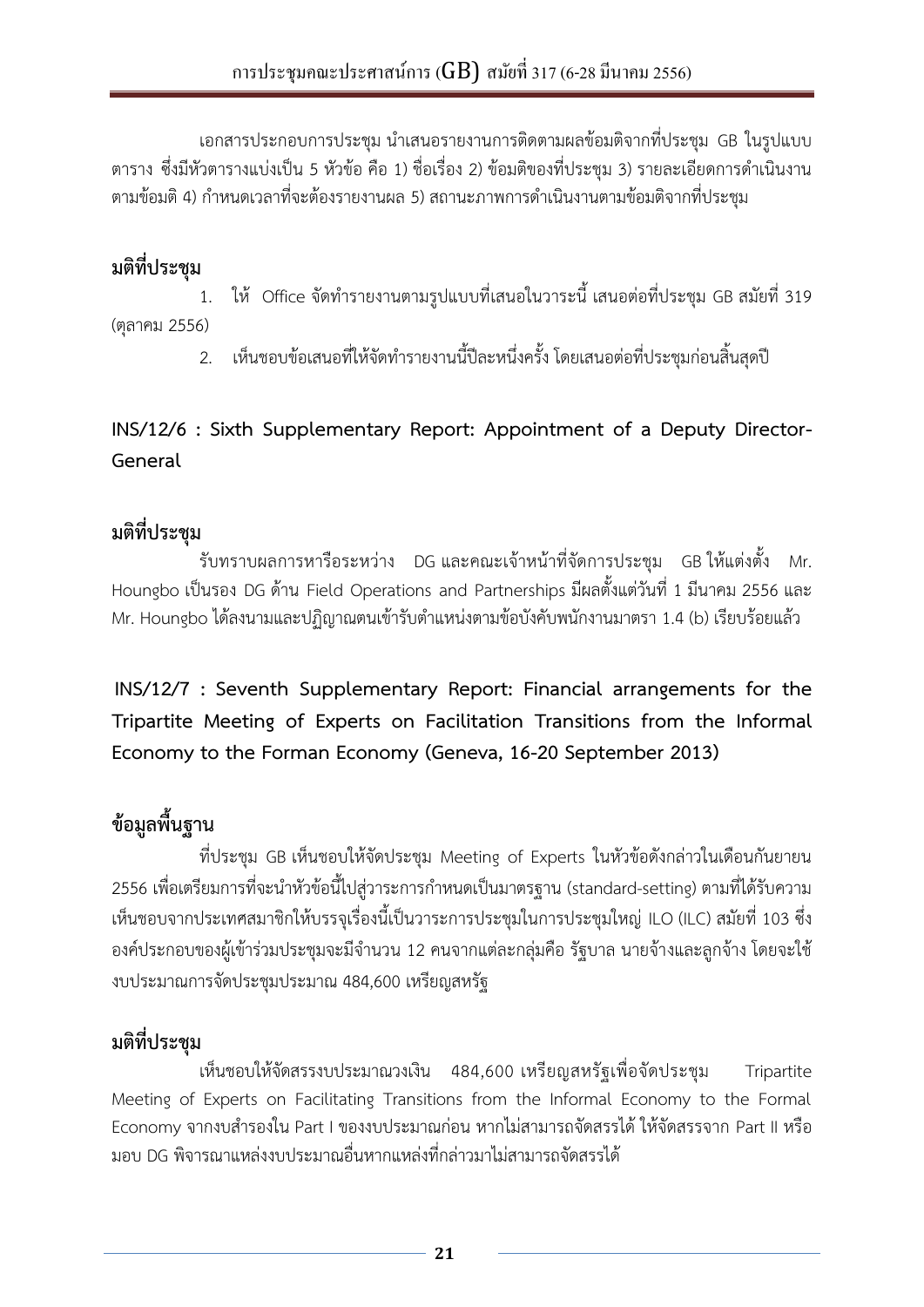<span id="page-21-0"></span>**INS/12/8 : Eighth Supplementary Report: Report of the Committee set up to examine the representation alleging non-observance by France of the Labour Inspection Convention, 1947 (No. 81), submitted under article 24 of the ILO Constitution by the trade union "SUD Travail Affaires sociales"**

**หมายเหตุ** เป็นข้อร้องเรียนรายประเทศเฉพาะกรณี ติดตามรายละเอียดได้จากเว็บไซต์ILO

**INS/13 : Reports of the Officers of the Governing Body**

**INS/13/1 : First report: Complaint concerning non-observance by Bahrain of the Discrimination (Employment and Occupation) Convention 1958 (No. 111) made by delegates to the 100th Session (2011) of the International Labour Conference under article 26 of the ILO Constitution**

**หมายเหตุ** เป็นข้อร้องเรียนรายประเทศเฉพาะกรณี ติดตามรายละเอียดได้จากเว็บไซต์ILO

**INS/13/2 : Second report: Arrangements for a tripartite meeting on labour migration (Geneva 4–8 November 2013)**

## **ข้อมูลพื้นฐาน**

ที่ประชุม GB สมัยที่ 316 (พฤศจิกายน 2555) เห็นชอบให้จัดประชุม Tripartite Meeting on Labour Migration หลังการประชุม GB สมัยที่ 319 (ตุลาคม 2556) เพื่อร่วมกันหารือแนวทางดำเนินการ ต่อเนื่องจากผลลัพธ์จากการประชุม High-Level Dialogue on International Migration and Development ในเดือนตุลาคม 2556 โดยกำหนดวันประชุมในระหว่างวันที่ 4-8 พฤศจิกายน 2556 ผู้เข้า ประชมประกอบด้วยตัวแทนภาครัฐบาล นายจ้าง ลูกจ้าง ฝ่ายละ 12 คน โดยตัวแทนฝ่ายรัฐบาลให้คัดเลือก จากทุกภูมิภาคเท่า ๆ กัน

## **มติที่ประชุม**

เห็นชอบองค์ประกอบผู้เข้าร่วมประชุมฝ่ายละ 12 คนตามที่เสนอโดยประเทศสมาชิกอื่น ๆ สามารถเข้าประชุมได้ในฐานะผู้สังเกตการณ์โดยรับผิดชอบค่าใช้จ่ายเอง และเห็นชอบวาระการประชุม ดังต่อไปนี้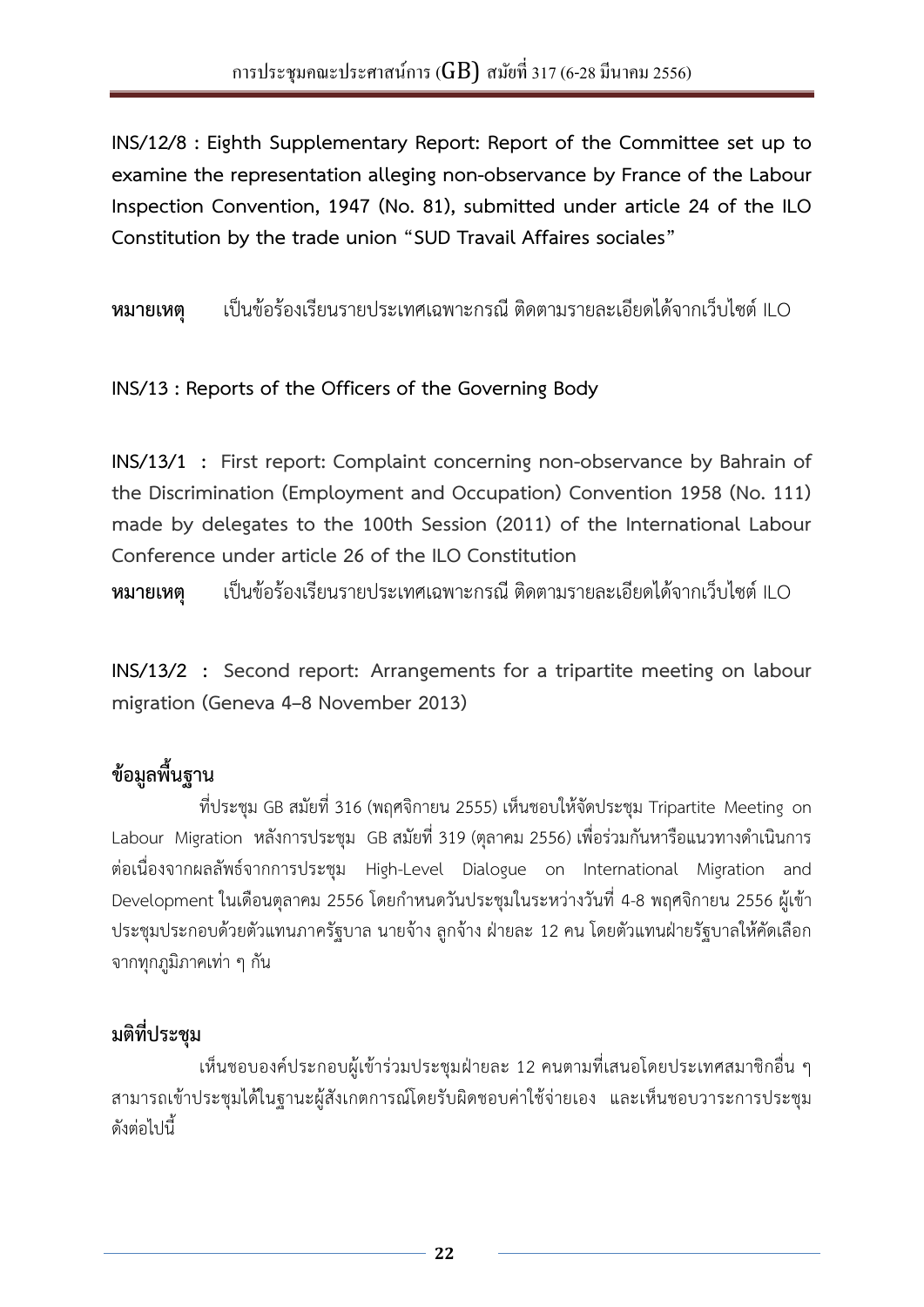- <span id="page-22-0"></span>1. การเคลื่อนย้ายแรงงานตามเนื้อหาที่มีการอภิปรายกันในกรอบการประชุม international migration and development of the post-2015 development
- 2. การคุ้มครองแรงงานเคลื่อนย้ายที่มีประสิทธิภาพโดยเฉพาะกลุ่มที่มีความอ่อนไหวเนื่องจาก ทักษะฝีมือต่ าหรือเป็นแรงงานกลุ่มฝีมือปานกลาง
- 3. ความต้องการการประเมินตลาดแรงงานที่เป็นที่สนใจ การยอมรับและการรับรองมาตรฐาน ฝีมือ
- 4. ข้อตกลงและความร่วมมือระหว่างประเทศเพื่อการบริหารแรงงานเคลื่อนย้ายที่มี ประสิทธิภาพทั้งในระดับประเทศและระดับระหว่างประเทศ

**INS/13/3 : Third report: Arrangements for a tripartite meeting of Experts on Facilitating Transitions from the Informal Economy to the Formal Economy (Geneva 16-20 November 2013)**

## **ข้อมูลพื้นฐาน**

ดูวาระ INS/12/7

## **มติที่ประชุม**

เห็นชอบองค์ประกอบผู้เข้าร่วมประชุมฝ่ายละ 12 คนตามที่เสนอ โดยประเทศสมาชิกอื่น ๆ สามารถเข้าประชุมได้ในฐานะผู้สังเกตการณ์โดยรับผิดชอบค่าใช้จ่ายเอง และเห็นชอบวาระการประชุม คือ ให้ นำผลลัพธ์จากการหารือผู้เชี่ยวชาญมาจัดทำแนวทางและข้อเสนอเพื่อกำหนด instrument ในการที่จะ รวบรวมนวัตกรรมการแก้ไขและประสบการณ์ที่เป็นปัจจุบัน (ด้านกฎหมาย นโยบาย การบริหาร องค์กรและ ่ แนวคิดอื่น ๆ) ซึ่งได้รับการพิสูจน์แล้วถึงความสำเร็จในการสนับสนุนการเปลี่ยนผ่านจากแรงงานนอกระบบ และธุรกิจนอกระบบไปสู่ในระบบ การป้องกันการเข้าสู่ธุรกิจนอกระบบจากคนใหม่ ๆ รวมทั้งการเพิ่มสิทธิและ โอกาส

**INS/13/4 : Fourth report: Timing of the autumn 2014 session of the Governing Body**

## **มติที่ประชุม**

ที่ประชุม GB พิจารณาเห็นชอบให้การจัดประชุม GB สมัยที่ 322 กำหนดวันประชุมระหว่าง 30 ตุลาคม ถึง 13 พฤศจิกายน 2557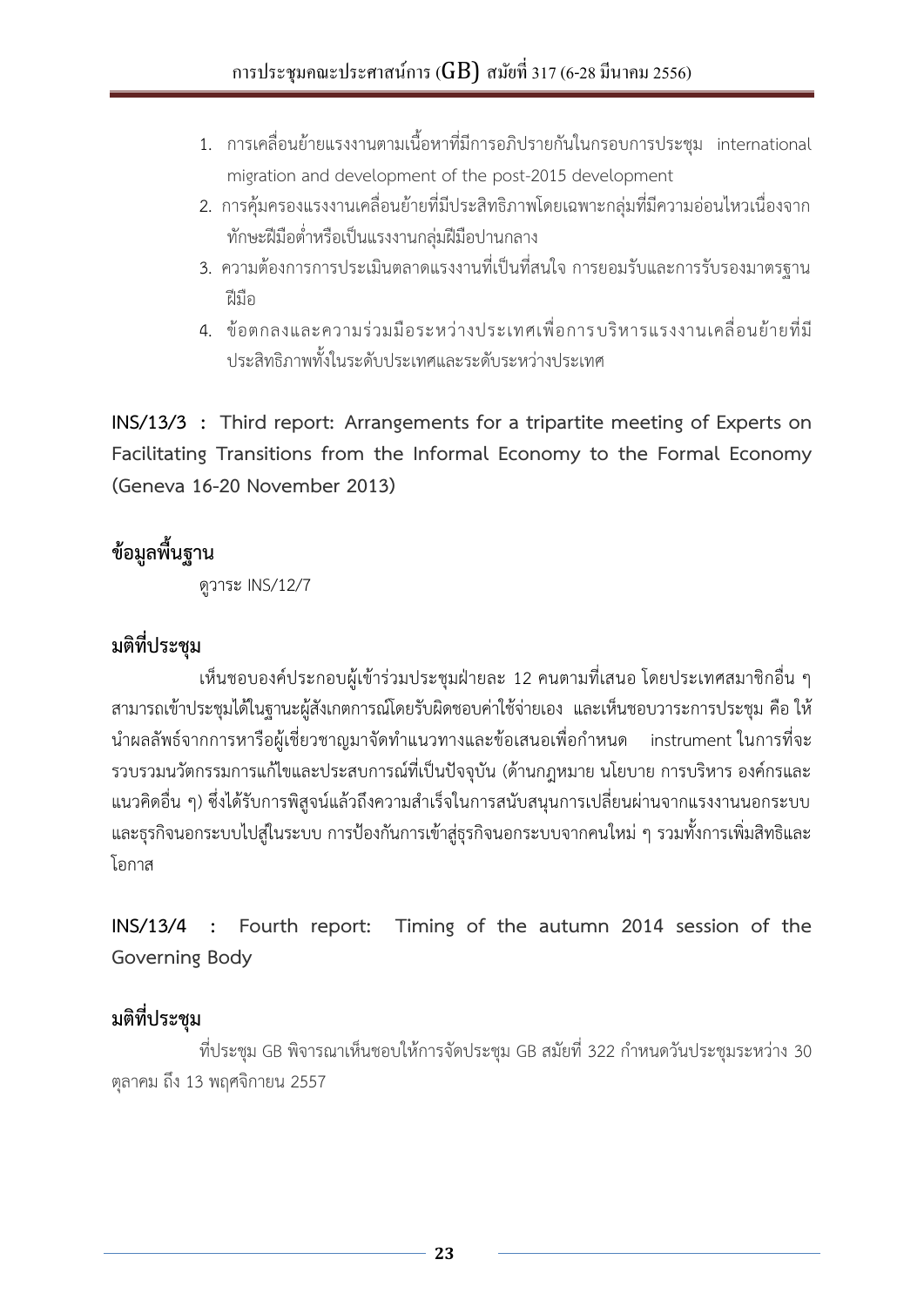<span id="page-23-0"></span>**INS/13/5 : Fifth report: Representation alleging non-observance by Qatar of the Forced Labour Convention, 1930 (No. 29), submitted under article 24 of the ILO Constitution by the International Trade Union Confederation and the Building and Wood Workers' International** 

**หมายเหตุ** เป็นข้อร้องเรียนรายประเทศเฉพาะกรณี ติดตามรายละเอียดได้จากเว็บไซต์ILO

**INS/13/6 : Sixth report: Representation alleging non-observance by the Netherlands of the Labour Inspection Convention, 1947 (No. 81), the Labour Inspection (Agriculture) Convention, 1969 (No. 129), and the Occupational Safety and Health Convention, 1981 (No. 155), submitted under article 24 of the ILO Constitution by the Netherlands Trade Union Confederation (FNV), the National Federation of Christian Trade Unions (CNV) and the Trade Union Confederation of Middle and Higher Level Employees' Unions (MHP); and Representation alleging non-observance by Spain of the Termination of Employment convention, 1982 (No. 158), submitted under article 24 of the ILO Constitution by the Trade Union Confederation of Workers' Committees (CC.OO.) and the General Union of Workers (UGT)**

## **มติที่ประชุม**

จัดตั้งคณะกรรมการไตรภาคีเพื่อพิจารณาข้อร้องเรียนที่มีต่อทั้งสองประเทศ คือ Netherlands และ Spain ภายหลังการพิจารณาเบื้องต้นว่าข้อร้องเรียนทั้งสองกรณีมีเหตุผลที่จะรับพิจารณา

**INS/13/7 : Seventh report: Development in relation to the International Organization for Standardization, including in the field of occupational safety and health (OSH)**

# **ข้อมูลพื้นฐาน**

International Organization for Standardization (ISO) มีความพยายามที่จะหารือขอความ ร่วมมือจาก ILO ในการสนับสนุนการออกมาตรฐานระหว่างประเทศในด้าน Occupational Safety and health management system (OSH-MS) ซึ่งได้มีการหารือในที่ประชุม GB มาหลายครั้ง โดยที่ประชุม GB ยังไม่เห็นด้วยเนื่องจากยังมีความไม่เข้าใจและชัดเจนในหลายประเด็น และได้เคยทำหนังสือผ่าน DG ให้ ISO ระงับการออกมาตรฐานระหว่างประเทศในด้านนี้ ซึ่ง ISO แจ้งว่า ประเทศสมาชิกเท่านั้นที่จะเป็นผู้ตัดสินโดย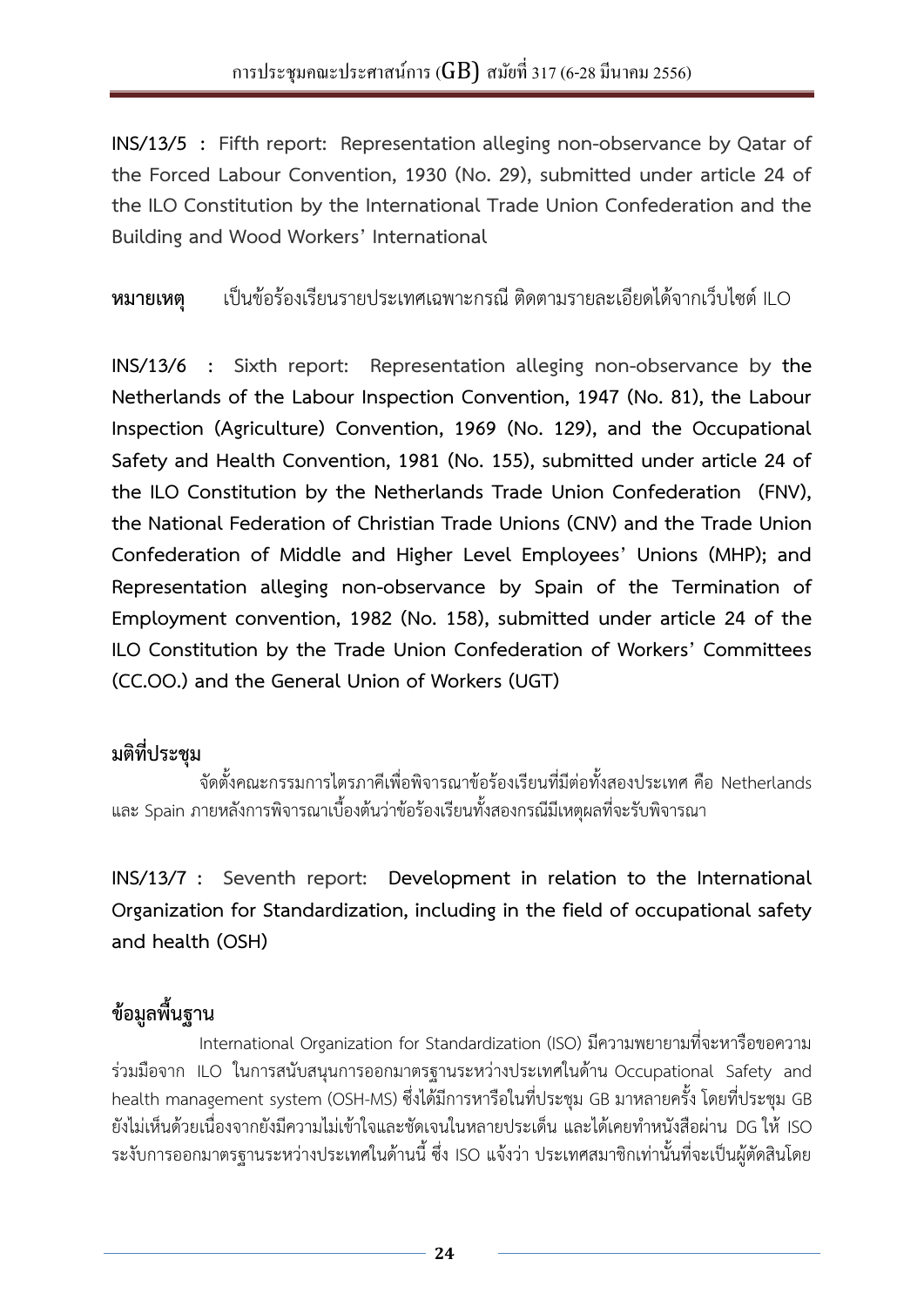<span id="page-24-0"></span>ISO ได้ทำหนังสือแจ้งประเทศสมาชิกเพื่อขอเสียงสนับสนุนในการเดินหน้าเพื่อกำหนดมาตรฐานในสาขานี้ซึ่ง ผลการขอมติจะทราบผลในวันที่ 11 มิถุนายน 2556

Office เสนอว่า ISO กับ ILO ควรบรรลุข้อตกลงในการใช้ความเชี่ยวชาญของทั้งสองหน่วยงาน ในการกำหนดกรอบของความร่วมมือทดลอง (pilot cooperation) ในสาขา OSH-MS ในเบื้องต้น ทั้งสอง หน่วยงานจำเป็นต้องมีความเห็นชอบร่วมกันถึงความสอดคล้องกันของมาตรฐาน ISO กับมาตรฐานหรือข้อ ปฏิบัติของ ILO ในสาระหลักของ OSH-MS และจำเป็นต้องเห็นชอบร่วมกันถึงวิธีการทำงานร่วมกันระหว่าง ILO กับคณะกรรมการของ ISO โดย Office จะทำหน้าที่หารือประเทศสมาชิกเมื่อ ISO เสนอมาตรฐานให้ พิจารณาซึ่งจะต้องเกี่ยวข้องกับมาตรฐานของ ILO และการปฏิบัติที่เกี่ยวข้อง

## **มติที่ประชุม**

1. หากทั้งสองหน่วยงานสามารถบรรลุข้อตกลงตามที่เสนอในย่อหน้าที่ 4 ของเอกสาร (ซึ่ง น าเสนอในย่อหน้าก่อนหน้านี้ข้างต้น) ก่อนการประชุม GB สมัยที่ 318 (มิถุนายน 2556) ข้อตกลงดังกล่าวอาจ ด าเนินการบนพื้นฐานของการทดลองโดยต้องน าเสนอข้อตกลงนั้นต่อที่ประชุม GB สมัยต่อไป และมีการ ทบทวนการปฏิบัติเสนอต่อที่ประชุม GB สมัยที่ 320 (มีนาคม 2557)

2. ในกรณีที่ข้อตกลงสามารถสรปร่วมกันได้ มอบอำนาจให้กับ Office ใช้ความร่วมมือพิเศษ ระหว่าง ILO กับ ISO กับงานด้าน OSH-MS โดยต้องรายงานความคืบหน้าในเรื่องนี้ต่อที่ประชุม GB สมัยที่ 319 (ตุลาคม 2556) เพื่อทราบ

### **INS/14 : Composition and agenda of standing bodies and meetings**

## **มติที่ประชุม**

เห็นชอบองค์ประกอบผู้ได้รับเชิญเข้าร่วมประชุมและระเบียบวาระการประชุมของการประชุม ต่าง ๆ ดังนี้

- **1.** Ninth European Regional Meeting of the ILO (Oslo, 8–11 April 2013)
- **2.** 102nd Session of the International Labour Conference (Geneva, 5–20 June 2013)
- **3.** Meeting of Experts on Policy Guidelines on the Promotion of Decent Work for Early Childhood Education Personnel (Geneva, 12–15 November 2013)
- **4.** Global Dialogue Forum on Initiatives to Promote Decent Work in the Chemical Industry (Geneva, 26–28 November 2013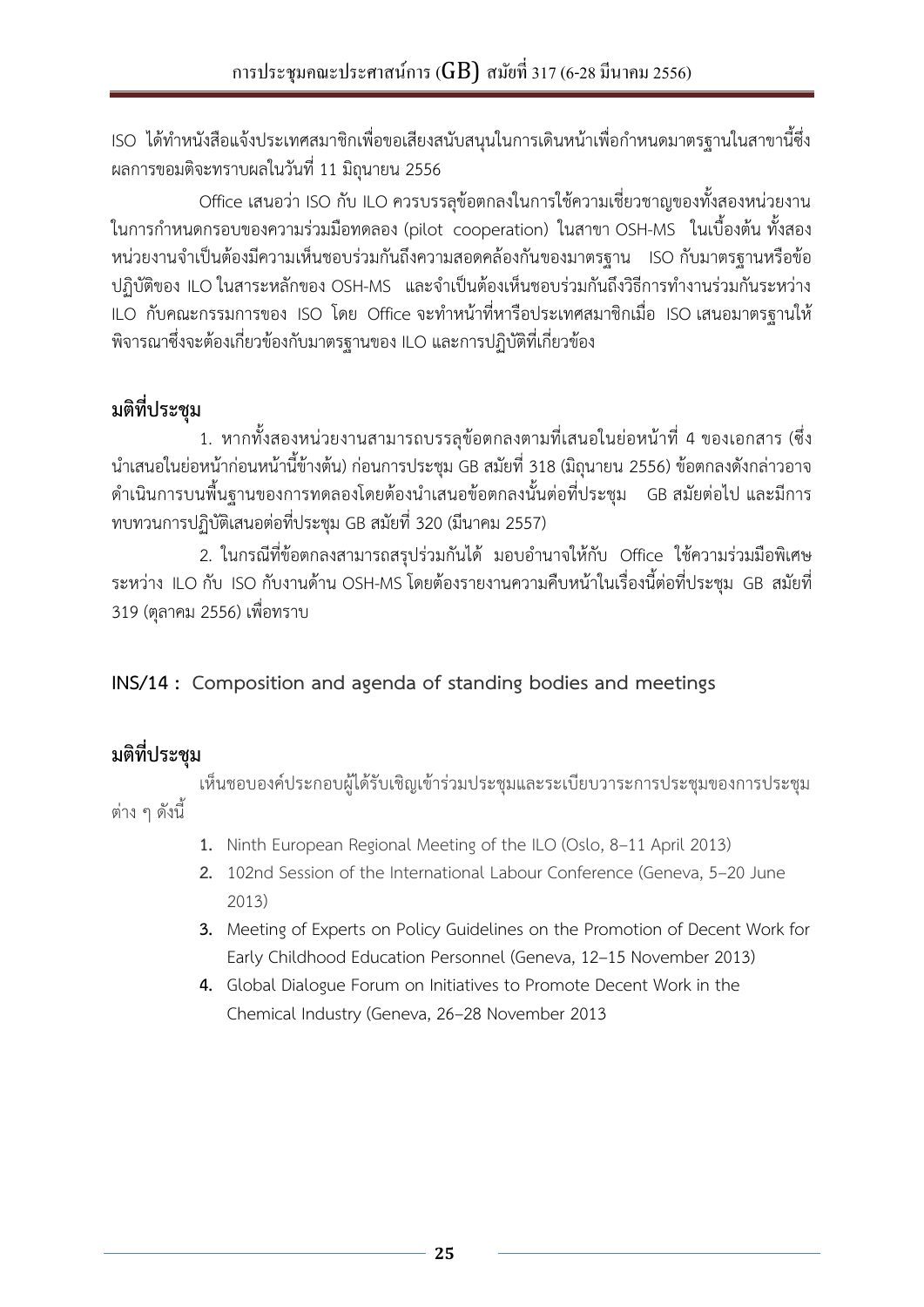**ด้าน Policy Development Section (POL)**

### <span id="page-25-0"></span>**1. ด้าน Employment and Social Protection Segment**

**POL/1 : Recurrent discussion report on employment (2014)**

# **ข้อมูลพื้นฐาน**

การประชุม ILC ปี 2551 ประกาศใช้ Declaration on Social Justice for a Fair Globalization ซึ่งประกอบด้วย Strategic Objective รวม 4 ด้าน คือ 1) ส่งเสริมการจ้างงาน (**Employment**) 2) พัฒนา และส่งเสริมมาตรการด้านการคุ้มครองทางสังคม (**Social Protection**) 3) ส่งเสริมความร่วมมือทางสังคม และระบบไตรภาคี (**Social Dialogue and Tripartism**) 4) สร้างการยอมรับ ความตระหนักและส่งเสริม ี ด้านหลักการและสิทธิขั้นพื้นฐานในการทำงาน (Fundamental Principle and Rights at Work) โดย ก าหนดให้มีการติดตามการปฏิบัติตามปฏิญญาดังกล่าวในระหว่างการประชุม ILC ทุกปี ผ่านรูปแบบของ recurrent discussion ซึ่งกำหนดวงรอบการจัดหัวข้อ recurrent discussion ในการประชุม ILC ภายใน 7 ปีให้ด้าน employment, social protection (social security), fundamental principle and rights at work ได้รับการบรรจุเพื่อการอภิปรายใน ILC สองครั้ง และด้าน social dialogue จะได้รับการบรรจุเพื่อการ อภิปรายใน ILC เพียงหนึ่งครั้ง ซึ่งทั้งสามด้านแรก ได้รับการบรรจุในวาระประชุม ILC แล้วในปี 2553 2554 และ 2555 ตามลำดับ ดังนั้น ด้าน social dialogue จะเป็นหัวข้ออภิปรายในการประชุม ILC ปี 2556

ิมติที่ประชุม GB (มีนาคม 2555) พิจารณาเลือกหัวข้อ recurrent discussion สำหรับการประชุม ILC ปี 2557 เป็นหัวข้อด้าน employment ในรูปแบบอภิปรายทั่วไป (general discussion) ดังนั้น เพื่อ เตรียมการท าเอกสาร (office report) ที่จะใช้ประกอบการอภิปรายดังกล่าวในปี 2557 Office จึงรวบรวม ข้อมูลและสถานการณ์ด้านการจ้างงานนำเสนอ GB 317 พร้อมเสนอกรอบของการจัดทำ office report เพื่อ พิจารณา

## **ประเด็นอภิปราย**

ที่ประชุม มีข้อสังเกตว่าข้อมูลที่นำเสนอยังขาดการนำเสนอเชิงวิเคราะห์ บางประเด็นนำเสนอไม่ ครอบคลุม เช่น ผลกระทบจากวิกฤต การเสนอแนวโน้มที่จะกระทบต่อนโยบายการจ้างงานยังไม่ครบถ้วนและ ขาดประเด็นสำคัญหลายประการ office report ที่จะจัดทำไม่ควรมีความยาวเกินไป กรอบการอภิปรายใน ILC 103 ไม่ควรย้ำอยู่จุดเดิมที่เคยมีการอภิปรายในหัวข้อนี้แล้วเมื่อปี 2553 แต่ควรนำเสนอประเด็นหรือ แนวทางที่จะก้าวเดินต่อไป

## **มติที่ประชุม**

ให้ DG นำข้อสังเกตและความเห็นจากที่ประชุมไปพิจารณาในการจัดทำ office report เพื่อใช้ในการ อภิปรายใน recurrent discussion ในการประชุม ILC ปี 2557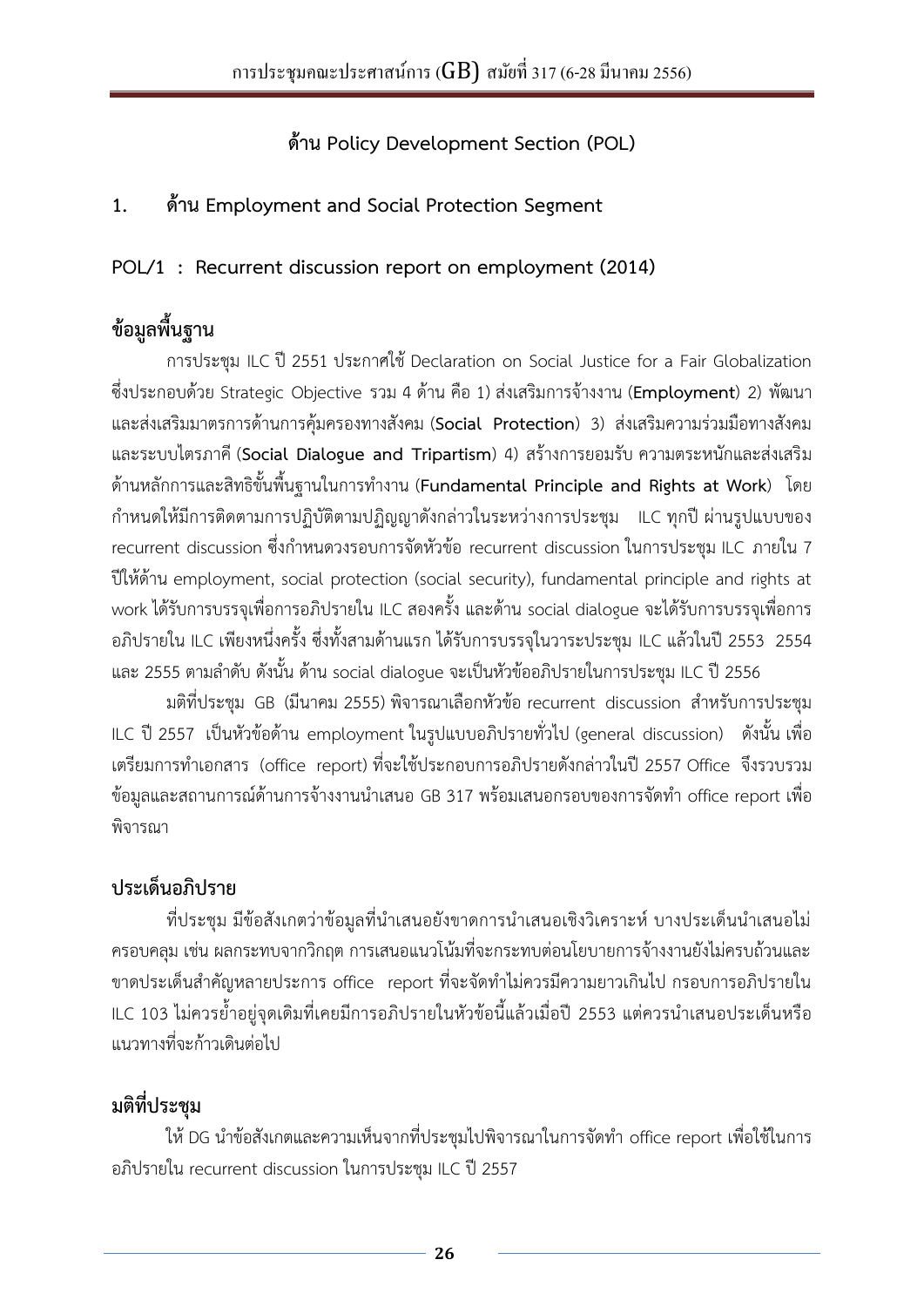### <span id="page-26-0"></span>**POL/2 : Trade and employment**

# **ข้อมูลพื้นฐาน**

เอกสารประกอบการประชุมน าเสนอรายงานสรุปเอกสารทางวิชาการของ ILO 2 เล่ม ชื่อ Making globalization socially sustainable และ Trade and employment : From myths to facts *หนังสือ ฉบับแรก* กล่าวถึง3 เรื่องหลัก ๆ คือ การค้ากับการจ้างงาน การค้ากับความไม่เท่าเทียม และการค้ากับความไม่ ้มั่นคง หนังสือนำเสนอความเชื่อมโยงทางเศรษฐกิจในเรื่อง นโยบายการค้า การคุ้มครองทางสังคมใน ตลาดแรงงาน นโยบายที่จะเหมาะสมกับโลกาภิวัตน์ บทบาทของนโยบายทางการศึกษาที่จะช่วยให้เชื่อมโลก ่ เข้าด้วยกัน ทั้งนี้ หนังสือได้เน้นถึงความท้าทาย 3 ประการที่ระดับผ้กำหนดแผนต้องคำนึงถึงเพื่อสร้างความ ยั่งยืนทางสังคม ประกอบด้วย a) โครงสร้างหรือระดับของการจ้างงานที่เป็นเกิดจากการเพิ่มขึ้นของระบบที่ ี เปิดมากขึ้น เป็นผลดีไม่มากก็น้อยต่อกำลังแรงงานและการเติบโตทางเศรษฐกิจ b) ระบบเปิดเป็นตัวดูดซับ ภาวะถดถอยภายในประเทศ ขณะเดียวกันเป็นตัวทำให้ตลาดแรงงานอ่อนไหวเมื่อได้รับผลกระทบจากภายนอก ประเทศ c) ระบบโลกาภิวัตน์ไม่ได้ส่งผลอย่างเท่าเทียม บางบริษัทหรือลูกจ้างบางรายได้รับความสูญเสียไม่ ว่าจะเป็นระยะสั้นหรือระยะกลาง ทั้งนี้ รายงานเน้นว่าการวางนโยบายต้องดูเรื่องการค้า การจ้างงานและ นโยบายทางสังคมไปพร้อมกัน

*หนังสือฉบับที่สอง* กล่าวถึงการวิเคราะห์เศรษฐกิจนอกระบบ การเพิ่มโอกาสในการจ้างงาน ึการศึกษาและทักษะของกำลังแรงงาน การปรับตัวภายหลังการเปิดเสรีทางการค้า ผลกระทบที่มีต่อ ตลาดแรงงาน การใช้การป้องกันทางสังคมเช่นการประกันการว่างงานเข้ามาเป็นมาตรการช่วยเหลือ รวมถึง การกล่าวถึงความไม่เท่าเทียมทางเพศในมุมมองด้านการค้า

เอกสารทางวิชาการทั้งสองฉบับได้รับการนำเสนอในระดับนานาชาติหลายเวที ILO ได้แสดงบทบาท สนับสนุนโดยการริเริ่มโครงการ Skill for Trade and Economic Diversification (STED) ซึ่งเป็นความ ี ช่วยเหลือทางวิชาการที่ ILO กำลังแสวงหาการสนับสนุนงบประมาณจากประเทศผู้บริจาค รวมทั้งความร่วมมือ กับองค์กรต่างๆ ด้านการค้าเพื่อผลักดันโครงการให้เป็นเครื่องมือหนึ่งที่มีประสิทธิภาพ

### **ประเด็นอภิปราย**

เห็นว่าเอกสารดังกล่าวนำเสนอผลด้านบวกและด้านลบของการเปิดเสรีทางการค้าไม่เท่ากัน เนื่องจาก นโยบายเปิดด้านการค้าอาจส่งผลให้เกิดผู้ผลิตที่ไม่มีคุณภาพ ไม่มีมาตรฐานทั้งสินค้าและการปฏิบัติต่อแรงงาน ่ มีการเสนอให้พิจารณานำเรื่องการกำหนดมาตรฐานรวมเข้าในเนื้อหาของข้อตกลงทางการค้า หลายฝ่ายเห็น ้ด้วยที่ระบบการศึกษาและเรื่องทักษะฝีมือมีส่วนสำคัญและควรได้รับการส่งเสริม ประเทศที่ดำเนินนโยบาย เปิดทางการค้าจะได้รับประโยชน์หากก าลังแรงงานมีการศึกษาและมีฝีมือ นโยบายการค้าควรผสมผสานคู่กัน กับนโยบายด้านสังคม Decent Work ควรได้รับการตระหนักเมื่อดำเนินนโยบายทางการค้า ควรส่งเสริมความ ร่วมมือเรื่องการพัฒนาทักษะฝีมือระหว่างประเทศพัฒนาแล้วกับประเทศกำลังพัฒนา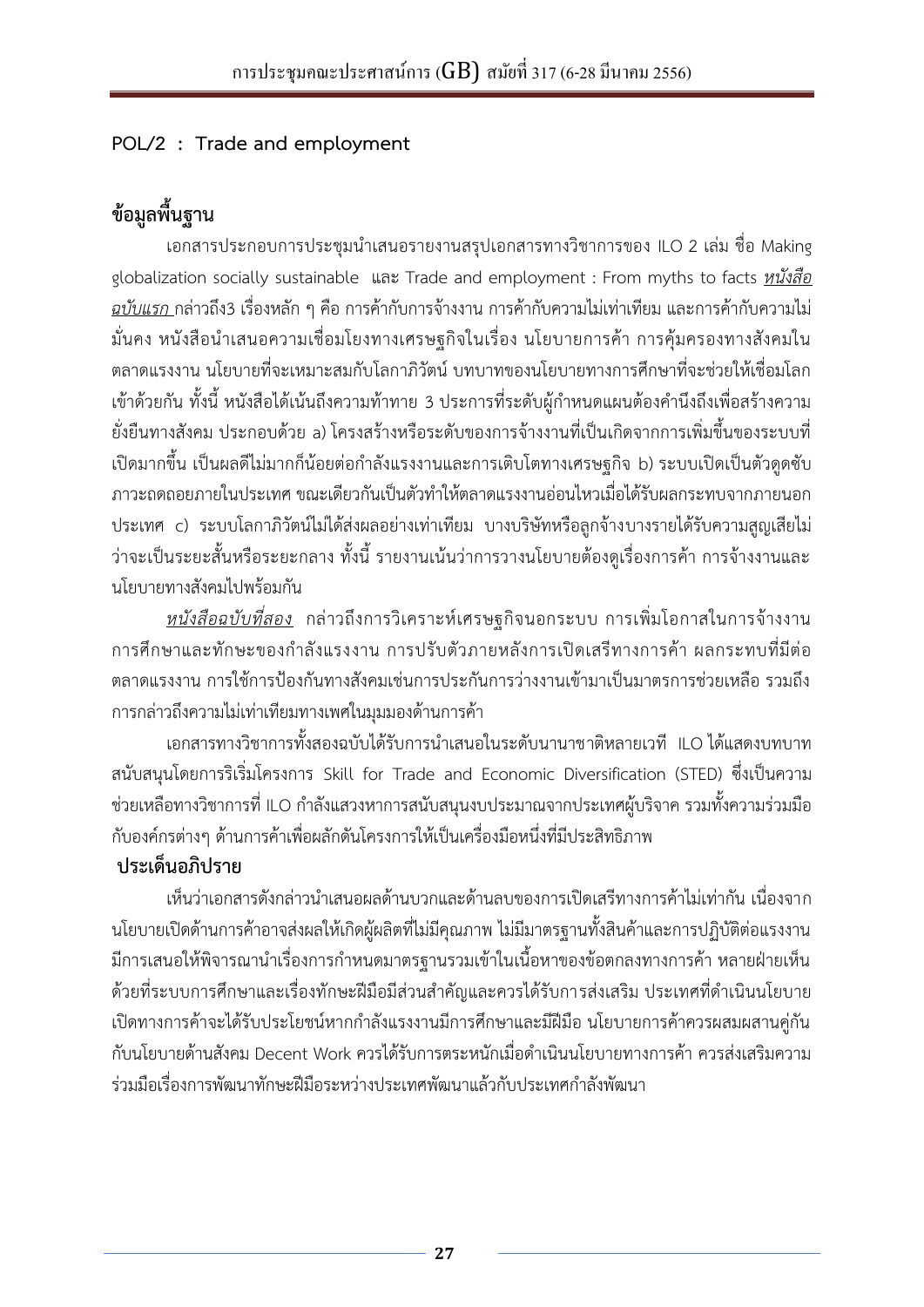<span id="page-27-0"></span>ที่ประชุมรับทราบการเสนอรายงานของ Office และให้ Office นำข้อคิดเห็นจากที่ประชุมไปพิจารณา

### **POL/3 : Prevention of occupational diseases**

# **ข้อมูลพื้นฐาน**

เป็นการนำเสนอข้อมูลเกี่ยวกับโรคที่เกิดจากทำงานและการดำเนินงานของ ILO เพื่อพัฒนาการ ป้องกันและสร้างความตระหนักในประเด็นนี้ในประเทศต่าง ๆ และเพื่อรับฟังความเห็นของสมาชิก GB ในการ ดำเบิบงาบด้าบบี้ต่อไป

โรคที่เกิดจากการทำงานสร้างความเสียหายและสูญเสียทั้งแก่ตัวแรงงาน ธุรกิจ ระบบความมั่นคงทาง ้สังคมและสังคมโดยรวม จากสถิติพบว่า กำลังแรงงานเสียชีวิตด้วยโรคที่เกิดจากการทำงานมากกว่าเสียชีวิต จากอบัติเหตุในงานถึง 6 เท่า ความเข้าใจและตระหนักในความสำคัญของเรื่องนี้ของแต่ละประเทศจะนำมาซึ่ง การกำหนดแนวทางป้องกันหรือการออกเป็นแผนระดับชาติเรื่องความปลอดภัยและสุขอนามัยในการทำงาน แต่บางประเทศขาดการมอบหมายหน่วยงานที่ชัดเจน เอกสารอธิบายขนาดและการเกิดโรคที่เกิดจากการ ท างานใหม่ ๆ ซึ่งบางโรคจะมีอาการของโรคเกิดขึ้นหลังการท างานหลายสิบปี บางโรคเกิดจากเทคโนโลยีใหม่ ๆ เช่นการใช้ nano-material หรือการใช้สารเคมีใหม่ ๆ ในอุตสาหกรรมโดยไม่มีระบบป้องกันที่ดี เอกสาร ชี้ให้เห็นถึงการเปลี่ยนแปลงโครงสร้างของการจ้างงาน เช่น มีการจ้างเหมางานหรือรับงานย่อยมากขึ้น มี แรงงานที่ยอมรับงานที่เสี่ยงต่อสุขภาพเพราะมีการแข่งขันสูงจากสภาวะการว่างงาน แรงงานนอกระบบ แรงงานต่างชาติ กลุ่มรับงานชั่วคราว ล้วนเป็นกลุ่มเสี่ยงต่อการตรวจสอบ ป้องกันและเก็บข้อมูล

# **ประเด็นอภิปราย**

ทกฝ่ายเห็นพ้องถึงความสำคัญและผลเสียของโรคที่เกิดจากการทำงาน และเรียกร้องให้ ILO มีส่วน ร่วมด าเนินการเพื่อสร้างความตระหนักในระดับรัฐบาล รวมทั้งแสดงความขอบคุณ DG ที่ปรับเพิ่มงบประมาณ เพื่อสนับสนุนการด าเนินงานในด้านนี้

# **มติที่ประชุม**

1. เห็นว่าการป้องกันโรคจากการทำงานเป็นองค์ประกอบหลักของ Decent Work Agenda และ ีสนับสนุนกลยุทธ์และแผนป้องกันตามที่เสนอในย่อหน้า 39-41 ของเอกสาร

2. มอบ DG ให้กำกับงานของ Office ในการป้องกันโรคจากการทำงานตามที่เสนอในย่อหน้า 41 ให้ เข้มงวดขึ้น โดยเน้นเป็นพิเศษในประเด็นการรวบรวมความรู้เกี่ยวกับโรคในประเทศกำลังพัฒนา รวมทั้งนำ ข้อคิดเห็นของที่ประชุมไปพิจารณาดำเนินการ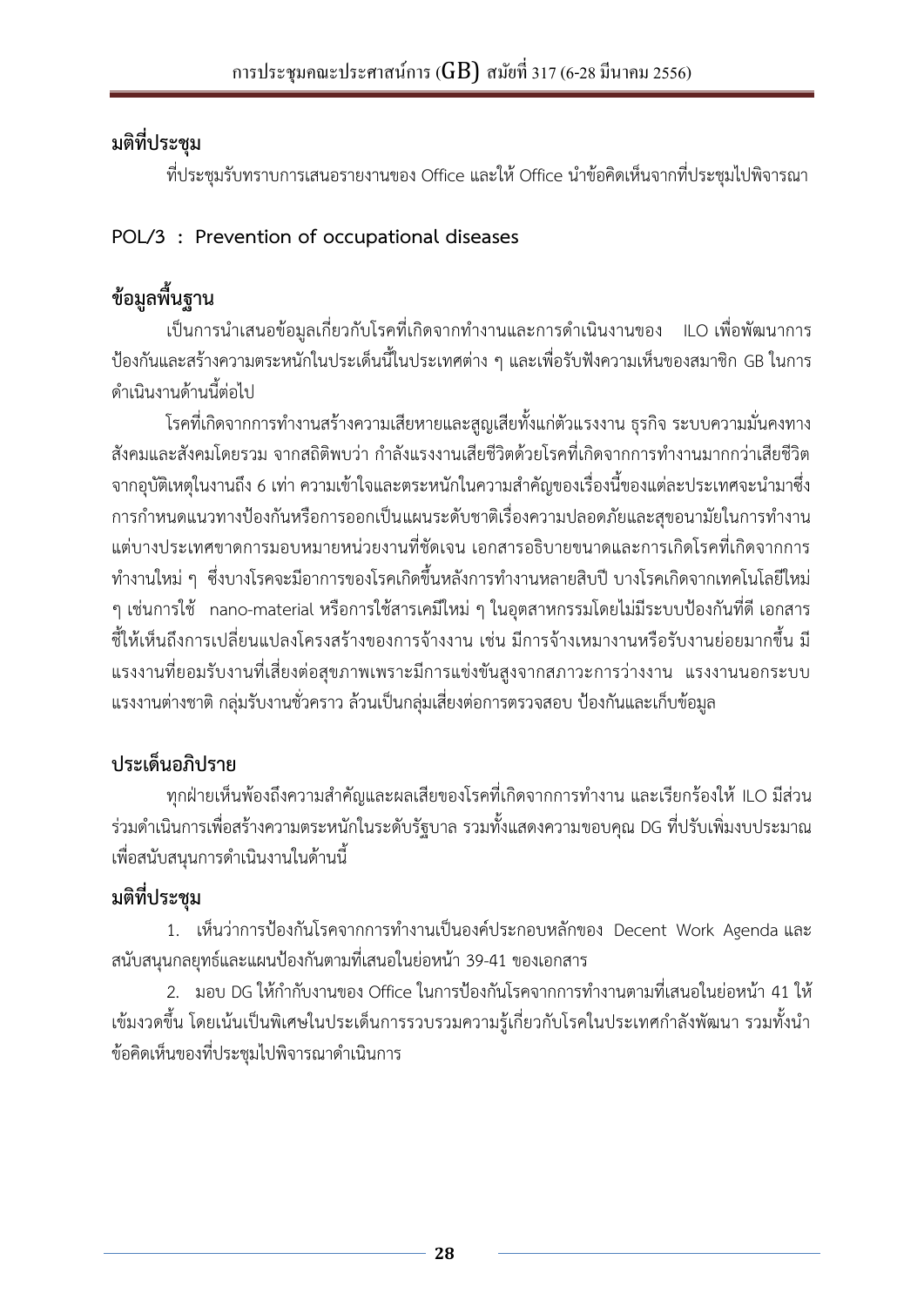#### <span id="page-28-0"></span>**2. ด้าน Social Dialogue Segment**

#### **POL/4 : Sectoral Activities Programme 2012–13**

## **ข้อมูลพื้นฐาน**

เอกสารนำเสนอผลการจัด sectoral meeting ในครึ่งปีหลังของปี 2555 จำนวน 2 ครั้ง คือ 1) 11 $^{\rm th}$ Session of the Joint ILO-UNESCO Committee of Experts on the Application of the Recommendation concerning Teaching Personnel (8-12 ตุลาคม 2555) และ 2) Global Dialogue Forum on future needs for skills and training in the oil and gas industry (12-13 ธันวาคม 2555)

และเป็นการเสนอขอจัดการประชุม sectoral meeting ในช่วงครึ่งปีหลังของปี 2556 จำนวน 2 ครั้ง คือ 1) Meeting of Experts on Policy Guidelines on the Promotion of Decent Work for Early Childhood Education Personnel (12-15 พฤศจิกายน 2556) และ 2) Global Dialogue Forum on Initiative to Promote Decent Work in the Chemical Industry (26-28 พฤศจิกายน 2556)

### **มติที่ประชุม**

1. ให้รายงานผลการประชุม 11th Session of the Joint ILO–UNESCO Committee of Experts on the Application of the Recommendations concerning Teaching Personnel (CEART) ต่อที่ ประชุม ILC 102 เพื่อพิจารณาโดย Committee on the Application of Standards

2. ให้DG ส่งรายงานผลการประชุม CEART และ Global Dialogue Forum on future needs for skills and training in the oil and gas industry ให้รัฐบาลประเทศสมาชิกเพื่อให้แต่ละประเทศจัดส่ง ให้องค์กรนายจ้าง องค์กรลูกจ้าง และองค์กรระหว่างประเทศที่เกี่ยวข้อง และให้พิจารณากำหนดแผนและแนว ทางการปฏิบัติในอนาคตตามข้อสรุปที่ได้รับจากการประชุมทั้งสองโดยหารือกับ DG ของ UNESCO ใน ประเด็นที่สมควร

3. อนุมัติข้อเสนอจัดการประชุมอีก 2 ครั้ง คือ 1) Meeting of Experts on Policy Guidelines on the Promotion of Decent Work for Early Childhood Education Personnel และ 2) Global Dialogue Forum on Initiatives to Promote Decent Work in the Chemical Industry.

### **POL/5 : Sectoral Activities Programme : Proposals for 2014–15**

## **ข้อมูลพื้นฐาน**

เป็นการเสนอแนวทางการดำเนินกิจกรรมสำหรับปี 2557-2558 ซึ่งการจัด sectoral activities programme มีเป้าหมายเพื่อสนับสนุนประเทศสมาชิกในการนำเสนอ Decent Work ในระบบเศรษฐกิจ เฉพาะทางทั้งในระดับโลก ภูมิภาคและระดับประเทศโดยการประยุกต์ใช้แนวทางที่ได้รับจากการประชุม ข้อเสนอทั้งหมดผ่านการหารือไตรภาคีจาก sectoral advisory bodies ซึ่งประกอบด้วยผู้ประสานงาน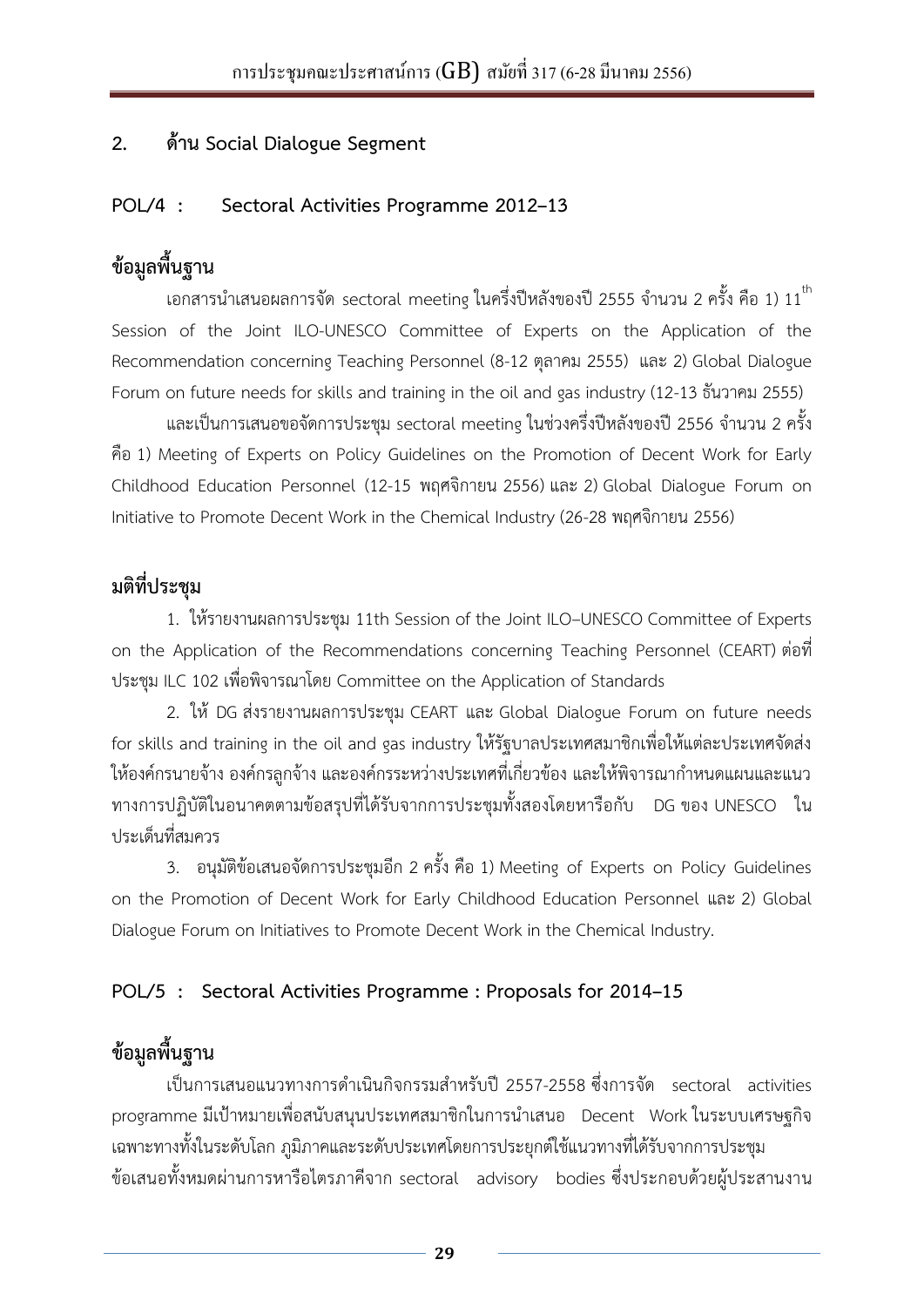<span id="page-29-0"></span>ภูมิภาค ผู้ประสานงานฝ่ายลูกจ้าง ผู้ประสานงานฝ่ายนายจ้าง ตัวแทนสหภาพโลกและผู้แทนองค์กรนายจ้าง นานาชาติ(รายละเอียดกิจกรรมเสนอในภาคผนวก)

## **มติที่ประชุม**

1. รับรองข้อเสนอโดยขึ้นอยู่กับการพิจารณาอนุมัติงบประมาณสนับสนุนของที่ประชุมใหญ่ ฯ

2. ให้ Office เชิญชวนรัฐบาลประเทศสมาชิกให้เข้าร่วมในการประชุม tripartite sectoral meetings ในปี 2557-2558

### **3. ด้าน Technical Cooperation Segment**

**POL/6 : Technical cooperation approaches and capacity development of constituents**

## **ข้อมูลพื้นฐาน**

เอกสารนำเสนอผลการดำเนินความช่วยเหลือทางวิชาการแก่ประเทศสมาชิกโดยเฉพาะในด้าน capacity development และเสนอแนวคิด intervention model ในการปรับกลยุทธ์ของ technical  $\,$  cooperation เพื่อหารือแนวทางให้ Office จัดทำข้อเสนอการพัฒนากลยุทธ์ของ technical cooperation ที่ เน้นด้าน capacity development เพื่อเสนอต่อที่ประชุม GB สมัยที่ 322 (พฤศจิกายน 2557)

## **ประเด็นอภิปราย**

การอภิปรายสะท้อนว่าการจัดสรรความช่วยเหลือทางวิชาการ (TC) ของ ILO ยังคำนึงถึงผู้สนับสนุน เงินช่วยเหลือมากกว่าเป้าหมายกลยุทธ์ในภาพรวม มักเป็นการจัดให้โดยไม่ได้ยึดหลัก demand-driven หรือ การค านึงถึงผลสัมฤทธิ์ ผลของ TC เน้นด้าน capacity development (CP) มากไปและไม่ครอบคลุมความ ต้องการด้านอื่นภายใต้Decent Work Country Programme (DWCP) Turin Centre ยังไม่สามารถแสดง ศักยภาพได้เต็มความสามารถในด้านการจัดฝึกอบรม การแลกเปลี่ยนความรู้ การเป็นพี่เลี้ยง ทั้งนี้ มีการให้ ข้อสังเกตแนวคิด intervention model ที่เสนอว่ายังมีข้อจำกัดและขาดการวิเคราะห์ในเนื้อหาของ DWCP และไม่มีกระบวนการติดตามประเมินผล ในด้านงบประมาณ เสนอให้หางบประมาณสมทบจากประเทศที่ขอรับ ความช่วยเหลือทางวิชาการ

# **มติที่ประชุม**

ให้ Office จัดทำข้อเสนอการปรับปรุงกลยุทธ์ของ technical cooperation ที่เน้นด้าน capacity development เพื่อเสนอต่อที่ประชุม GB สมัยที่ 322 (พฤศจิกายน 2557)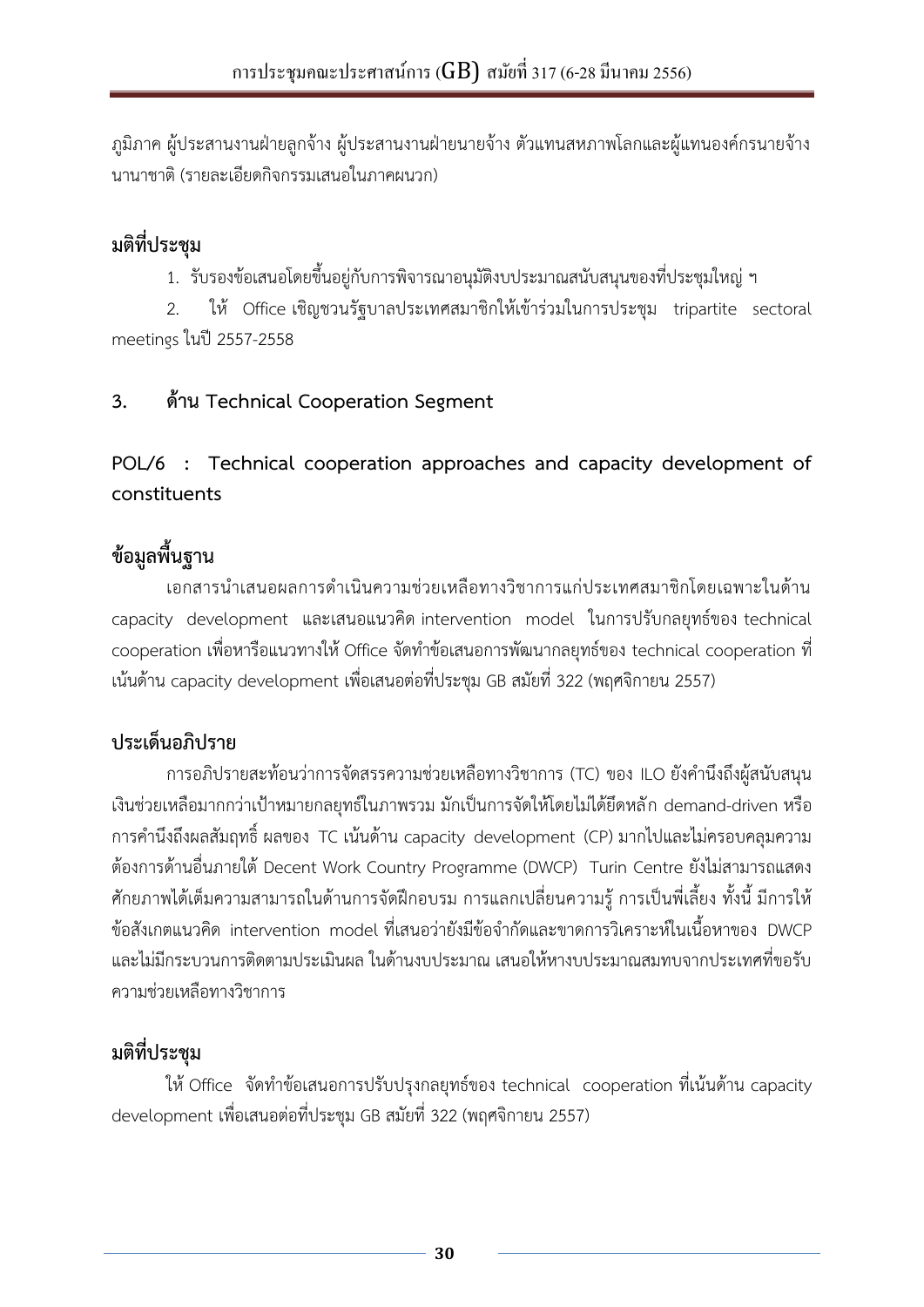### <span id="page-30-0"></span>**POL/7 : Regional perspectives on technical cooperation: Asia and the Pacific**

# **ข้อมูลพื้นฐาน**

เป็นการนำเสนอผลงานในภาพรวมของสำนักงานภูมิภาคเอเชียแปซิฟิกตลอด 10 ปีที่ผ่านมา ต่อจาก การเสนอผลงานของภูมิภาคอัฟริกาเมื่อการประชุม GB เดือนมีนาคม 2555

ข้อมูลจากเอกสารแสดงให้เห็นว่า ภูมิภาคเอเชียและแปซิฟิก (AP) มีประชากรเกินครึ่งของประชากร โลก (ร้อยละ 56.5) และมีกำลังแรงงานคิดเป็นร้อยละ 58.2 ของกำลังแรงงานทั้งโลก (2555) แรงงานและภาค ธุรกิจสร้างรายได้ร้อยละ 37.9 ของ GDP โลก (2555) เป็นภูมิภาคที่เศรษฐกิจมีการขยายตัวรวดเร็วและมี ความแข็งแกร่งแม้บางช่วงจะประสบวิกฤตทางเศรษฐกิจ มีความหลากหลายภายในภูมิภาค มีทั้งประเทศที่ ก้าวหน้าทางเศรษฐกิจและประเทศที่มีประชากรยากจน มีทั้งประเทศที่ไม่มีทางออกทะเลและประเทศที่อุดม สมบูรณ์ด้วยทรัพยากรธรรมชาติ เป็นภูมิภาคที่ไม่รอดพ้นจากภัยธรรมชาติไม่ว่าจะเป็นแผ่นดินไหวหรือสึนามิ ปัจจุบันประเทศสมาชิก ILO ในภูมิภาค 34 ประเทศ มี 29 ประเทศได้รับการจัดล าดับเป็นประเทศที่มีรายได้ ปานกลางถึงสูงกว่า ตลอดทศวรรษที่ผ่านมา แม้ว่า AP ประสบความสำเร็จด้านเศรษฐกิจ ประชากรยากจน ิลดลง แต่กลับมีความไม่เท่าเทียมเกิดขึ้นสูงขึ้น มีการจ้างงานด้อยคุณภาพ แรงงานจำนวนมากยังเป็นแรงงาน นอกระบบที่มีความเสี่ยงต่อความมั่นคงและการไม่ได้รับความคุ้มครอง

ระหว่างปี 2545 – 2555 ILO มีรายจ่ายด้าน technical cooperation (TC) ในภูมิภาค AP จาก 25 ล้านเหรียญสหรัฐต่อปีในปี 2545 เป็น 58 ล้านเหรียญสหรัฐต่อปีในปี 2555 รวมตลอด 10 ปี มียอดรายจ่าย ทั้งสิ้น 508.7 ล้านเหรียญสหรัฐ และมีประเทศผู้บริจาครวม 30 ราย (รัฐบาล องค์กรระหว่างประเทศ สถาบัน การเงิน องค์กรเอกชน) ประเทศผู้บริจาครายใหญ่ 5 ประเทศคือ สหรัฐอเมริกา ออสเตรเลีย สหภาพยุโรป และเนเธอร์แลนด์

แนวโน้มของ TC ในภูมิภาคจะต้อง 1) มีการแสวงหาแหล่งเงินสนับสนุนกิจกรรมเพิ่มขึ้นเนื่องจากผู้ บริจาคกลุ่มเดิมลดความช่วยเหลือ 2) ร่วมมือกับสถาบันการเงิน เช่น ธนาคารเพื่อการพัฒนาแห่งเอเชีย (ADB) เพื่อเพิ่มช่องทางความช่วยเหลือแก่บางประเทศที่พร้อมใช้ direct trust fund 3) ร่วมมือในกรอบหรือกลุ่ม ประเทศที่มีความร่วมมือกัน เช่น กรอบ ASEAN หรือกรอบความร่วมมือ South-South Triangular Cooperation : SSTC เพื่อเสริมงานด้าน decent work ให้เกิดผลสัมฤทธิ์ รวมทั้งการพัฒนาการวิเคราะห์ ตลาดแรงงานและนโยบายด้านแรงงานในลักษณะกลุ่มประเทศ 4) เพิ่มความร่วมมือในโครงการ Public – Private Partnership : PPP มากขึ้น 5) แสวงหาแหล่งทุนภายในประเทศที่ต้องการ TC **ประเด็นอภิปราย**

มีการให้ข้อสังเกตว่า สำนักงานภูมิภาคของ ILO และเจ้าหน้าที่ต้องพร้อมปรับตัวต่อสถานการณ์ TC ของภูมิภาคที่เปลี่ยนแปลง ควรมีการเพิ่มศักยภาพในการแข่งขัน เพิ่มผลิตภาพและเพิ่มงานเพื่อรองรับการ ขยายตัวของเศรษฐกิจ ควรเพิ่มน้ำหนักของ TC ไปในด้านการจ้างงานมากกว่าด้านการคุ้มครองทางสังคมที่ทำ ้มาตลอด 10 ปีที่ผ่านมา โดยเห็นควรพัฒนาสภาพแวดล้อมการดำเนินธุรกิจเพื่อให้ธุรกิจเติบโตและส่งผลถึงการ ี จ้างงานที่เพิ่มขึ้นแบบมีคุณภาพ ควรมีการพัฒนา SME พัฒนาทักษะฝีมือกำลังแรงงาน ฝ่ายลูกจ้างชี้ว่าการ ้ทำงานที่ผ่านมา สำนักงานภูมิภาคยังให้ความสำคัญด้านมาตรฐานแรงงานระหว่างประเทศน้อย โดยเฉพาะมี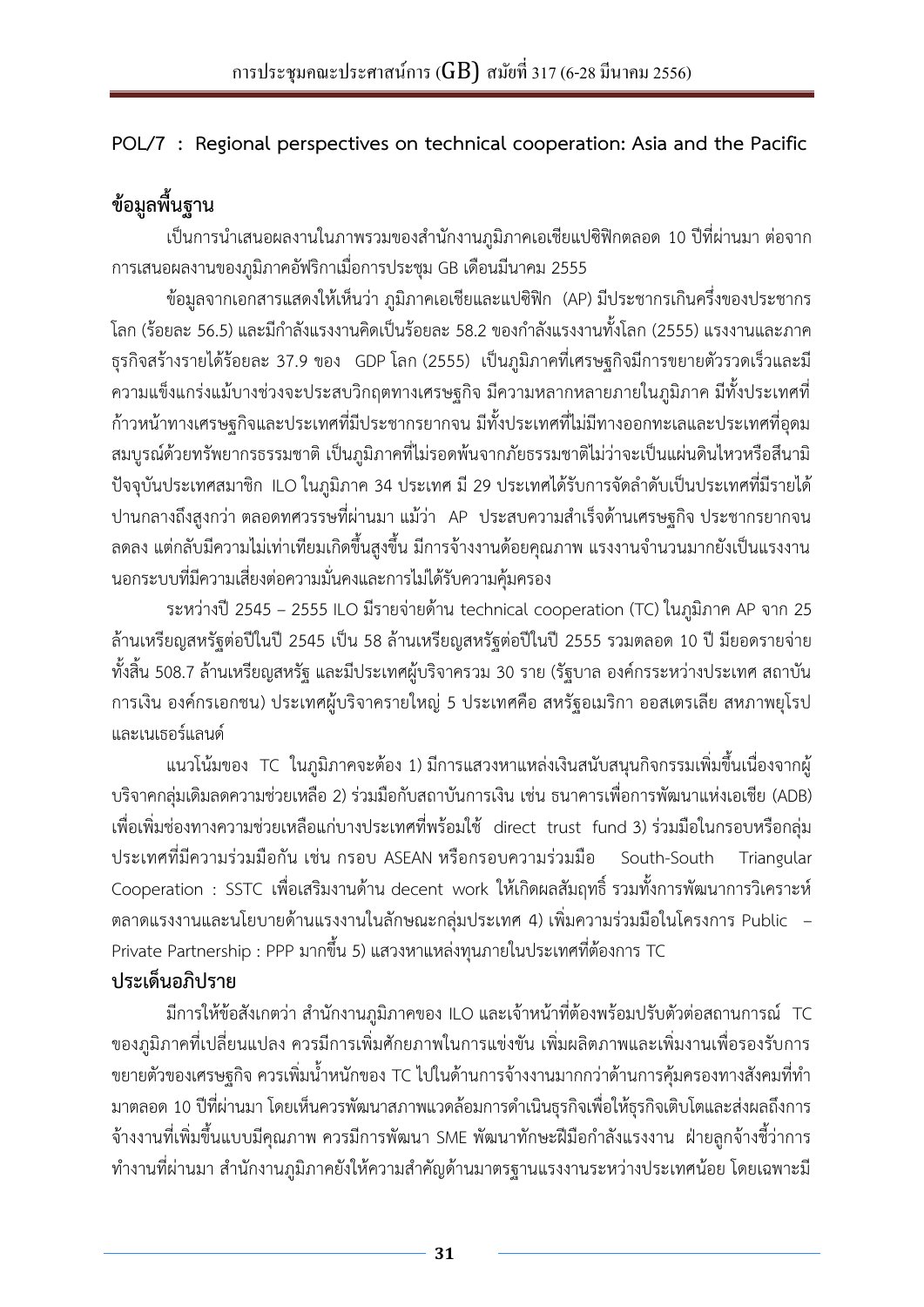<span id="page-31-0"></span>ประเทศสมาชิกในภูมิภาคประมาณครึ่งที่ยังไม่ให้สัตยาบันอนุสัญญา 87 และจากรายงานชี้ให้เห็นว่าการ ให้บริการ TC ของสำนักงานภูมิภาคไม่ได้ให้ตามความต้องการหรือลำดับความสำคัญของประเทศสมาชิก นอกจากนี้ มีข้อเสนอว่าแผนการบริหารจัดการทรัพยากรในอนาคตของภูมิภาค ควรมองถึงทรัพยากรใน ภาพรวมของ ILO ประกอบเพื่อมิให้เกิดการจัดกิจกรรมที่ซ้ าซ้อนกัน

# **มติที่ประชุม**

จากการขาดกลยุทธ์การบริหารทรัพยากรในภูมิภาคเอเชียและแปซิฟิกและสถานการณ์ที่เปลี่ยนแปลง ในภูมิภาคนี้ตามเอกสารประกอบการประชุม ที่ประชุมมอบหมายให้ Office จัดทำกลยุทธ์การบริหาร ทรัพยากรและแผนปฏิบัติงานของภูมิภาคเอเชียและแปซิฟิกโดยให้มีความสมดุลย์ระหว่างวัตถุประสงค์เชิง ึกลยุทธ์และการตอบสนองความต้องการด้าน decent work ในภูมิภาค และนำเสนอต่อที่ประชุม GB สมัยที่ 320 ในเดือนมีนาคม 2557

**4. ด้าน Multinational Enterprises Segment**

**POL/8 : Tripartite Declaration of Principles concerning Multinational Enterprises and Social Policy (MNE Declaration): Operational plan for promotional activities and proposal for the new survey**

# **ข้อมูลพื้นฐาน**

เอกสารนำเสนอแผนดำเนินงานเพื่อการส่งเสริมกิจกรรมภายใต้ปฏิญญา MNE และเสนอแผนและร่าง แบบสอบถามการจัดทำ survey ต่อจากที่เคยดำเนินการพร้อมขออนุมัติเงินงบประมาณสนับสนุนจำนวน 530,000 เหรียญสหรัฐ ซึ่งเป็นผลจากการประชุม GB เดือนมีนาคม 2555

การประชุม GB เมื่อพฤศจิกายน 2553 อนุมัติจัดตั้ง Tripartite Ad Hoc Working Group เพื่อ ี่ ติดตามผลกลไกการดำเนินงานเพื่อสนับสนุนปฏิญญา MNE และเพื่อนำเสนอแนวทางการพัฒนากิจกรรม ภายใต้ปฏิญญาดังกล่าว ซึ่งคณะทำงานกำหนดกลยุทธ์ 3 ประการที่ได้ผ่านความเห็นชอบจากที่ประชุม GB คือ 1) ต้องมีนโยบายที่สอดคล้องกันในระดับนานาชาติที่แนะแนวทางการดำเนินธุรกิจโดยเฉพาะภายใต้กรอบของ UN Global Compact, OECD Guideline และกรอบอื่น ๆ 2) ต้องจัดให้มีบริการให้ความช่วยเหลือบุคลากร ระดับบริหารและพนักงานซึ่งต้องการเข้าร่วมนโยบายและแนวปฏิบัติตามปฏิญญา โดยผ่าน ILO Helpdesk for Business on International Labour Standards 3) ต้องมีการจัดกิจกรรมในระดับประเทศเพื่อ ส่งเสริมปฏิญญาตามกรอบแผนกลยุทธ์ของ ILO ปี 2553-2558 และได้รับการสนับสนุนงบประมาณใน แผนงานและกิจกรรมปี 2555-2556 ทั้งนี้ คณะทำงานเสนอข้อเสนอแนะ 6 ด้านในเอกสารการประชุม

้สำหรับการจัดทำ survey เอกสารได้นำเสนอข้อวิจารณ์จากสถาบันวิจัยภายนอกต่อการจัดทำ survey ที่ได้ดำเนินการในปีก่อนหน้ามาแล้ว 8 ครั้งซึ่งพบว่าได้รับแบบสอบถามกลับจำนวนน้อย คำตอบไม่มี คุณภาพเนื่องจากรูปแบบของคำถามไม่เหมาะสม ผลการสำรวจไม่เป็นปัจจุบันเพราะได้ผลล่าช้า ทั้งนี้ ข้อเสนอ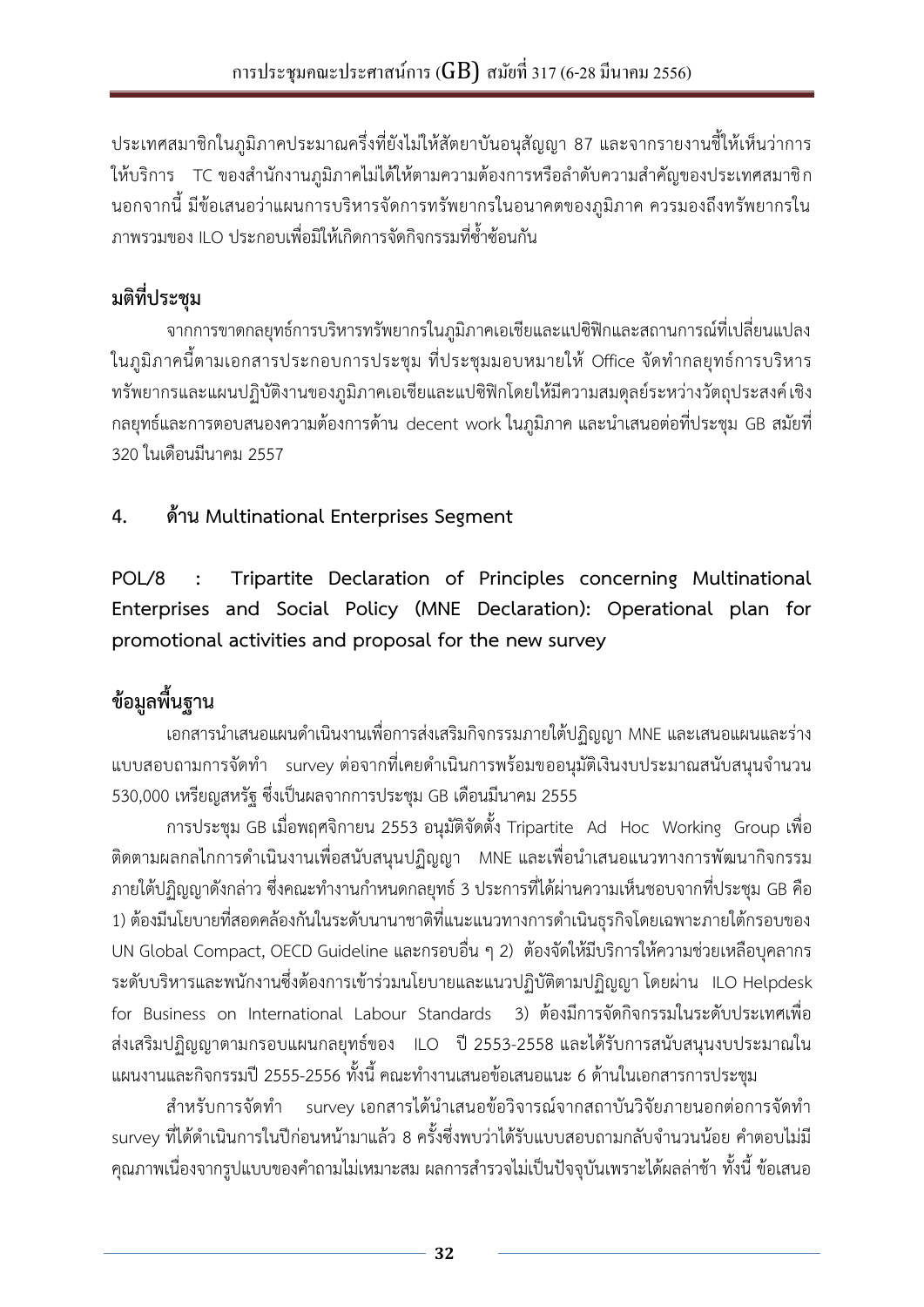ใหม่นี้จะเป็นการจัดจ้างบริษัทภายนอกทำการสำรวจตัวแทนไตรภาคีใน 185 ประเทศสมาชิก คาดหวังผู้ตอบ แบบ 555 ชุด มีการตรวจสอบกลุ่มเป้าหมายให้มั่นใจก่อนส่งแบบสอบถาม มีการแปลผลสำรวจเป็นหลาย ภาษาและเผยแพร่ทั้งเอกสารและสื่ออิเล็กทรอนิกส์ โดยมีงบประมาณในการจัดท า 530,000 เหรียญสหรัฐ

# **ประเด็นอภิปราย**

มีข้อสังเกตว่าเนื่องจากขณะนี้การปรับปรุงโครงสร้างองค์กร (internal reform) ยังไม่สมบูรณ์ บุคลากรที่เกี่ยวข้องในด้านนี้คือ Head of Multinational Enterprise Program ยังไม่ได้รับการแต่งตั้ง นอกจากนี้ ILO ยังอยู่ในระหว่างการหารือเพื่อหาข้อตกลงกับภาคเอกชนในความร่วมมือระหว่างกัน ดังนั้น เห็นควรชะลอการพิจารณาข้อเสนอทั้งหมดเพื่อให้ ILO พร้อมทั้งบุคลากรและแนวทางที่จะเสริมให้การ ด าเนินงานเพื่อสนับสนุนปฏิญญาฉบับนี้มีประสิทธิภาพมากขึ้น นอกจากนี้ หลายฝ่ายแสดงความเห็นเกี่ยวกับ การดำเนินการ survey ในเรื่องคุณภาพของแบบสอบถาม วิธีการเก็บข้อมูล ความร่วมมือระหว่างสำนักงาน ใหญ่กับสำนักงานภูมิภาค โดยที่ประชุมมีข้อวิจารณ์ร่างแบบสอบถามว่าหลายส่วนมีความไม่เหมาะสม บาง ค าถามไม่มีค าตอบและบางค าถามมีความเป็นไปได้สูงที่ผู้ตอบจะตอบตามความเห็นส่วนตัวมากกว่าความจริง ซึ่งมีข้อเสนอให้ดึงความร่วมมือจากสถาบันวิจัยหรือหน่วยงานทางวิชาการเข้ามาช่วย

# **มติที่ประชุม**

1) เลื่อนการพิจารณาทบทวนข้อเสนอแผนปฏิบัติงานที่จะส่งเสริมกลไกการติดตามปฏิญญา MNE และการดำเนินกิจกรรมตามข้อเสนอของ Ad Hoc Working Group จากการประชุม GB สมัยที่ 313 (มีนาคม 2555) ไปพิจารณาในการประชุม GB สมัยที่ 320 (มีนาคม 2557) เพื่อให้มีทางเลือกที่หลากหลายและชัดเจน ้ มากขึ้น รวมถึงวิธีการและค่าใช้จ่ายที่จะใช้ในการดำเนินการติดตามผลซึ่งจะสามารถพิจารณาได้เหมาะสมว่า จะสามารถผสมผสานเข้ากับโครงสร้างองค์กรที่ปรับปรุงใหม่อย่างไรและจะมีกลยุทธ์ในการบริหารความรู้ อย่างไร

2) ให้ชะลอการจัดทำ survey ซึ่งได้กำหนดไว้ในการประชุม GB สมัยที่ 258 (พฤศจิกายน 2536) ที่ ให้มีการจัดทำ survey ภายใต้ปฏิญญา MNE ทุก 4 ปี ออกไปจนกว่าจะมีการพิจารณาในการประชุม GB สมัยที่ 320 (มีนาคม 2557)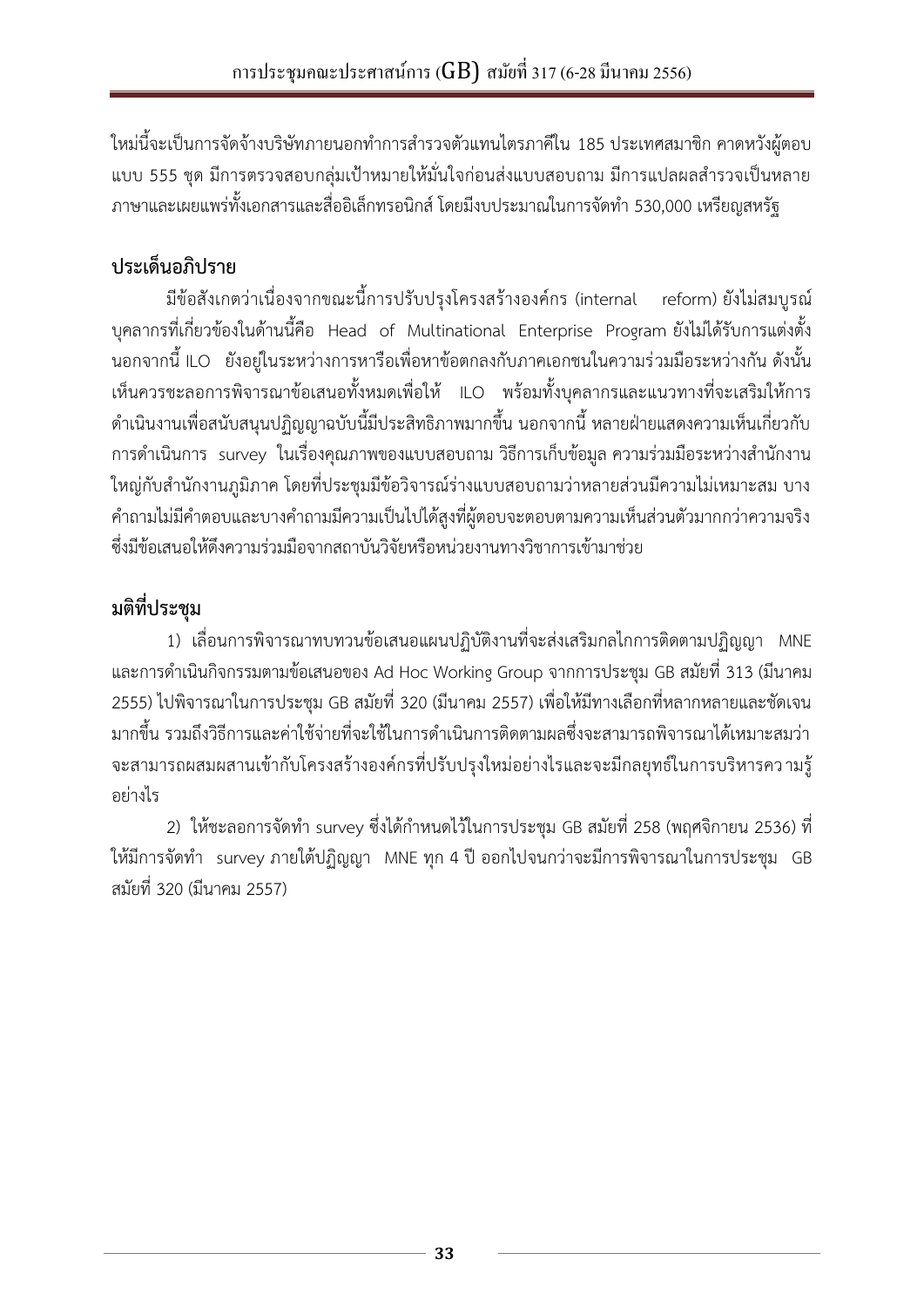<span id="page-33-0"></span>**ด้าน Legal Issues and International Labour Standards Section (LILS)**

### **1. ด้าน Legal Issues Segment**

**LILS/1 (Rev.) : Legal protection of the International Labour Organization in its member States, including the status of its privileges and immunities: Update** 

## **ข้อมูลพื้นฐาน**

อนุสัญญา 1947 (The 1947 Convention on the Privileges and Immunities of the Specialized Agencies) ของ UN กำหนดเอกสิทธิ์คุ้มครองแก่เจ้าหน้าที่ผู้ปฏิบัติงานในองค์การชำนัญพิเศษ ซึ่ง ILO เป็นหนึ่งในองค์การที่ใช้อนุสัญญาดังกล่าวในการส่งเจ้าหน้าที่เข้าไปปฏิบัติงานในประเทศต่าง ๆ ซึ่ง ระหว่างการประชุม GB ในเดือนมีนาคม Office จะเสนอรายงานความคืบหน้าของการให้สัตยาบันอนุสัญญา ์ ดังกล่าวของประเทศสมาชิก พร้อมนำเสนอสถานการณ์การปฏิบัติงานของเจ้าหน้าที่ ILO ในประเทศสมาชิกที่ ยังไม่ให้สัตยาบันและปัญหาที่ประสบจากการไม่ได้รับการคุ้มครองเอกสิทธิ์ในระหว่างการปฏิบัติงานของ เจ้าหน้าที่ ILO ในประเทศนั้น ๆ ซึ่ง ILO เรียกร้องประเทศสมาชิกที่ยังไม่ให้สัตยาบัน ให้เร่งให้สัตยาบันพร้อม บังคับใช้การคุ้มครองเอกสิทธิ์แก่เจ้าหน้าที่ ILO

รายงานที่นำเสนอต่อที่ประชุม แจ้งความคืบหน้าล่าสุดจำนวนประเทศที่ให้สัตยาบันอนุสัญญา 1947 เพิ่มขึ้นเป็น 118 ประเทศจากประเทศสมาชิก 185 ประเทศ (ประเทศไทยให้สัตยาบันอนุสัญญาดังกล่าวแล้ว เมื่อ 30 มีนาคม 2499) รายงานสถานการณ์การไม่ยอมรับในเอกสิทธิ์ของเจ้าหน้าที่ผู้ปฏิบัติงานใน 28 ี ประเทศที่เป็นลำดับความสำคัญ เช่น การยึดเงินในบัญชีธนาคาร การดำเนินคดีกับเจ้าหน้าที่ ILO การไม่ ออกวีซ่า การไม่ได้รับสิทธิพิเศษทางภาษี เป็นต้น ซึ่ง ILO เรียกร้องประเทศสมาชิกเหล่านั้นให้เจ้าหน้าที่ ILO ได้รับความคุ้มครองอย่างน้อยตามกฎหมายพื้นฐาน ในระหว่างที่ยังไม่มีการให้สัตยาบัน ทั้งนี้ ILO เรียกร้อง การขยายความคุ้มครองเอกสิทธิ์ไปถึงผู้แทนนายจ้างและผู้แทนลูกจ้างในสถานะสมาชิก GB ที่เดินทางไป ปฏิบัติงานหรือประชุมไตรภาคีในประเทศต่าง ๆ รวมถึงประเทศที่ยังไม่ให้สัตยาบัน อย่างไรก็ดี ประเทศในกลุ่ม อัฟริกาและอเมริกาใต้จำนวนมากที่อยู่ในกลุ่มประเทศที่ยังไม่รับรองอนุสัญญาดังกล่าว

## **ประเด็นอภิปราย**

ฝ่ายนายจ้างและลูกจ้างเห็นด้วยที่ผู้แทนนายจ้างและลูกจ้างที่เป็นสมาชิก GB จะได้รับเอกสิทธิ์ตาม ือนุสัญญาดังกล่าว โดยเสนอให้มีการจัดทำเป็นเอกสารแสดงตน (ID) กลุ่มประเทศในละตินอเมริกา (GRURAC) เห็นว่าการให้เอกสิทธิ์กับผู้แทนนายจ้างและลูกจ้างควรกำหนดเป็นครั้งคราวและเฉพาะกรณีเพราะ ทั้งสองกลุ่มไม่ใช่เจ้าหน้าที่ของ ILO หลายฝ่ายเสนอให้ ILO ใช้การเจรจาทวิภาคีเป็นกลยุทธ์เสริมการเรียกร้อง ึกับ 28 ประเทศ หรือใช้การเจรจาเพื่อให้ประเทศเหล่านั้นใช้ provision ของอนุสัญญาโดยยังไม่ให้สัตยาบัน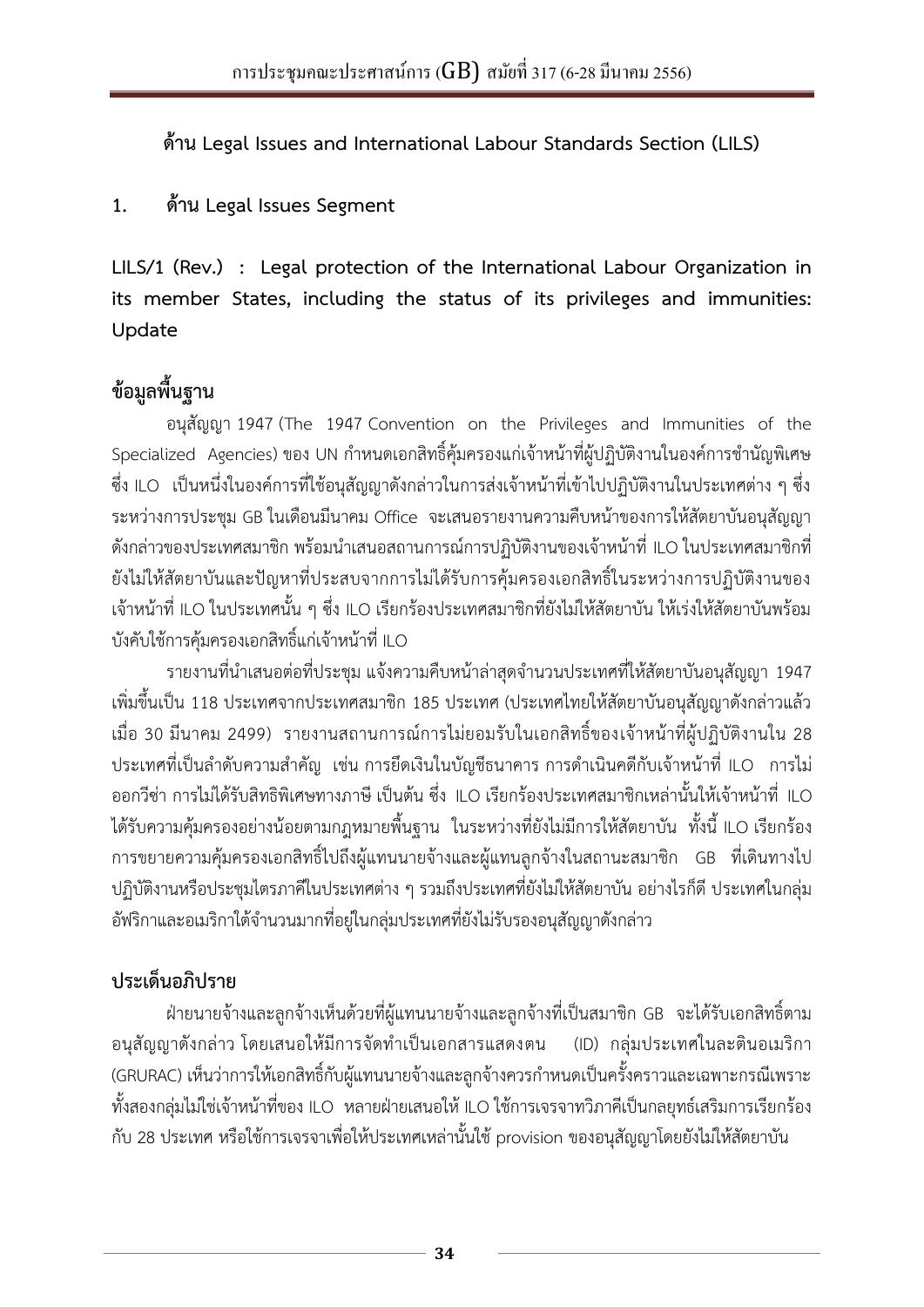<span id="page-34-0"></span>1. ยืนยันความสำคัญในการที่ประเทศสมาชิก ILO ให้การคุ้มครองตามกฎหมายแก่การดำเนินงานของ ILO ตามอนุสัญญา 1947

2. เรียกร้องประเทศที่ยังไม่ให้สัตยาบันโดยเฉพาะประเทศที่เข้าร่วมประชุม GB ให้เร่งดำเนินการให้ สัตยาบัน

3. ให้ DG ส่งเสริมการคุ้มครองทางกฎหมายแก่ ILO ตามมาตรการที่ดำเนินการอยู่แล้วและรายงาน ิสถานการณ์เป็นระยะให้ทราบเพื่อการพิจารณามาตรการอื่น ๆ ที่จำเป็น

4. จ าเป็นต้องสร้างความมั่นใจว่าจะมีการคุ้มครองทางกฎหมายขั้นพื้นฐานเมื่อต้องมีกิจกรรม ภายในประเทศสมาชิก

5. มอบ DG จัดทำข้อเสนอกลยุทธ์ที่จะใช้ตอบโต้กรณีประเทศสมาชิกฝ่าฝืนเอกสิทธิ์คุ้มครอง

6. มอบ Office น าเสนอรายละเอียดเรื่องแนวทางการจัดท าเอกสารแสดงตนของนายจ้าง ลูกจ้างที่ เป็นสมาชิก GB ต่อที่ประชุม GB สมัยที่ 319 (ตุลาคม 2556)

The Governing Body:

## **LILS/2 : Promotion of the ratification of the Instrument for the Amendment of the Constitution of the International Labour Organisation, 1986**

## **ข้อมูลพื้นฐาน**

1986 Instrument for the Amendment of the Constitution of the International Labour Organisation, 1986 ได้รับการเรียกร้องการให้สัตยาบันเนื่องจากขณะนี้ จำนวนประเทศที่ให้สัตยาบันยังไม่ ครบตามจำนวนที่จะทำให้ instrument ดังกล่าวสามารถนำไปบังคับใช้ (2 ใน 3 ของประเทศสมาชิกและเป็น ประเทศ chief industrial important อย่างน้อย 5 ประเทศ) ซึ่งปัจจุบัน มีประเทศให้สัตยาบันแล้ว 100 ประเทศ (2 ประเทศจาก chief industrial important) ดังนั้นจำเป็นต้องมีประเทศสมาชิกอีก 24 ประเทศให้ ี สัตยาบัน และในจำนวนนั้น ต้องเป็นประเทศใน chief industrial important อย่างน้อย 3 ประเทศ

Instrument ฉบับนี้ มีเนื้อหาที่สนับสนุนให้สามารถเปลี่ยนแปลงธรรมนูญ ILO ในเรื่องสถานะของ ี สมาชิกถาวรของประเทศใน chief industrial important ทั้ง 10 ประเทศ ดังนั้น ประเทศในกล่มนี้จำนวน เกินครึ่งจึงยังไม่ยินดีให้สัตยาบัน (ประเทศไทยให้สัตยาบันแล้วเมื่อ 31 พฤษภาคม 2534

## **มติที่ประชุม**

1. ต้อนรับประเทศที่ให้สัตยาบันล่าสุด

2. เชิญชวนประเทศที่ยังไม่ให้สัตยาบันให้พิจารณาให้สัตยาบันโดยเฉพาะ 8 ประเทศใน chief industrial important รวมทั้งประเทศอื่น ๆ ที่เหลือ

- 3. เรียกร้องประเทศสมาชิกสนับสนุนทั้งในระดับประเทศและภูมิภาคเพื่อให้มีการให้สัตยาบันเพิ่มขึ้น
- 4. ให้DG ส่งเสริมการให้สัตยาบันและรายงานความคืบหน้าเป็นระยะ
- 5. ให้ DG พิจารณานำข้อแนะนำจากที่ประชุมไปดำเนินการเพื่อส่งเสริมการให้สัตยาบัน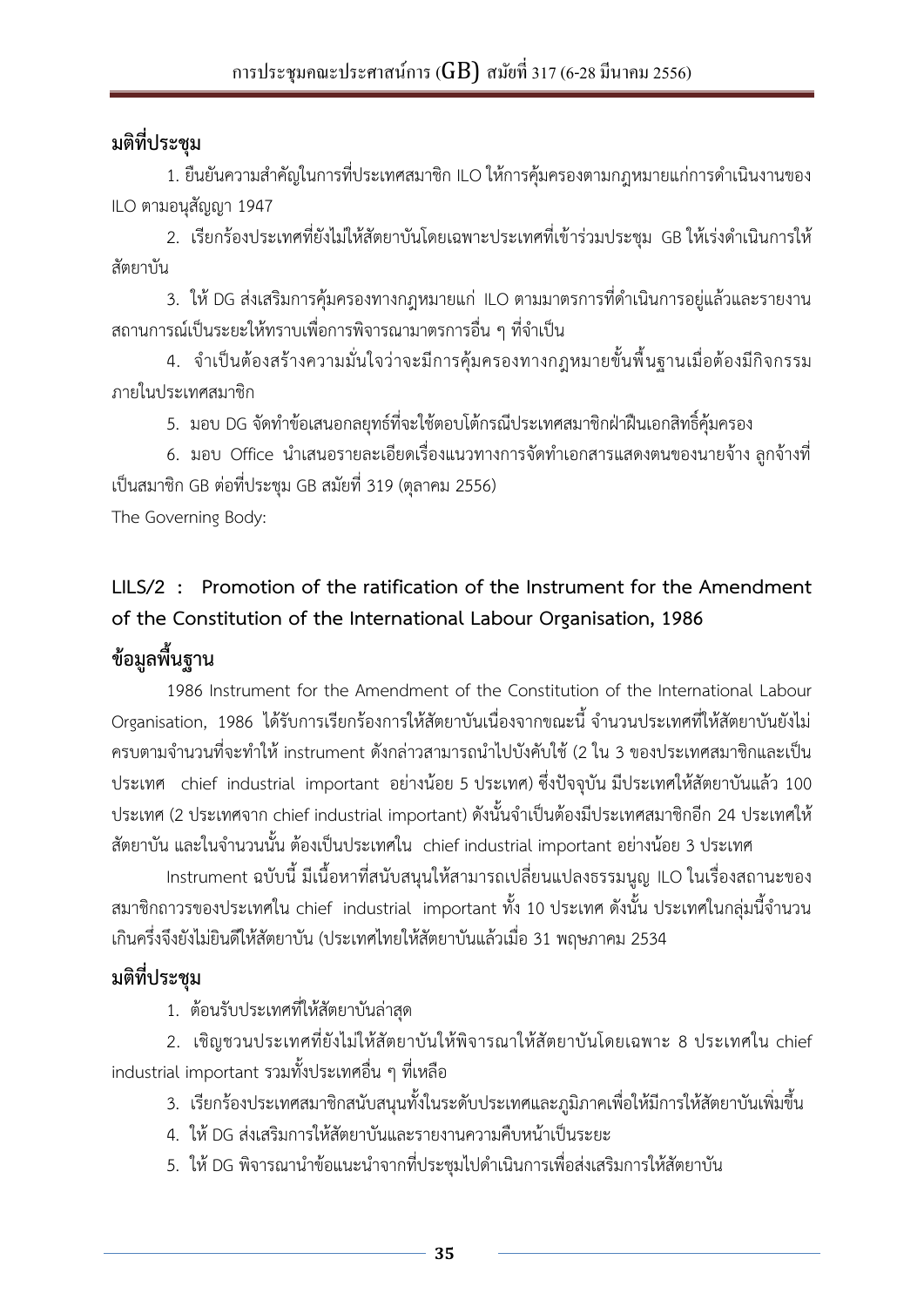### <span id="page-35-0"></span>**2. ด้าน International Labour Standards and Human Rights Segment**

**LILS/3 : Choice of Conventions and Recommendations on which reports should be requested under article 19 of the Constitution in 2014**

# **ข้อมูลพื้นฐาน**

การประชุม GB ในเดือนมีนาคม 2552 กำหนดวงรอบการจัดหัวข้อ recurrent discussion ในการ ประชุม ILC เพื่อติดตามผล Declaration on Social Justice for a Fair Globalization ซึ่งในปี 2556 เป็น ด้าน Social Dialogue ปี 2557 เป็นด้าน Employment ปี 2558 เป็นด้าน Social Protection (labour protection) และปี 2559 เป็นด้าน Fundamental Principles and Rights at Work ซึ่ง Steering Group on the Follow-up to the Social Justice Declaration กำหนดให้มีการจัดทำ General Survey ล่วงหน้า หนึ่งปีก่อนเรื่องนั้น ๆ จะได้รับการบรรจในวาระ recurrent discussion ดังนั้น สำนักงาน ILO (Office) ได้ พิจารณาเสนอเรื่องหลักการและสิทธิขั้นพื้นฐานในเรื่องเสรีภาพในการสมาคมของแรงงานในชนบทและ ี แรงงานภาคเกษตรเป็นหัวข้อการจัดทำ General Survey ที่จะเสนอที่ประชุม ILC ในเดือนมิถุนายน 2558 เพื่อประกอบการหารือใน recurrent discussion ปี 2559

### **ประเด็นอภิปราย**

หลายฝ่ายเห็นด้วยเนื่องจากแรงงานทั้งสองกลุ่มมีความเสี่ยงต่อการไม่ได้รับความคุ้มครองตามสิทธิใน การรวมตัวและเจรจาต่อรอง ทั้งนี้ มีอนุสัญญาและข้อแนะที่เกี่ยวข้องซึ่งประเทศสมาชิกต้องให้ข้อมูลต่อการ จัดทำ General Survey ด้วยการจัดทำรายงานภายใต้มาตรา 19 ของธรรมนูญ ILO ในอนุสัญญาและข้อแนะ ที่เกี่ยวข้องกับแรงงานทั้งสองกลุ่มประกอบด้วย The Right of Association (Agriculture) Convention, 1921 (No. 11), the Rural Workers' Organisations Convention, 1975 (No. 141), Rural Workers' Organisations Recommendation, 1975 (No.149) โดยรายงานดังกล่าวนี้ ต้องจัดส่งให้ ILO ไม่เกินวันที่ 28 กุมภาพันธ์ 2557

## **มติที่ประชุม**

1. ให้รัฐบาลแต่ละประเทศส่งรายงานตามมาตรา 19 ของธรรมนูญ ILO ที่เกี่ยวกับอนุสัญญาและข้อ แนะทั้งสามฉบับดังกล่าว

2. เห็นชอบแบบฟอร์มของรายงานในภาคผนวก 1 ของเอกสารการประชุม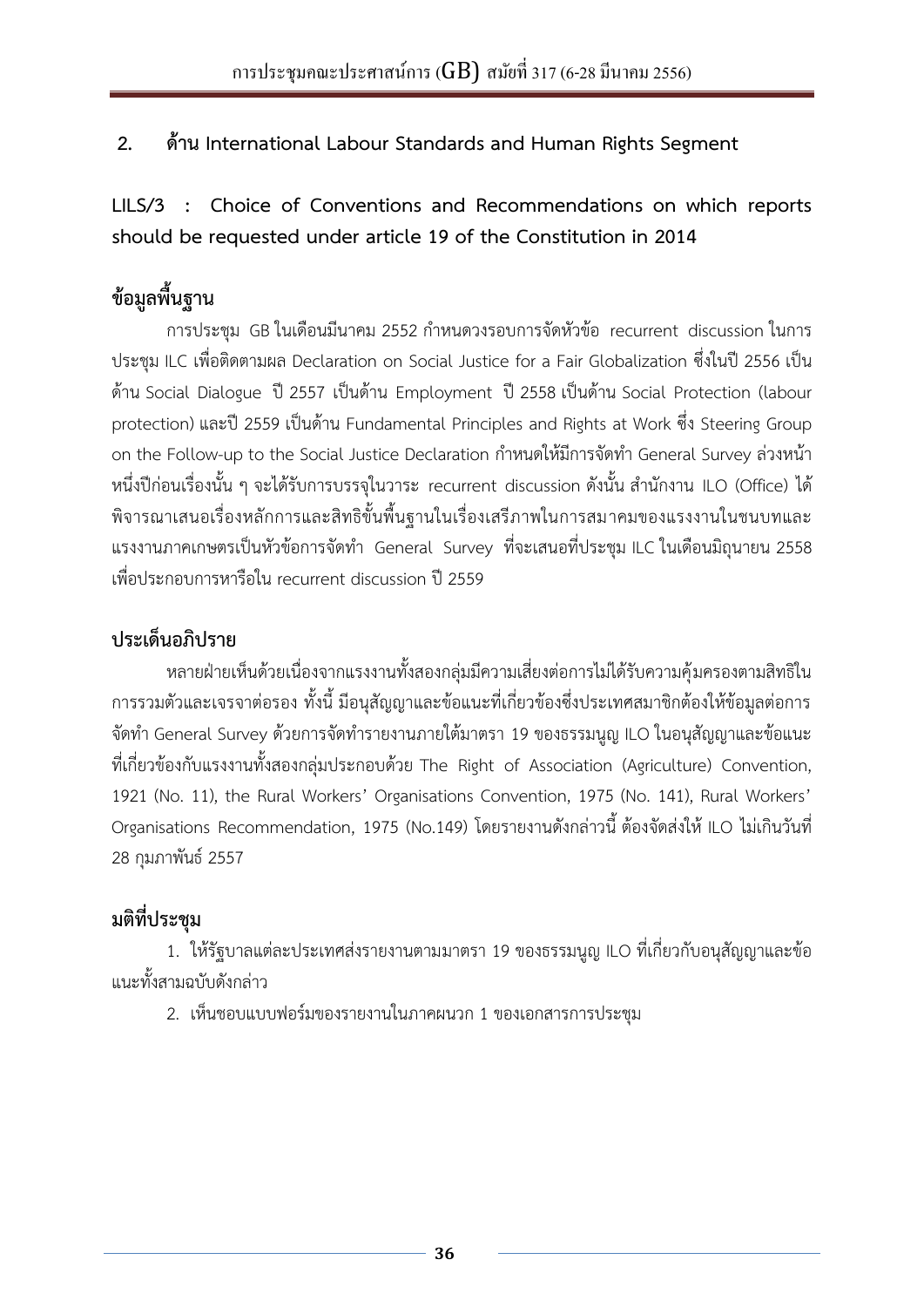**ด้าน Programme, Financial and Administrative Section (PFA)**

### <span id="page-36-0"></span>**1. ด้าน Programme, Financial and Administrative Segment**

**PFA/1, PFA/1/1 : Programme and Budget Proposals for 2014-2015**

## **ข้อมูลพื้นฐาน**

ในการประชุม GB สมัยที่ 304 (มีนาคม 2009) ILO เสนอแผนกลยุทธ์ระยะกลาง (Strategic Policy Framework : SPF 2010-2015) ในการสนับสนุน Decent Work ให้เกิดผลในประเทศสมาชิก แผน ฯ ประกอบด้วย 4 กลยุทธ์ คือ Social Protection, Social Dialogue, Employment, Standards and Fundamental Principle and Right at Work ซึ่งมีตัวชี้วัดคือ 19 outcomes ประกอบด้วย Employment promotion, Skills development, Sustainable enterprises, Social security, Working conditions, Occupational safety and health, Labour migration, HIV/AIDs, Employers' organizations, Workers' organizations, Labour administration and labour law, Social dialogue and industrial relations, Decent work in economic sectors, Freedom of association and collective bargaining, Forced labour, Child labour, Discrimination at work, International labour standards, Mainstreaming decent work.

เพื่อบรรลุเป้าหมายในปี 2015 ILO เสนอตั้งงบประมาณสองปี3 ฉบับ (2010-2011, 2012-2013, 2014-2015) เพื่อสนับสนุนแผนกลยุทธ์ ฯ ดังกล่าว ข้อเสนอแผนงานและงบประมาณ 2014-2015 ครั้งนี้ จึง เป็นงบประมาณสองปีฉบับสุดท้ายของ Strategic Policy Framework ที่เสนอให้ประเทศสมาชิกร่วมกัน พิจารณา

### **ประเด็นส าคัญของวาระ**

#### **1. ยอดรวมงบประมาณ**

1.1 เป็นแบบ zero real growth คือตั้งไว้ ณ ฐานเดิมของงบประมาณคงที่ปี 2012-2013 เป็นจำนวน US\$ 861,620,000 (in constant 2012-2013 US\$) และเสนอขอตั้งประมาณการรายจ่ายเพิ่ม (เป็นงบ ด าเนินงานและการประเมินผลกระทบจากภาวะเงินเฟ้อ อัตราแลกเปลี่ยนและอื่นๆ เมื่อแผนใช้บังคับในปี 2014) เป็นจ านวนเงิน US\$ 2,391,070 หรือคิดเป็นร้อยละ 0.3 (recosted US\$ 864,011,070) (อ้างถึง ตาราง 1 หน้า 5 ของเอกสาร)

1.2 งบประมาณที่ขอเพิ่ม US\$ 2.4 ล้าน เน้นเพิ่มกิจกรรมภายใต้ Strategic Objectives ด้าน Employment การพัฒนางานด้าน IT and Communication การสนับสนุนกิจกรรมในพม่า โดยเป็นการเพิ่ม ในส่วนของ non staff cost และเป็นงบประมาณที่ต้องใช้นอกเจนีวา

1.3 สัดส่วนงบประมาณ แยกเป็น

1) Ordinary Budget ร้อยละ 99.5 ประกอบด้วย

 - Policy Making Organ (การจัดประชุม GB, ประชุมใหญ่ ILC, Regional Meeting, Technical Meeting) ร้อยละ 10.70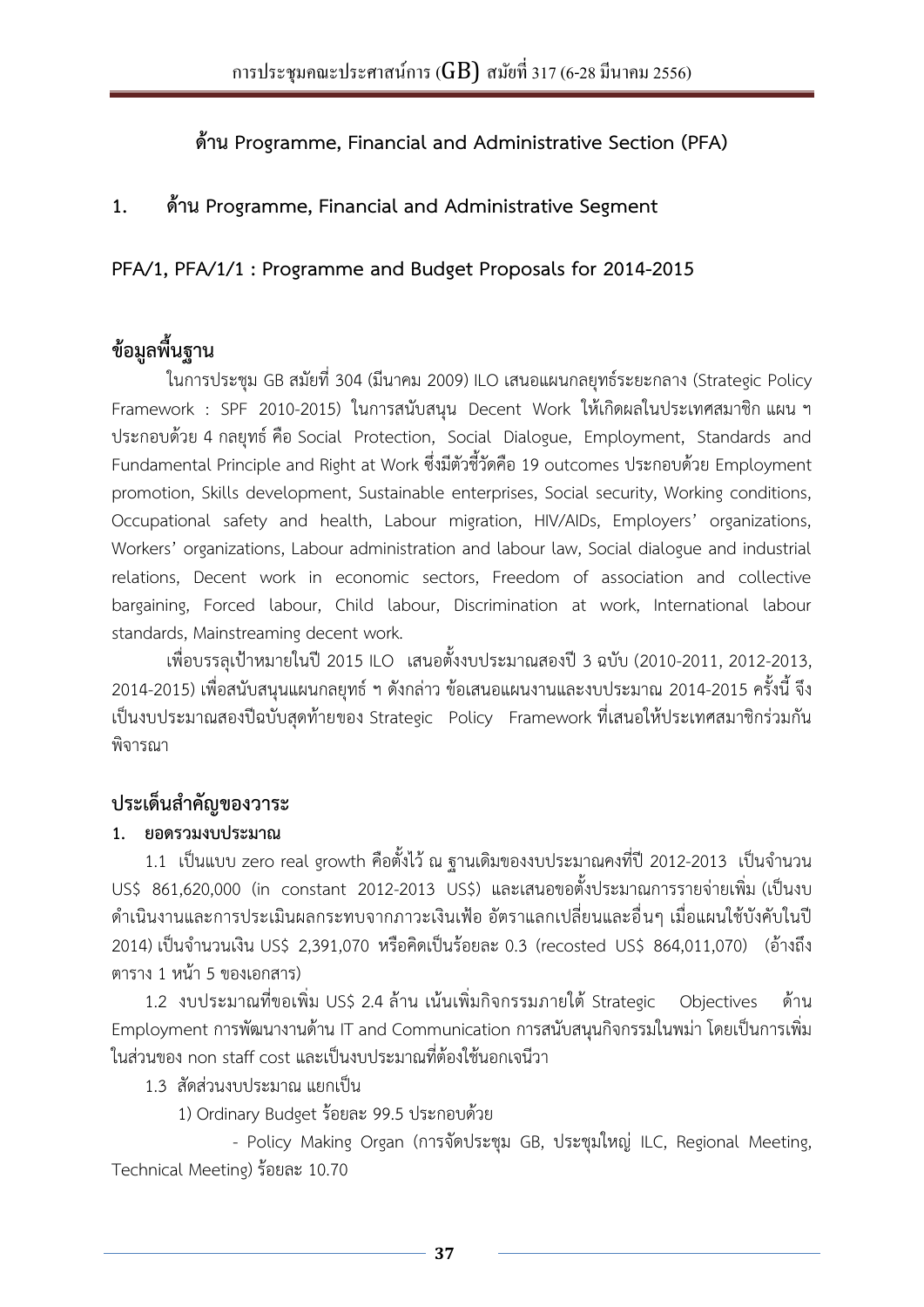- Strategic Objectives (แยกตาม Strategic Policy Framework 2010-2015 เป็น 4 ด้าน คือ Employment, Social Protection, Social Dialogue, Standards and Fundamental Principles and Rights at Work) ร้อยละ 75.90

- Management Services (General services, Finance, HR, Audit, Evaluation etc.) ร้อยละ 7.90

- Other Budgetary Provisions (Staff Health Insurance Fund, Staff Pensions Fund, Childcare facilities etc.) ร้อยละ 5.8

- Adjustment for Staff Turnover ร้อยละ 0.8

2) Unforeseen Expenditure ร้อยละ 0.1

3) Institutional Investments and extraordinary items ร้อยละ 0.4

**2. ขั้นตอนการเสนองบประมาณ** : เมื่อผ่านการพิจารณาจากที่ประชุม GB (มีนาคม 2556) คำขอ ึ่งบประมาณจะนำเสนอต่อที่ประชุมใหญ่ ฯ (ILC) ในเดือนมิถุนายน 2556 เพื่อขออนุมัติ

#### **3. แนวทางการจัดสรร :**

 3.1 ตั้งงบประมาณในด้าน Strategic Objectives (4 objectives หลัก 19 outcomes 8 areas of critical importance) จำนวน US\$ 654.8 ล้าน และตั้ง extra-budgetary expenditure จำนวน US\$ 385 ล้าน และ Regular Budget Supplementary Account : RBSA จำนวน US\$25 ล้าน

3.2 extra-budgetary expenditure จัดสรรตามโครงการในแต่ละภูมิภาคประกอบด้วย Africa US\$ 111 ล้าน, Latin America and the Caribbean US\$ 52 ล้าน, Arab States US\$ 14 ล้าน, Asia & Pacific US\$ 104 ล้าน, Europe and Central Asia US\$ 15 ล้าน, Global and Interregional US\$ 89 ล้าน

3.3 RBSA ถูกนำมาใช้เมื่อปี 2008-2009 สำหรับ unearmarked voluntary contributions เพื่อ เป็นไปตาม Paris Declaration on Aid Effectiveness and the Accra Agenda for Action ประเทศที่เป็น ผู้บริจาคเงินในส่วนนี้ประกอบด้วย เนเธอร์แลนด์ นอร์เวย์ เดนมาร์ก เบลเยี่ยม เยอรมนี อิตาลี ซึ่งเงินในส่วนนี้ ได้รับการจัดสรรให้กับประเทศที่ได้รับการสนับสนุนน้อยจากงบประมาณปกติของ ILO โดยจะเน้นการใช้ใน 8 ด้านที่เป็นความสำคัญ

3.4 จะจัดสรรเงินแยกตาม 19 outcomes ตามแผนเดิม ซึ่งใน 19 outcomes นำมา focus เข้าสู่ 8 areas of critical importance (aci) เพื่อเพิ่มความสำคัญกับ 8 ด้านที่ได้รับการพิจารณาว่ามีความเร่งด่วน งบประมาณในแต่ละ outcome ที่จัดสรร รวมค่าจ้างเจ้าหน้าที่ในด้านนั้นๆ ค่าบริการเช่น IT ค่าใช้จ่ายในพื้นที่ ปฏิบัติโครงการ (จ้างเจ้าหน้าที่ ค่าเช่า) รวมถึงค่าใช้จ่ายในการให้ความช่วยเหลือทางวิชาการผ่าน Turin Centre อิตาลี(ตาราง 4 หน้า 7)

3.5 8 areas of critical importance (aci) ซึ่งเป็นแนวคิดใหม่ของ DG Guy Ryder ในการจัดลำดับ ความส าคัญของการใช้จ่ายงบประมาณโดยดึงงบประมาณจาก 19 outcome มาสนับสนุนแต่ละ 8 area (ตัวอย่างการบูรณาการงบประมาณเชื่อมโยงระหว่าง 19 outcome กับ 8 aci ตามเอกสารหน้า 12) ทั้ง 8 ด้านประกอบด้วย Promoting more and better jobs for inclusive growth, Jobs and skills for youth, Creating and extending social protection floors, Productivity and working conditions in SMEs, Decent work in the rural economy, Formalization of the informal economy, Strengthening workplace compliance through labour inspection, Protection of workers from unacceptable forms of work.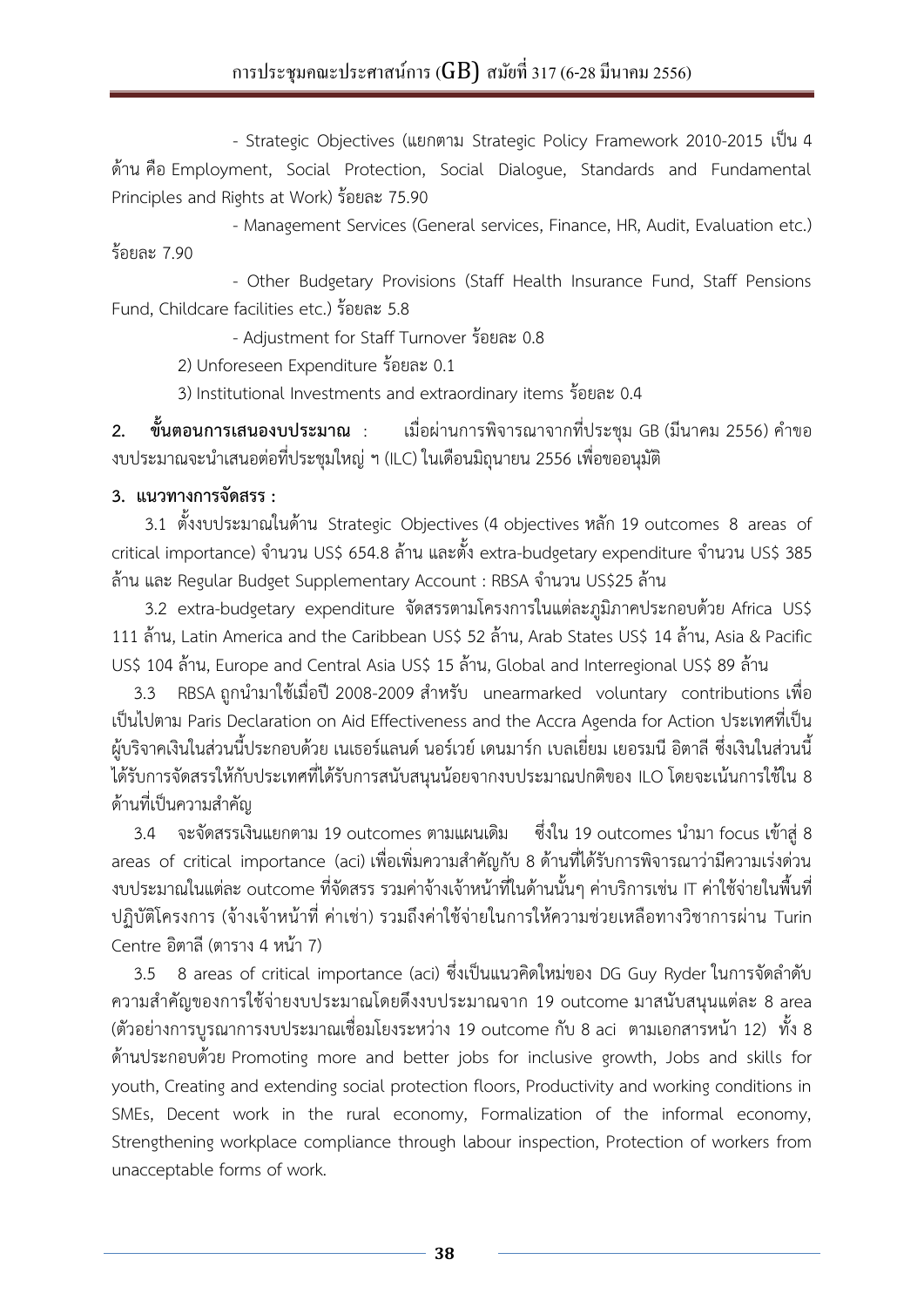### **4. ประเด็นส าคัญอื่น ๆ**

#### มีการเสนอแผนงานสำคัญอีก 2 ด้านคือ

4.1 Institutional capacities เป็นการเสริมศักยภาพขององค์กรให้บรรลุเป้าหมาย ประกอบด้วยการ ด าเนินการใน 6 ด้าน คือ Knowledge, analytical capacity and information dissemination, Statistics, External partnerships, International Training Centre of the Ilo, Turin, International Institute for Labour Studies, Communications and public information. (หน้า 65-69)

4.2 Governance, support and management เป็นแผนงานที่สร้างความเชื่อมั่นให้กับประเทศ สมาชิกว่าการดำเนินงานของ ILO เป็นไปด้วยความโปร่งใส ได้รับการตรวจสอบและมีมาตรฐาน โดย ตั้งเป้าหมายไว้ 2 ประการคือ 1) Effective and efficient utilization of all ILO resources ประกอบด้วย กลยุทธ์ 3 ด้านคือ Human resources, Information technology, technical cooperation 2) Effective and efficient governance of the Organization เน้นการทำงานของหน่วยติดตามและ ตรวจสอบต่าง ๆ รวมทั้งการเสนอการบริหารจัดการความเสี่ยงของการบริหารองค์กร

### **5 การเสนอปรับตัวเลขงบประมาณภายหลังการอภิปราย**

ผู้อำนวยการใหญ่ ILO ตอบรับการอภิปรายของสมาชิก GB ในสัปดาห์แรกต่อข้อเสนอแผนงานและ งบประมาณปี 2014-2015 โดยการปรับยอดงบประมาณรวมจาก 864,011,070 เหรียญสหรัฐ ลงเหลือ 864,006,872 เหรียญสหรัฐ (ลดลง 4,198 เหรียญสหรัฐ) พร้อมปรับการจัดสรรงบประมาณโดยเพิ่มงบ ด าเนินงานให้ 5 ด้านต่อไปนี้ตามข้อสังเกตจากที่ประชุม

| ด้านสถิติ                           | 526,776 เหรียญสหรัฐ |
|-------------------------------------|---------------------|
| ด้าน Economic analysis              | 526,776 เหรียญสหรัฐ |
| ด้าน Employer's activities          | 526,776 เหรียญสหรัฐ |
| ด้าน Social Dialogue                | 316,668 เหรียญสหรัฐ |
| ด้าน Occupational safety and health | 316,668 เหรียญสหรัฐ |

## **มติที่ประชุม**

1) ให้คณะประศาสน์การเสนอแผนงานในวงเงินงบประมาณ 864,006,872 เหรียญสหรัฐ ต่อที่ ประชุมใหญ่ ฯ สมัยที่ 102 (2556) โดยประเมินอัตราแลกเปลี่ยน ณ ปีงบประมาณ 2012-2013 ที่หนึ่งเหรียญ ี สหรัฐเท่ากับ 0.84 สวิสฟรังส์ การคำนวณอัตราแลกเปลี่ยนสุดท้ายจะดำเนินการโดยที่ประชุมใหญ่ ฯ และ

 2) ให้คณะประศาสน์การเสนอขออนุมัติแผนงานและงบประมาณ ปี 2014-2015 ต่อที่ประชุม ใหญ่ ฯ สมัยที่ 102 (2556) และขออนุมัติการใช้เงินงบประมาณตามเนื้อหาของข้อเสนอดังนี้ The General Conference of the International Labour Organization, in virtue of the Financial Regulations, passes for the 74th financial period, ending 31 December 2015, the budget of expenditure for the International Labour Organization amounting to \$............... and the budget of income amounting to \$.................., which, at the budget rate of exchange of Swiss francs …………. to the US dollar amounts to Swiss francs ……….., and resolves that the budget of income, denominated in Swiss francs, shall be allocated among member States in accordance with the scale of contributions recommended by the Finance Committee of Government Representatives.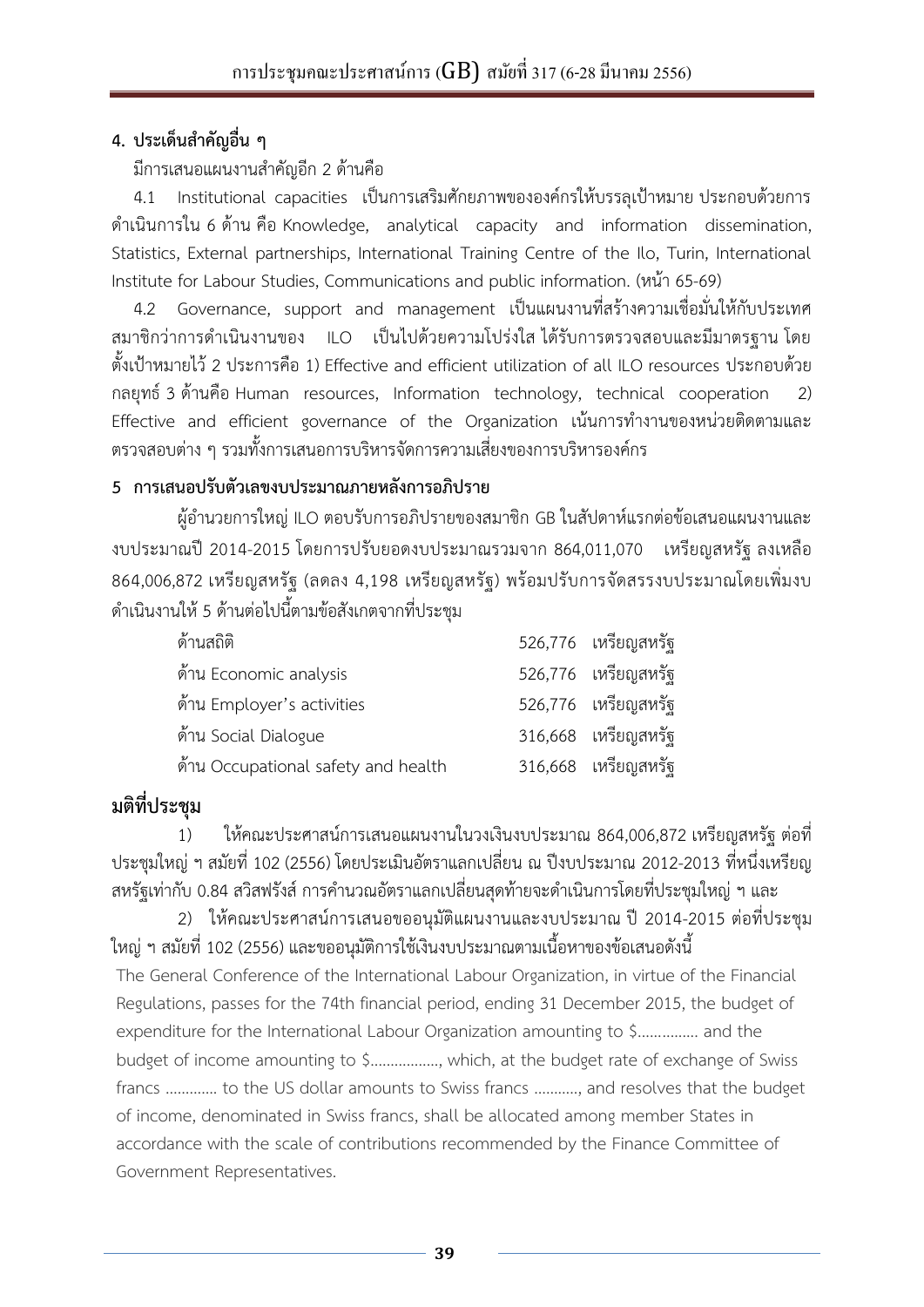### <span id="page-39-0"></span>**PFA/2 : Building questions : Headquarters building renovation project**

## **ข้อมูลพื้นฐาน**

โครงการได้รับอนุมัติดำเนินการจากที่ประชุม GB สมัยที่ 309 (พฤศจิกายน 2010) กำหนดเฟสแรก ระหว่างปี 2011-2015 เฟสสองระหว่างปี 2016-2018 ซึ่งเฟสแรกประกอบด้วยการปรับปรุงตัวอาคาร ส านักงาน เปลี่ยนลิฟท์ 16 ตัว ปรับปรุงห้องครัว ย้าย cafeteria แต่งตั้งผู้จัดการโครงการ แต่งตั้งคณะที่ ปรึกษาโครงการและอื่น ๆ งบประมาณรวมทั้งหมด 89.128 ล้าน ฟรังส์สวิส

### **ประเด็นการประชุม**

Office แจ้งความคืบหน้าจากการประชุม GB สมัยที่ 316 ที่ผ่านมาคือ

 - ด้านการบริหารโครงการ แต่งตั้งรอง DG ด้าน Management and Reform เป็นผู้รับผิดชอบ ก ากับดูแล แต่งตั้ง Steering Committee ปฏิบัติงานร่วมกับผู้จัดการโครงการ (ได้รับแต่งตั้งและเริ่ม ี ปฏิบัติงานตั้งแต่ 7 พฤศจิกายน 2555) ภายหลังการประชุมหลายครั้ง มีการจัดทำรายละเอียดขอบเขตงานแต่ ้ ละด้าน รายละเอียดค่าใช้จ่ายทั้งหมด การจัดทำแผนควบคุมความเสี่ยง โดยกำหนดให้ผู้จัดการโครงการส่ง รายงานรายสัปดาห์ให้รอง DG รายงานประจำเดือนให้ Steering Committee เพื่อพิจารณาให้ความเห็นและ เสนอต่อ DG รวมทั้งจัดทำรายงานสรุปเสนอที่ประชุม GB ตามวาระ

 - การเปลี่ยนลิฟท์ ด าเนินการแล้วเสร็จ 4 ตัว ที่เหลือจะแล้วเสร็จก่อนการประชุม GB สมัยที่ 319 (ตุลาคม 2556) รวมทั้งการปรับปรุงห้องครัว มีความคืบหน้าตามแผน และจะแล้วเสร็จก่อนการประชุม GB สมัยที่ 319 เช่นกัน

- แผนงานของโครงการคือ basic design phase แล้วเสร็จ 1 พฤษภาคม 2556 detailed design phase แล้วเสร็จ 15 กันยายน 2556 เอกสารเปิดประมูลโครงการแล้วเสร็จ 1 กุมภาพันธ์ 2557

่ ข้ออภิปรายของที่ประชุม ให้ความสำคัญกับความโปร่งใสในการประมูลโครงการ ปัญหาเรื่องที่ดิน ้กับหน่วยงานของสวิตเซอร์แลนด์ การเปิดโอกาสให้สหภาพพนักงานมีส่วนร่วมในการกำหนดแผนดำเนิน โครงการ การสื่อสารข้อมูลที่เป็นปัจจุบันกับเจ้าหน้าที่ ILO ถึงรายละเอียดและกำหนดการต่าง ๆ เช่น การย้าย ิสถานที่ทำงานของเจ้าหน้าที่ประมาณ 150 คนเพื่อให้พื้นที่โครงการพร้อมสำหรับการปฏิบัติงานของผู้รับเหมา งาน ความปลอดภัยของเจ้าหน้าที่และผู้เข้าประชุมหรือผู้มาติดต่องานระหว่างการปรับปรุงอาคาร การ ประสานหน่วยงานเกี่ยวข้องของสวิตเซอร์แลนด์ในการปฏิบัติตามมาตรฐานความปลอดภัย การควบคุมให้ เป็นไปตามแผนจัดการความเสี่ยง

## **มติที่ประชุม**

ที่ประชุมรับทราบข้อมูลที่เสนอและให้ Office จัดทำรายละเอียดความคืบหน้าเสนอในการประชุม GB ในเดือนตุลาคม 2556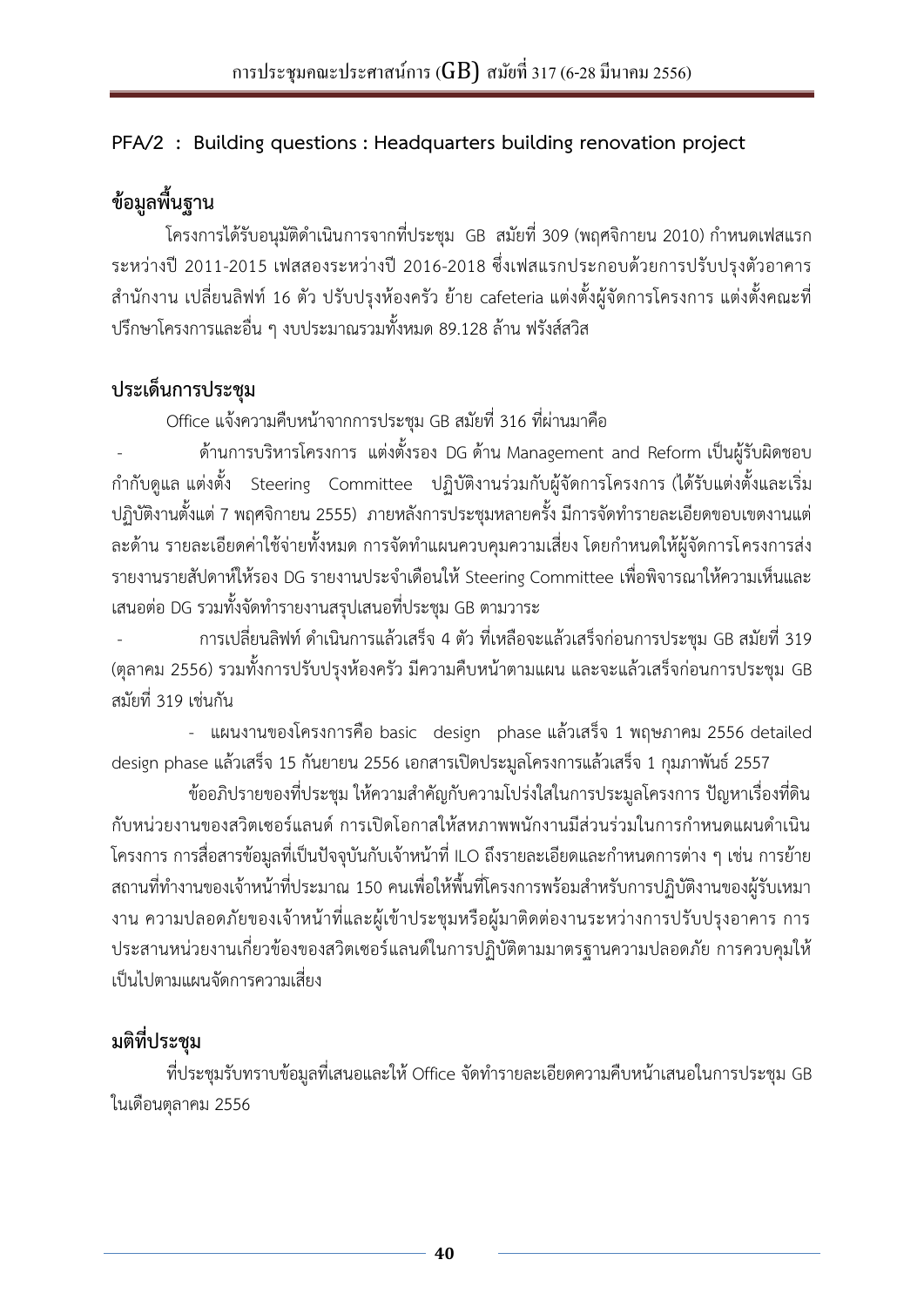<span id="page-40-0"></span>**PFA/3 : Delegation of authority under article 18 of the Standing Orders of the International Labour Conference**

# **ข้อมูลพื้นฐาน**

Article 18 ของ Standing Order ของการประชุมใหญ่ ฯ ระบุว่า มติ ที่เกี่ยวกับการใช้จ่ายเงินต้องให้ คณะประศาสน์การพิจารณาเสนอความเห็นต่อที่ประชุมใหญ่ ฯ โดยคณะประศาสน์การต้องแจ้งความเห็นต่อผู้ เข้าประชุมใหญ่ ฯ ล่วงหน้าอย่างน้อย 24 ชั่วโมงก่อนที่ที่ประชุมใหญ่ ฯ จะอภิปรายประเด็นหรือข้อมตินั้น ทั้งนี้ คณะประศาสน์การอาจมอบหมายสำนักงาน ILO (Office) เป็นผู้รับผิดชอบดำเนินการตาม Article 18 ดังกล่าว ภายหลังได้รับการเห็นชอบจากที่ประชุมกลุ่มรัฐบาลของคณะประศาสน์การ

## **มติที่ประชุม**

เห็นชอบให้มอบหมาย Office ดำเนินการตาม Article 18 ของ Standing Order ของการประชุม ใหญ่ ฯ ในการนำเสนอรายจ่ายของงบประมาณฉบับที่ 73 ซึ่งสิ้นสุดในวันที่ 31 ธันวาคม 2556 ต่อที่ประชุม ใหญ่ ฯ สมัยที่ 102 (2556)

**PFA/4 : UN System coordination and common services : Financial implications for the ILO**

# **ข้อมูลพื้นฐาน**

ที่ประชุมสมัชชาใหญ่ (General Assembly) ของ UN เมื่อเดือนธันวาคม 2555 เห็นชอบให้องค์กร ี ชำนัญพิเศษ กองทุน โครงการต่างๆ ภายใต้ UN ร่วมสมทบเงินและความช่วยเหลือทางวิชาการเพื่อสนับสนุน การด าเนินงานของผู้ปฏิบัติงานภายใต้ระบบ resident coordinator ซึ่งปัจจุบันมีอยู่ 130 คน ใน UN Country Team (UNCT) ในหลายประเทศ และมีค่าใช้จ่ายประมาณ 152 ล้านเหรียญสหรัฐต่อปีในการทำ กิจกรรมด้านการพัฒนาโดย UNDP เป็นผู้สนับสนุนสูงสุดคือ 88 ล้านเหรียญสหรัฐ อีก 64 ล้านเหรียญสหรัฐ เป็นการระดมทุน และโดยที่ ILO ได้มีส่วนเข้าไปร่วมในกิจกรรมของ UN ในหลายโครงการมาโดยตลอดและ ขณะนี้ งบประมาณในส่วนดังกล่าวของ UN มีความตึงตัวเนื่องจากวิกฤตเศรษฐกิจส่งผลต่อสถานะการเงินของ ประเทศผู้บริจาค ทำให้ UN แสวงหาการร่วมสมทบเงินจากองค์กรต่าง ๆ ภายใต้ UN เช่น ILO อย่างไรก็ดี ี ขณะนี้ยังไม่มีการกำหนดตัวเลขการสมทบที่ชัดเจน และ ILO ไม่ได้ประมาณการส่วนนี้ลงในแผนงานและ งบประมาณปี 2557-2558 ( P & B 2014-2015)

## **ประเด็นการประชุม**

ข้ออภิปรายของที่ประชุมส่วนใหญ่โดยเฉพาะจากฝ่ายนายจ้างและลูกจ้าง มีความเห็นเชิงลบต่อ ประเด็นนี้ โดยฝ่ายลูกจ้างเห็นว่าเจ้าหน้าที่ของ UNCT ไม่ตระหนักถึงบทบาทของลูกจ้างและไม่มีความเข้าใจใน ระบบไตรภาคี เสรีภาพในการสมาคมและมาตรฐานแรงงานระหว่างประเทศ ฝ่ายนายจ้างเห็นว่าตัวเลขการร่วม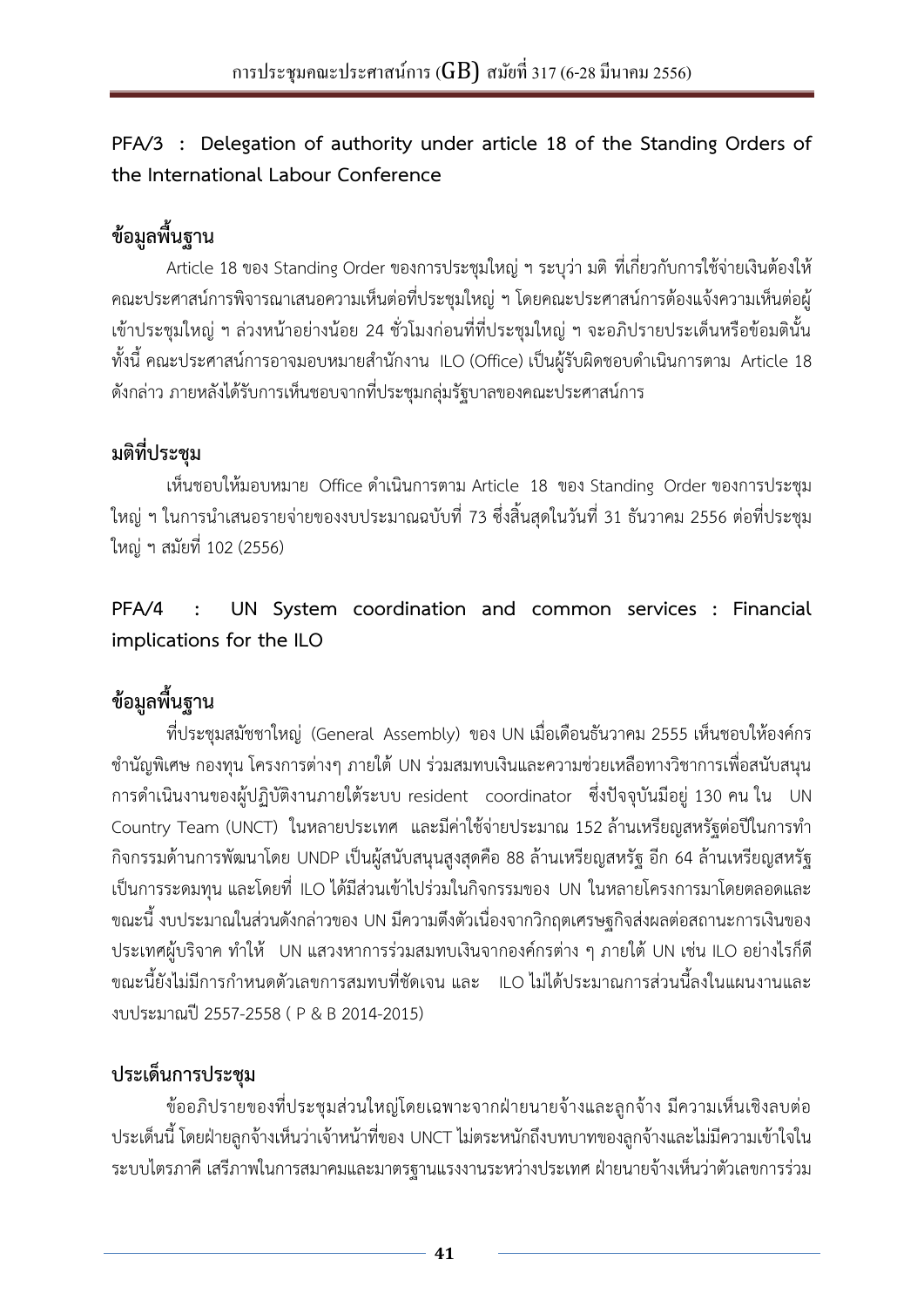<span id="page-41-0"></span>ี สมทบของ ILO ไม่ชัดเจนและหากจำเป็นต้องสมทบก็ควรอยู่ในระดับที่เหมาะสมและเอื้อต่องานของ ILO โดยเฉพาะการเป็นส่วนหนึ่งแผนพัฒนาใน post – 2015 UN ผู้แทนรัฐบาลเห็นว่า ILO ควรคงความร่วมมือ ใน UN System โดยเฉพาะในกรอบของ Decent Work Agenda ซึ่งได้รับการยอมรับในเรื่องการลดความ ยากจนและความไม่เสมอภาค อย่างไรก็ดี สนับสนุนให้ ILO หารือเพิ่มเติมกับ UN เพื่อให้มีความชัดเจนในเรื่อง งบประมาณสมทบและแผนงาน และสนับสนุนให้ ILO หาเงินสมทบจากประเทศที่เข้าไปดำเนินโครงการ (cost sharing) หรือเงินบริจาคในระดับรัฐบาล และไม่ควรนำเงินส่วนนี้เข้าไปรวมในแผนงานและงบประมาณสองปี

## **มติที่ประชุม**

ที่ประชุมเห็นชอบให้ ILO ยังคงส่งเสริมการดำเนินงานตาม strategic objective ผ่านกรอบกิจกรรม ของ UN หรือ UN programming framework ให้ความร่วมมือกับ UNCT และกลไกความร่วมมืออื่น ๆ ของ UN ด้วยวงเงินงบประมาณของ ILO ที่สมเหตุผล และสนับสนุนให้มีการหารือรายละเอียดกับ UN เพื่อให้ ้ มีความชัดเจนมากขึ้นในเรื่องจำนวนเงินที่ต้องจัดเตรียมสำหรับ UN Resident Coordinators และ UNCT ทั้งนี้ การพิจารณาสนับสนุนเงินสมทบดังกล่าวต้องผ่านการพิจารณาของ GB

**PFA/5 : Other financial questions : Report of the Government members of the Governing Body for allocation of expenses (รายงานสรุปจากการประชุมในวาระ Government members of the Governing Body : allocations questions)**

# **ข้อมูลพื้นฐาน**

Office จัดส่งตารางการประเมินสัดส่วนเงินสมทบค่าสมาชิก ILO สำหรับปี 2557-2558 ที่อิงตามการ ประเมินของ UN พร้อมแจ้งยอดประเมินเงินสมทบของประเทศสมาชิกใหม่ 2 ประเทศ คือ Republic of Palau และ Republic of South Sudan ซึ่งกลุ่มรัฐบาล (Government Group) ได้ร่วมประชุมเพื่อพิจารณา ประเด็นนี้ในวันที่ 14 มีนาคม 2556 เวลา 14.30 น. เห็นชอบสัดส่วนเงินสมทบของประเทศ Republic of Palau ร้อยละ 0.001 ประเทศ Republic of South Sudan ร้อยละ 0.003 **สำหรับประเทศไทย ยอด ประเมินส าหรับปี 2557 – 2558 คือ ร้อยละ 0.239 (ปีก่อนหน้าร้อยละ 0.209 เพิ่มขึ้นร้อยละ 0.030) ซึ่ง การค านวณเป็นยอดเงินสวิสฟรังส์จะแจ้งทุกประเทศทราบในเดือนมิถุนายน 2556** 

# **มติที่ประชุม**

ให้นำเสนอตารางประเมินสัดส่วนเงินสมทบค่าสมาชิก II O สำหรับปี 2557-2558 (2014-2015) ให้ที่ ประชุมใหญ่ ฯ พิจารณาอนุมัติ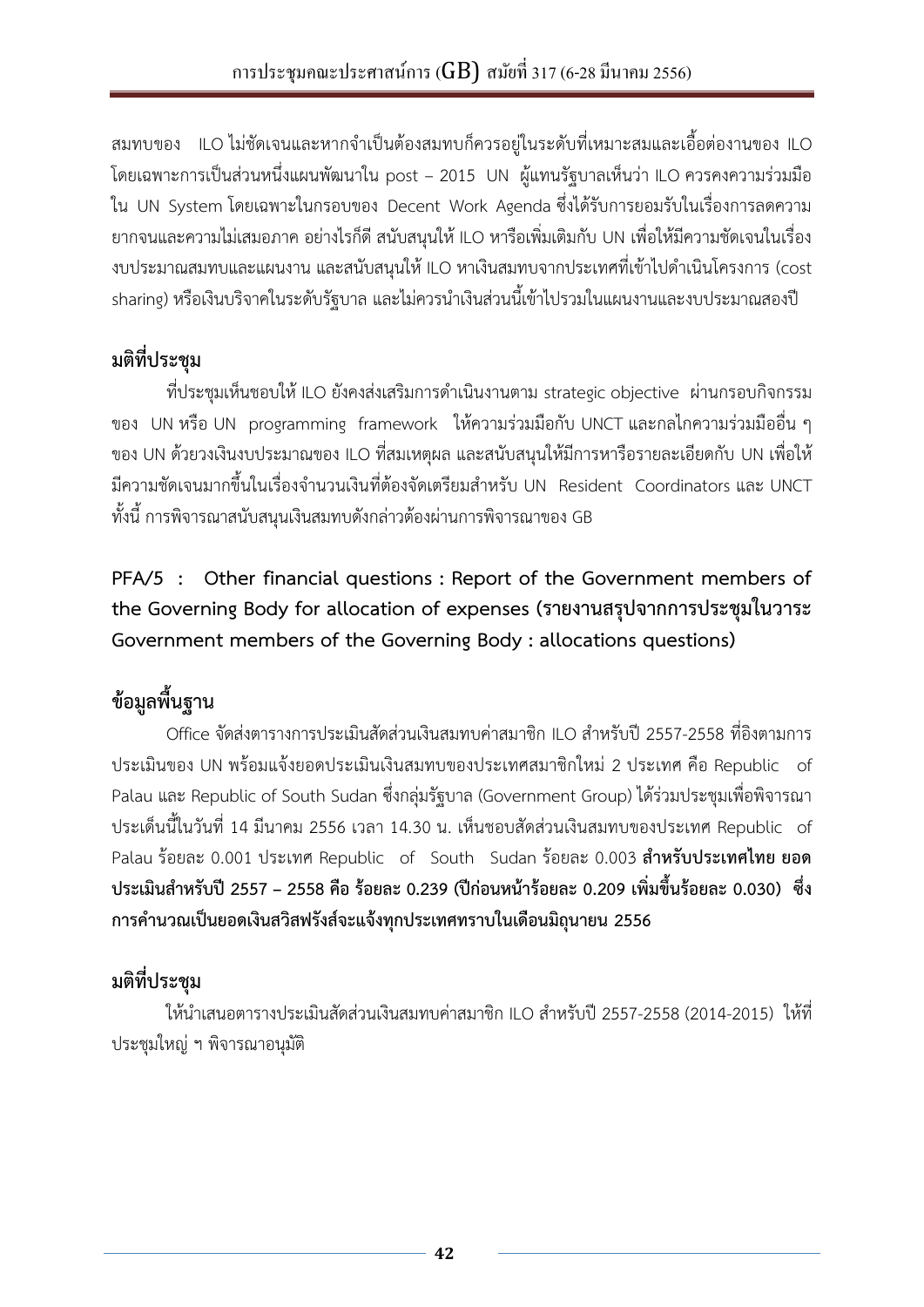### <span id="page-42-0"></span>**2. ด้าน Audit and Oversight Segment**

**PFA/6 : Follow-up to the report of the Chief Internal Auditor for the year ended 31 December 2011**

# **ข้อมูลพื้นฐาน**

Chief Internal Auditor เสนอรายงานผลการตรวจสอบภายในปี 2011 ต่อที่ประชุม GB สมัยที่ 313 (มีนาคม 2555) ซึ่งพบว่าในภาพรวม ระบบการควบคุมภายในของ ILO ไม่มีข้อบกพร่อง ทั้งนี้ คณะตรวจสอบ ภายในนำเสนอประเด็นเพื่อการปรับปรุงพร้อมข้อเสนอแนะ อาทิ การจัดทำ risk management, performance management และ Office ได้นำเสนอความคืบหน้าการดำเนินการตามข้อเสนอแนะเพื่อที่ ประชุม GB สมัยที่ 317 พิจารณา ซึ่งเอกสารที่นำเสนอต่อที่ประชุม ประกอบด้วย <u>ภาคผนวก 1</u> เป็น ข้อเสนอแนะของคณะตรวจสอบภายในพร้อมระบการดำเนินการตามข้อเสนอแนะของ ILO <u>ภาคผนวก 2</u> เป็น ี รายชื่อรายงานของคณะตรวจสอบภายใน ประจำปี 2555 ที่ได้ดำเนินการในสำนักงาน ILO ในภูมิภาคต่าง ๆ รวมทั้งสถานะความคืบหน้าการติดตามงานของ Office ตามข้อแนะนำ

### **ประเด็นอภิปราย**

ที่ประชุมให้ความสำคัญกับการดำเนินการของ ILO ทั้งสำนักงานใหญ่และสำนักงานภูมิภาคในการ ควบคุมภายในตาม risk management และแผนการพัฒนาบุคลากรให้สอดคล้องกับความสนใจ หน้าที่ความ รับผิดชอบและพื้นที่ที่ทำงาน สนับสนนการติดตามผลการปฏิบัติงานของพนักงานตาม performance management อย่างไรก็ดี Office ชี้แจงเพิ่มเติมว่า ภายใต้แผนปรับปรุงองค์กรของ DG ซึ่งประกาศเมื่อ กุมภาพันธ์ 2556 กรอบงานของ risk management ได้รับการปรับให้อยู่ในความรับผิดชอบของสำนักงาน Treasurer โดยใช้ผู้เชี่ยวชาญร่วมกันกับสำนักงาน UN ในเจนีวา สำหรับระดับสำนักงานภูมิภาค การ ดำเนินงานตามข้อแนะนำของคณะตรวจสอบภายในให้อยู่ในความรับผิดชอบของผู้อำนวยการสำนักงาน ฯ และจะมีการติดตามผลอย่างใกล้ชิด

### **มติที่ประชุม**

รับทราบข้อรายงาน

### **PFA/7 : Report of the Chief Internal Auditor for the year ended 31 December 2012**

## **ข้อมูลพื้นฐาน**

เอกสารการประชุมนำเสนอผลการตรวจสอบภายในและการสอบสวนโดย Office of Internal Audit and Oversight (IAO) ซึ่งทำหน้าที่เป็นหน่วยงานอิสระในการให้คำแนะนำและเสนอแนวทางการพัฒนา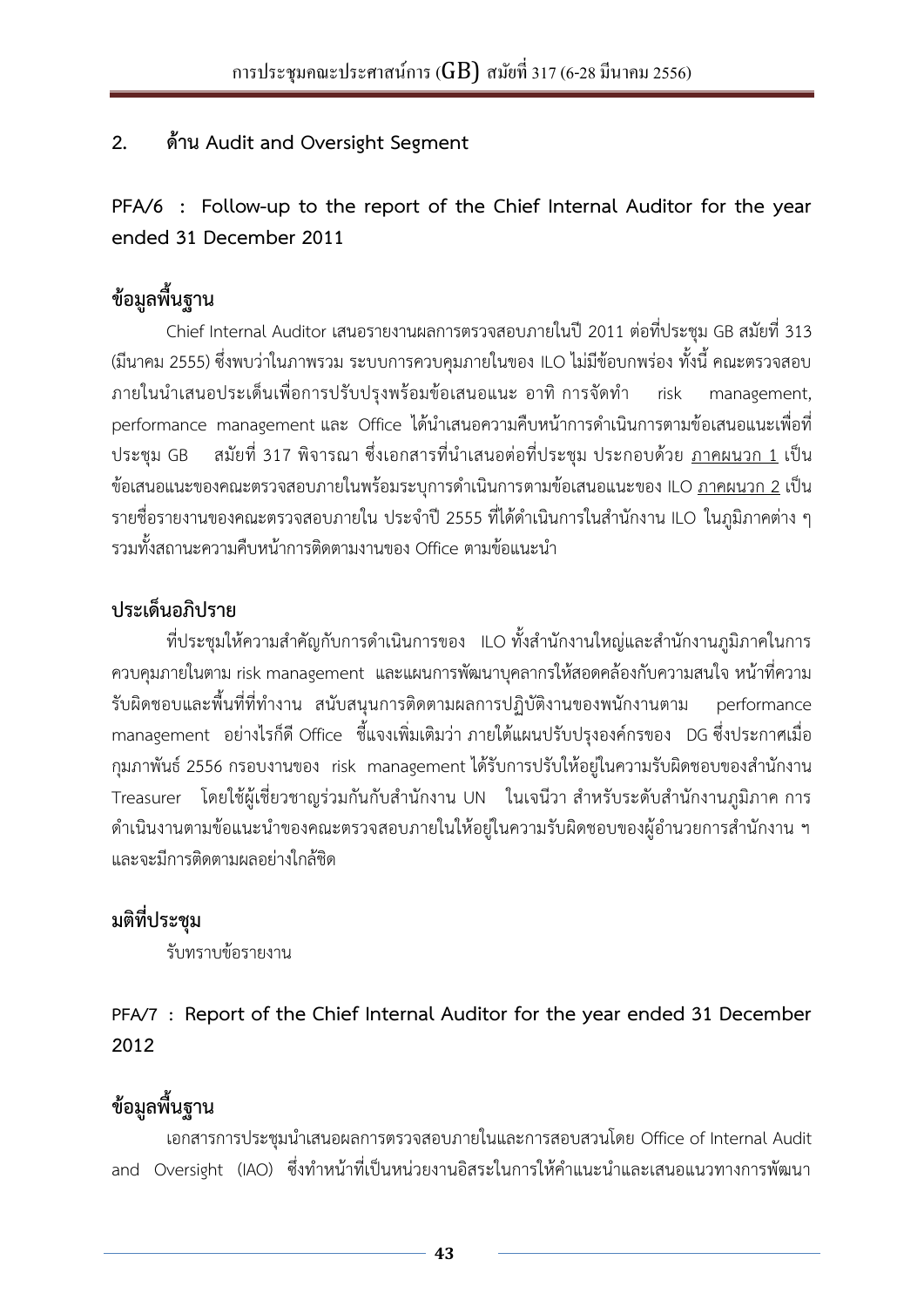<span id="page-43-0"></span>้องค์กรต่อ DG และ GB เพื่อให้องค์กรบรรลุเป้าหมายกลยุทธ์ IAO มีอำนาจในการเข้าถึงข้อมูลทุกแหล่งของ ILO ในระหว่างการปฏิบัติหน้าที่ ซึ่งจากรายงานการปฏิบัติงานของ IAO ในระหว่างปี 2555 ดำเนินการ ื assurance audit ที่สำนักงานใหญ่หนึ่งครั้ง ที่หน่วยงานภาคสนาม 6 แห่ง เสนอรายงาน 12 ฉบับ ในด้านการ สอบสวน IAO ได้รับข้อร้องเรียน 18 เรื่อง ไม่มีมูลหรือเป็นเรื่องทางการบริหารที่ไม่ใช่การทุจริต 5 เรื่อง สอบสวนแล้วเสร็จแต่ยังไม่ทำรายงาน 4 เรื่อง ระหว่างสอบสวน 7 เรื่อง จัดทำรายงานแล้วเสร็จ 2 เรื่อง ทั้งนี้ IAO มีข้อแนะนำเกี่ยวกับ risk management, email security, implementing agents (กรณีจ้าง เหมาบริษัท/องค์กรรับงานภายใต้โครงการ), การใช้งบประมาณเพื่อการปรับปรุงอาคารสำนักงาน, การ ี จัดระบบขั้นตอนการดำเนินงาน การควบคุมด้าน IT ของสำนักงานในพื้นที่ การควบคุมการบริหารการเงินของ โครงการต่าง ๆ การติดตามการดำเนินงานตามข้อเสนอแนะของคณะตรวจสอบ

## **มติที่ประชุม**

รับทราบข้อรายงาน

### **PFA/8 : Report of the Independent Oversight Advisory Committee (IOAC)**

## **ข้อมูลพื้นฐาน**

GB ในเดือนพฤศจิกายน 2550 เห็นชอบให้จัดตั้ง Independent Oversight Advisory Committee (IOAC) เพื่อให้คำแนะนำแก่ DG และ GB ในด้านการพัฒนาการควบคุมภายใน การบริหารการเงิน การ รายงาน การตรวจสอบภายใน โดยให้เริ่มทดลองในปีถัดมา ต่อมาในปี 2554 GB เห็นชอบให้ IOAC เป็น คณะกรรมการถาวรประกอบด้วยคณะกรรมการ 5 คน ซึ่งในการประชุม GB สมัยที่ 316 (พฤศจิกายน 2555) ้มีการปรับปรุงขอบเขตอำนาจหน้าที่และแต่งตั้งคณะกรรมการชุดใหม่ 5 คน (รายชื่อตามเอกสาร) โดย คณะกรรมการได้นำเสนอรายงานการประชุมประจำปีของคณะกรรมการ ฯ ต่อที่ประชุม GB สมัยที่ 317 ซึ่ง เป็นการติดตามความคืบหน้าการดำเนินงานตามข้อเสนอแนะแต่ละด้านของคณะกรรมการ ฯ ที่รายงานต่อที่ ี ประชุมตั้งแต่ GB เดือนมีนาคม 2555 โดยคณะกรรมการ ฯ แจ้งกำหนดการประชุมครั้งต่อไปพร้อมวาระการ ประชุมในเดือนพฤษภาคม2556 กันยายน 2556 และ มกราคม 2557

### **มติที่ประชุม**

รับทราบข้อรายงาน

### **3. ด้าน Personnel Segment**

### **[PFA/9 : Statement by the staff representative](#page-44-0)**

.ถ้อยแถลงของสหภาพแรงงานของ II O เสนอในภาคผนวก 3 ของเอกสาร และไม่มีการนำเสนอเพื่อ การอภิปรายในระหว่างการประชุม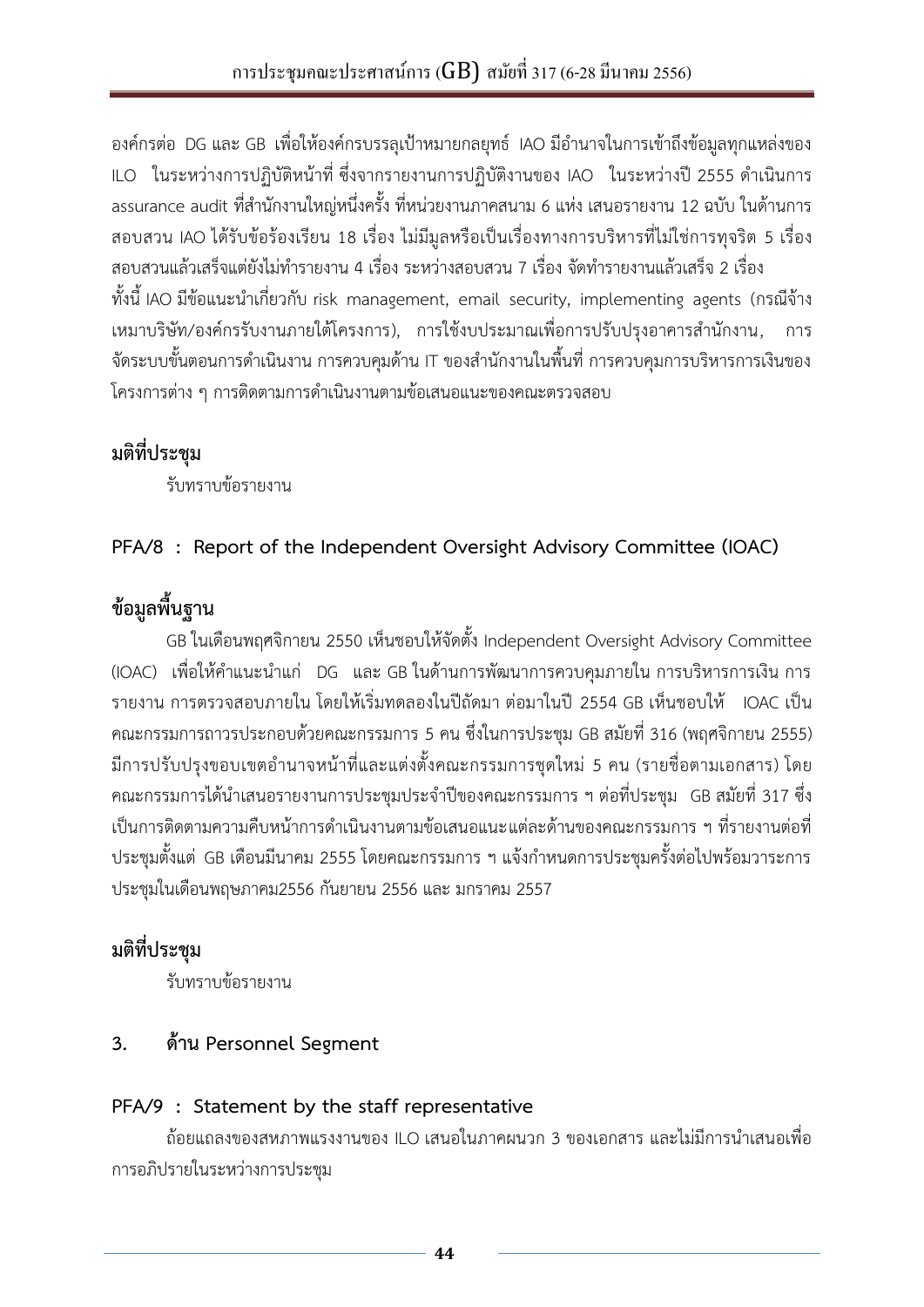### <span id="page-44-0"></span>**PFA/10 : Amendments to the Staff Regulations: Review of recruitment and selection procedures**

# **ข้อมูลพื้นฐาน**

เรื่องสืบเนื่องจาก GB 315 (มีนาคม 2556) และ GB 316 (พฤศจิกายน 2556) ในเรื่องการปรับปรุง ์ ขั้นตอน กระบวนการการรับสมัครและคัดเลือกบุคลากรของสำนักงาน ILO ซึ่งได้รับความเห็นชอบให้ ด าเนินการศึกษารายละเอียดและทบทวนภาพรวมทั้งหมดในเรื่องนี้ รวมทั้งเสนอร่างการแก้ไขกฎข้อบังคับ ระเบียบของพนักงานและการเตรียมการนำไปปฏิบัติใช้ ต่อที่ประชุม GB 317 พิจารณา ซึ่งในเอกสารการ ประชุม Office เสนอขอเลื่อนการนำเสนอรายละเอียดเชิงลึกไปในการประชุม GB สมัย 319 (ตุลาคม 2556) เนื่องจากเห็นควรให้ขยายแผนการปรับปรุงการรับสมัครและคัดเลือกบุคลากรเป็นแผนการพัฒนาทรัพยากร มนุษย์ในภาพรวมทั้งหมด และเพื่อให้สอดคล้องกับแผนการปรับปรุงองค์กร (internal reform) ของ DG ซึ่ง ประกาศใช้เมื่อกุมภาพันธ์ 2556

### **ประเด็นอภิปราย**

หลายฝ่ายแสดงความผิดหวังในความล่าช้าของการเสนอแผนปรับปรุงในเรื่องการรับสมัครและ คัดเลือกบุคลากร โดยทุกฝ่ายให้ความสนใจในเรื่องความโปร่งใส การมีส่วนร่วมของสหภาพพนักงาน ความมี ประสิทธิภาพของกระบวนการ โดยเฉพาะฝ่ายรัฐบาลให้ความสนใจในประเด็นสัดส่วนของตัวแทนภูมิภาคที่ ได้รับการคัดเลือกเข้าทำงานใน ILO ซึ่งอัฟริกา เอเชียและแปซิฟิก (รวมกลุ่มอาหรับ) เป็นกลุ่มที่ได้รับ ี ผลกระทบในเรื่องนี้ เนื่องจาก ILO กำหนดคุณสมบัติพนักงานโดยเฉพาะระดับบริหารต้องสื่อสารภาษาทางการ ของ ILO คือ อังกฤษ ฝรั่งเศสและสเปน ซึ่งคุณสมบัติดังกล่าวเป็นการกีดกันผู้สมัครจาก 2 ภูมิภาคดังกล่าว ือย่างไรก็ดี ทุกฝ่ายเห็นด้วยที่จะให้ ILO ปรับปรุงแผนด้านทรัพยากรมนุษย์ตามที่เสนอ

## **มติที่ประชุม**

ให้ DG จัดทำข้อเสนอการปรับปรุงกระบวนการรับสมัครและคัดเลือกเสนอต่อที่ประชุม GB 320 (มีนาคม 2557) โดยนำข้อคิดเห็นจากที่ประชุมในเรื่องความโปร่งใสไปพิจารณา รวมทั้งนำเสนอนโยบายและ ้ แนวทางปฏิบัติของแผนการปรับปรุงด้านทรัพยากรมนุษย์โดยคำนึงถึงเรื่องสัดส่วนของตัวแทนภูมิภาค ทั้งนี้ หากมีความล่าช้าเกิดขึ้นอีก ให้ยกเลิกการใช้ระเบียบชั่วคราวที่ใช้อยู่และให้นำแนวปฏิบัติเดิมกลับมาใช้

## **PFA/11 : Pension Questions : Report of the Board of the Special Payments Fund**

## **มติที่ประชุม**

เห็นชอบการแต่งตั้ง Ms Margaret Kearns เป็นกรรมการของ Board of Trustees of the Special Payments Fund มีผลตั้งแต่ 1 เมษายน 2556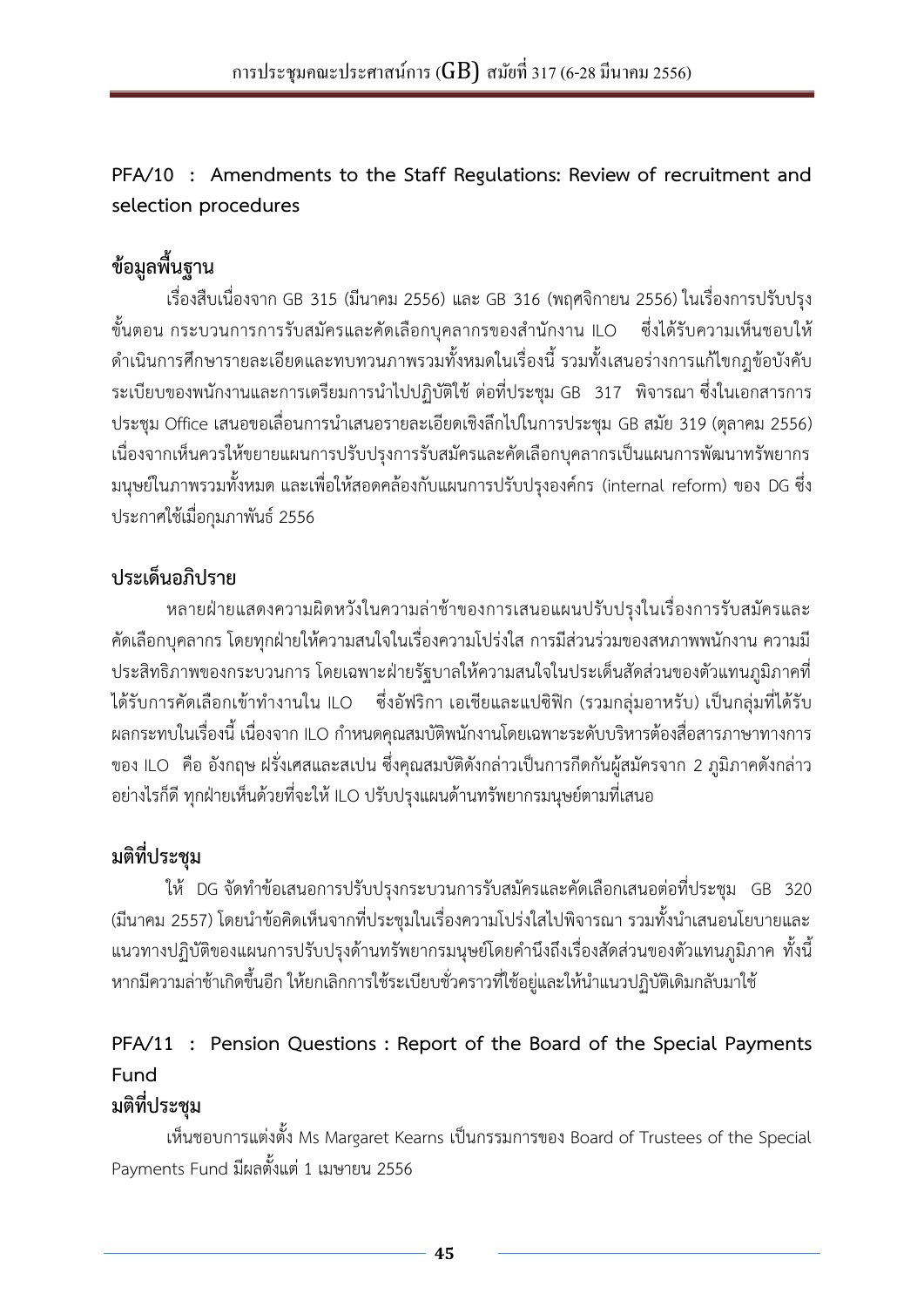### <span id="page-45-0"></span>**PFA/12 : Matters relating to the Administrative Tribunal of the ILO**

# **มติที่ประชุม**

เห็นชอบการต่ออายุ Mr Rouiller (Switzerland) and Mr Frydman (France) เป็นองค์คณะใน Administrative Tribunal of the ILO อีก 3 ปี และให้นำเสนอมตินี้ต่อที่ประชุมใหญ่ ๆ ILC 102 (มิถุนายน 2556) เพื่ออนุมัติ และหากมีตำแหน่งในองค์คณะว่างลงก่อนถึงการประชุม ILC 102 มอบหมายให้เจ้าหน้าที่ การประชุม ILC สามารถเสนอผลการคัดเลือกที่ผ่านการหารือกับ DG ต่อที่ประชุม ILC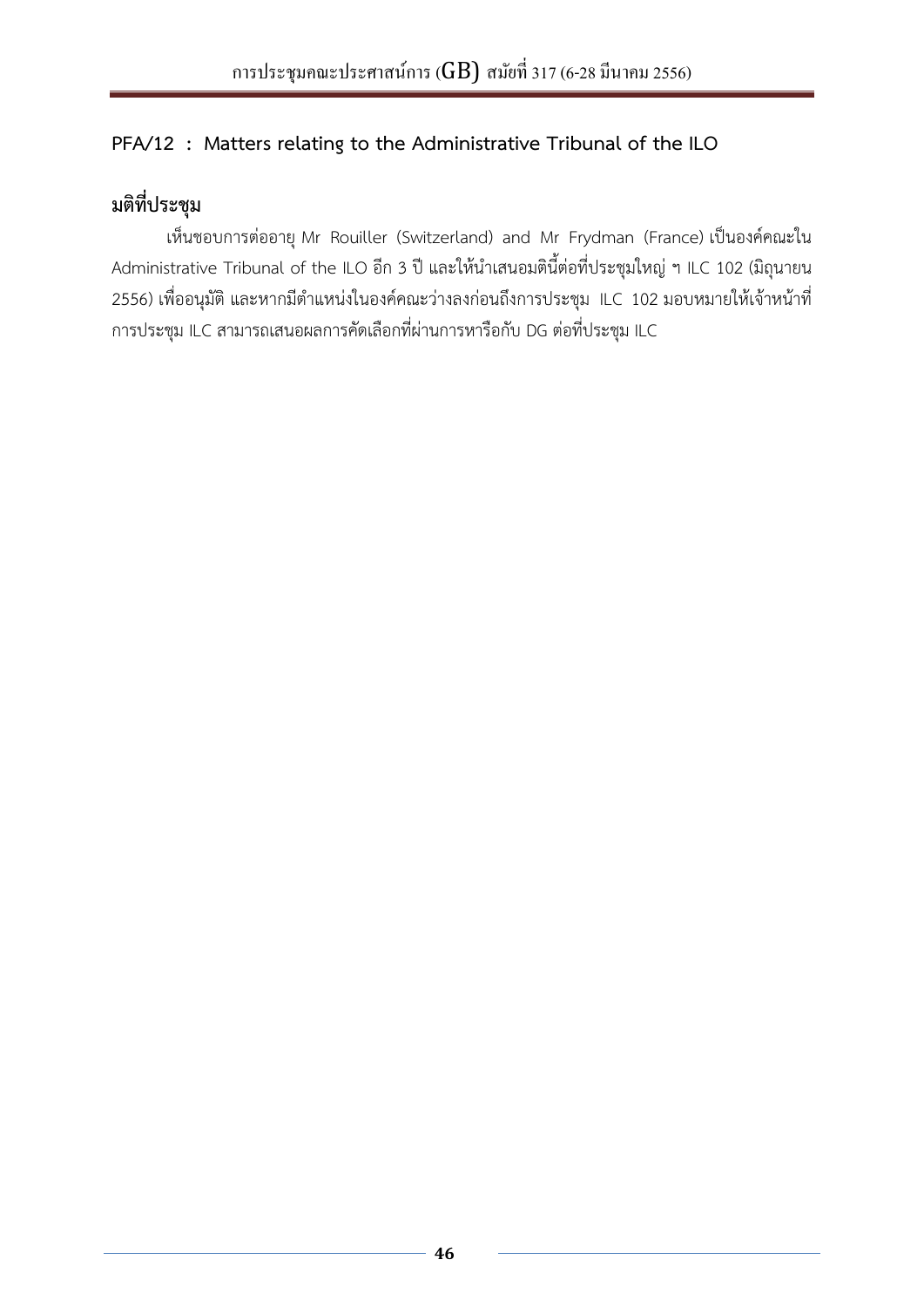**ด้าน High – Level Section (HL)**

### <span id="page-46-0"></span>**ด้าน Working Party on the Social Dimension of Globalization**

### **HL/1, WP/SDG/1 : The post – 2015 Sustainable Development Agenda**

# **ข้อมูลพื้นฐาน**

UN Millennium Development Goal (MDG) กำหนดเป้าหมายการบรรลุแผนพัฒนา 8 ด้านในปี 2558 และเพื่อเตรียมแผนพัฒนาต่อไปหลังผ่านเป้าหมายในปี 2558 UN ได้เริ่มกระบวนการกำหนดแนวทาง สานต่อการพัฒนาภายหลังสิ้นสุดเป้าหมายของ MDG โดยเน้นการสร้างความยั่งยืนของการพัฒนาที่ได้ ด าเนินการแล้ว (post – 2015 sustainable development goals : SDG) ซึ่ง ILO เป็นหนึ่งในหลายองค์กร ภายใต้ UN ที่ต้องสานต่อบทบาทด้านการพัฒนาที่ได้ด าเนินการแล้วใน MDG ทั้งนี้ จากการอภิปรายในการ ประชุม GB สมัยที่ 316 (พฤศจิกายน 2555) ที่ประชุมเห็นชอบข้อเสนอของ Office ในการผลักดันเรื่อง full and productive employment and decent work including social protection floor เป็นแนวทาง หลักการดำเนินงานภายใต้แผน SDG ของ ILO หลังปี 2558 และเห็นชอบให้ ILO พยายามบรรจุประเด็น ดังกล่าวให้ได้รับการยอมรับจากการประชุมสมัชชาใหญ่ UN ที่จะมีขึ้นในเดือนกันยายน 2556

เอกสารประกอบการประชุมนำเสนอสถานการณ์และกลยุทธ์ในการสร้างการเติบโต การจ้างงานและ การลดความยากจนผ่าน decent work agenda บทบาทของ ILO ในการเข้าร่วมกิจกรรมกับกลไก/กิจกรรม ต่าง ๆ ของ UN ในการเตรียมแผน SDG ไม่ว่าจะเป็นใน UN System Task Team on the Post – 2015 UN Development Agenda, UNDG on the Post – 2015 Agenda การเข้าร่วม thematic consultation 11 ด้าน การติดตามผลการประชุม High-level Panel of Eminent Persons การนำเสนอ บทความในมุมมองต่าง ๆ ที่เกี่ยวข้องและการเข้าร่วมประชุมหารือในหลายการประชุม พร้อมเสนอแนวทาง ของ ILO ในการที่จะก้าวต่อไปใน post – 2015 development agenda

## **ประเด็นอภิปราย**

ILO จัดการหารือในวาระนี้ในรูปแบบการอภิปรายโดยเชิญผู้อภิปราย 3 ท่าน ประกอบด้วย Mr. Matin Schulz ประธาน European Parliament Professor Deepak Nayyar จากมหาวิทยาลัย Jawaharlal Nehruอินเดีย และ Ms. Tereza Campello รัฐมนตรีกระทรวง Social Development and Hunger Alleviation บราซิล มาแสดงความเห็นต่อทิศทางของการพัฒนาหลังปี 2558 (2015) และแนวทาง การต่อสู้กับวิกฤตโลกด้านเศรษฐกิจและการจ้างงาน ซึ่งทั้งสามท่านเห็นด้วยที่ ILO ชูประเด็นการจ้างงานที่มี คุณภาพ Decent Work และ Social Protection Floor เป็นประเด็นหลักการพัฒนาเพื่อให้เกิดความยั่งยืน ตามเป้าหมายของ UN (post - 2015 development agenda) เนื่องจากทั้งสามประเด็นจะช่วยลดความ ยากจน ลดความไม่เสมอภาคในสังคม แต่เนื่องจากขณะนี้ โลกต้องเผชิญกับวิกฤตหลายด้าน ทั้งการเงิน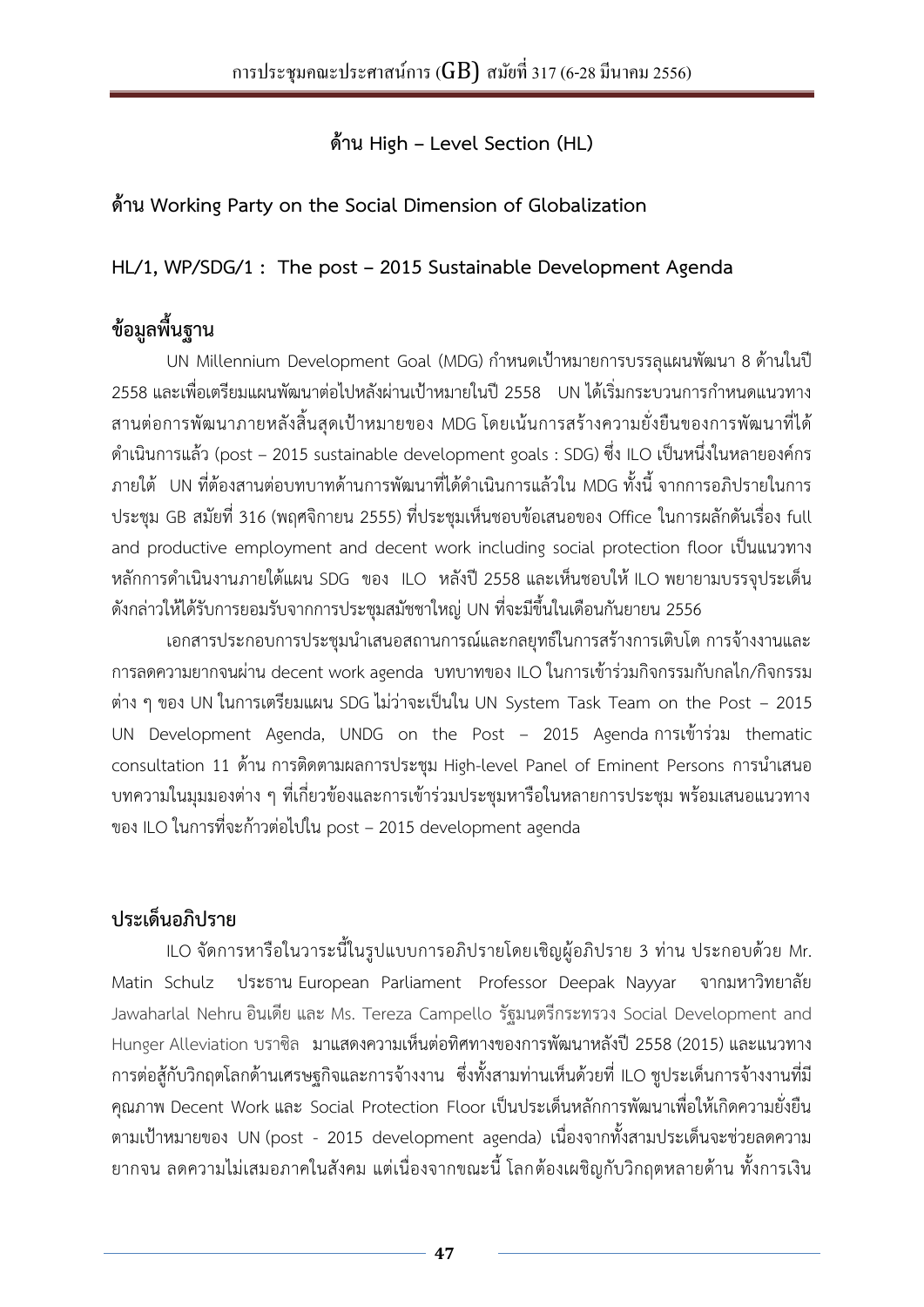<span id="page-47-0"></span>้ สิ่งแวดล้อม อาหาร ดังนั้น แต่ละประเทศต้องดำเนินนโยบายที่เหมาะสมเพื่อบรรลุ MDG และพร้อมก้าวไปสู่ เป้าหมายหลัง MDG คือ Sustainable Development Goal (SDG) โดยไม่เห็นด้วยที่ประเทศต่าง ๆ จะ ด าเนินนโยบายรัดเข็มขัดอย่างเข้มงวดเพราะจะไม่ท าให้เกิดการพัฒนาในทุกด้าน

ส าหรับประเด็นจากที่ประชุมที่ได้รับการหยิบยกคือ แนวคิด full and productive employment ต้องให้ความส าคัญกับภาคธุรกิจด้วยการสนับสนุนให้ภาคธุรกิจขยายตัวเพื่อสร้างงานและคุณภาพของงาน ต้องมีการพัฒนาคนโดยเฉพาะในด้านวิทยาศาสตร์ คณิตศาสตร์ วิศวกรรมศาสตร์ให้มากขึ้น เอื้อภาคธุรกิจด้วย การเสริมปัจจัยสำคัญในการประกอบธุรกิจ หลายฝ่ายต้องการให้ ILO นำประสบการณ์ความล้มเหลวและ ความส าเร็จจากการด าเนินงานภายในช่วง MDG มาพิจารณาประกอบการวางแผน SDG สมาชิกบางประเทศ ให้ข้อสังเกตว่า ILO ไม่ควรเน้นที่ Decent Work อย่างเดียวเนื่องจากหลายประเด็นเป็นองค์ประกอบสำคัญที่ สร้างการพัฒนาที่ยั่งยืน เช่น การศึกษา สุขภาพ การลดความยากจน สิ่งแวดล้อม

ในขณะที่อีกหลายประเทศโดยเฉพาะในประเทศก าลังพัฒนาหยิบยกประเด็นความล่าช้าในการบรรลุ MDG ซึ่ง ILO ต้องเร่งสนับสนุนและให้ความช่วยเหลือผ่านทีม Decent Work ที่ประจำในแต่ละภูมิภาคเพื่อให้ ILO พร้อมที่จะนำผลสำเร็จของการจัดทำ Decent Work Country Programmes (DWCP) เสนอเป็นส่วน หนึ่งของ UN Development Assistance Framework รวมทั้งให้ได้รับการยอมรับจากที่ประชุมสมัชชาใหญ่ แห่งสหประชาชาติ (กันยายน 2556) ที่จะบรรจุข้อเสนอของ ILO ในแผนการพัฒนาหลังปี 2015 โดย ILO เรียกร้องให้รัฐบาลประเทศสมาชิกสนับสนุนเชิงนโยบายร่วมกับ social partner เพื่อให้ DWCP ประสบ ความสำเร็จ ทั้งนี้ Office จะเร่งจัดทำ concept notes เป็นแนวทางให้แต่ละประเทศนำเสนอผู้แทนที่จะเข้า ร่วมประชุมสมัชชาใหญ่ ฯ ร่วมผลักดันต่อไป

## **มติที่ประชุม**

์ ที่ประชุมรับทราบ (สรุปการประชุมในวาระนี้ นำเสนอโดยประธานคณะทำงานต่อที่ประชุม GB ใน วาระ INS/11)

### **HL/2, WP/SDG/2 : Tackling the global economic and employment crisis**

# **ข้อมูลพื้นฐาน**

เอกสารนำเสนอการคาดการณ์สถานการณ์ทางเศรษฐกิจและการจ้างงาน ความเชื่อมโยงระหว่าง สภาวะเศรษฐกิจ ภาวการณ์จ้างงาน และนโยบายทางสังคม ซึ่งในภาพรวมชี้ให้เห็นว่าเศรษฐกิจโลกจะยังคง ้ เติบโตแบบอ่อนแรงในปี 2556 ส่งผลให้อัตราการว่างงานยังคงสูงขึ้น ผลสำเร็จในการการลดจำนวนคนยากจน ชะลอตัว การขยายตัวของค่าจ้างชะลอลง ความแตกต่างกันของรายได้ขยายตัวกว้างขึ้น การเติบโตที่ช้าลงหรือ สภาวะเศรษฐกิจหดตัวของประเทศที่มีรายได้สูง ส่งผลทางลบต่อหลายประเทศที่กำลังพัฒนา ทุกประเทศต่าง ้ประสบปัญหาที่แตกต่างกันในเรื่องการสร้างงาน การมีงานทำ ค่าจ้างแรงงาน และแสวงหาทางออกเชิง ้นโยบายเพื่อแก้ปัญหา โดยมีการชี้ให้เห็นความสำคัญของการกำหนดนโยบายทางสังคมที่เอื้อต่อการจ้างงาน โดยนำ decent work agenda เป็นกรอบในการวางนโยบาย ซึ่งบทบาทของ ILO ในการสนับสนุนการขยาย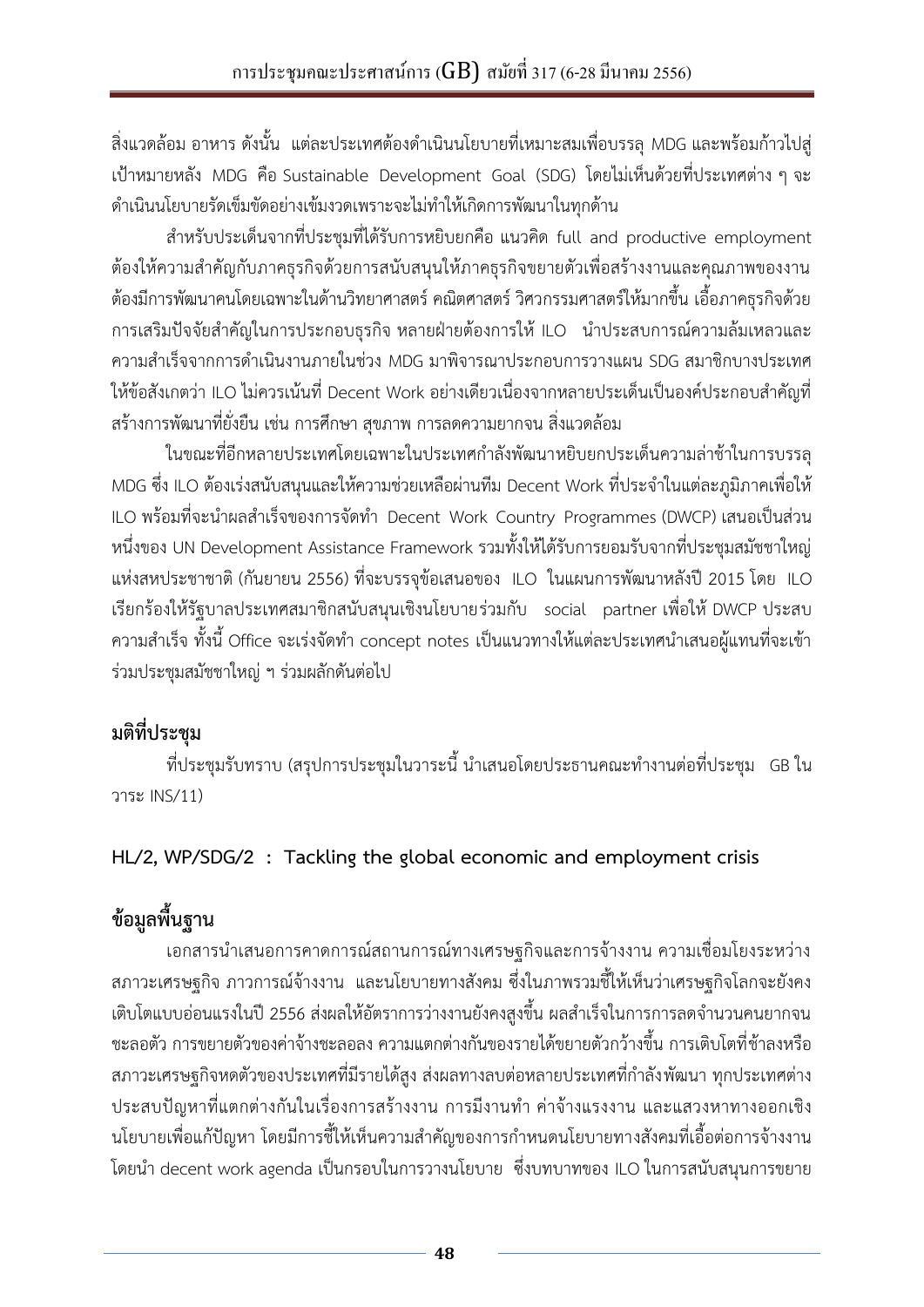ตัวอย่างเหมาะสมและมีผลิตภาพของการจ้างงานเพื่อให้เกิดผลบวกต่อสังคมในภาพรวมเน้นไปที่การจัดลำดับ ี ความสำคัญของ social dialogue ที่มีอยู่ การส่งเสริมหลักการและสิทธิขั้นพื้นฐานของการทำงานเพื่อสร้างคน ให้มีความแข็งแกร่งและเป็นส่วนประกอบที่สำคัญของการฟื้นตัวและพัฒนาต่อไป การส่งเสริมปฏิญญาว่าด้วย ความยุติธรรมในสังคมเพื่อโลกาภิวัตน์ที่เท่าเทียม รวมถึงการเข้าไปมีบทบาทในเวที G20 และการประชุม รัฐมนตรีแรงงานใน G20 และเวทีการหารือด้านเศรษฐกิจและการเงินระหว่างประเทศต่าง ๆ เพื่อให้หลายฝ่าย ตระหนักถึงความส าคัญเชิงนโยบายด้านการจ้างงานที่มีต่อการฟื้นตัวและการสร้างความยั่งยืนในการพัฒนา เศรษฐกิจ

## **ประเด็นอภิปราย**

้มีข้อเสนอให้ความสำคัญกับการศึกษาและฝึกอบรม เพื่อสร้างคนให้มีความเข้มแข็งรองรับวิกฤต พัฒนาและเสริมผลิตภาพให้กับธุรกิจและแรงงาน ให้ความสำคัญกับการสร้างรายได้ การปรับอัตราค่าจ้างให้ เหมาะสม ไม่สนับสนุนแนวคิดที่จะฟื้นฟูประเทศจากวิกฤตด้วยนโยบายรัดเข็มขัดหรือนโยบายประหยัดจนเกิน ควรเพราะสร้างผลกระทบทางลบมากกว่า ไม่สนับสนุนการลดบทบาทของ social dialogue และ social protection สนับสนุนให้ ILO คงบทบาทการเข้าไปมีส่วนร่วมในเวทีการหารือด้านเศรษฐกิจและการเงินต่อไป ทั้งนี้ ทุกฝ่ายเห็นพ้องว่าวิกฤตที่เกิดขึ้นในแต่ละมุมของโลกมีความแตกต่างกัน แต่ละประเทศต่างดำเนิน นโยบายที่แตกต่างกันตามสภาพแวดล้อมและนโยบายภายในประเทศโดยเฉพาะนโยบายด้านแรงงาน ซึ่ง ี ประเทศที่ประสบความสำเร็จและก้าวพ้นวิกฤตจะเป็นตัวอย่างที่ดีสำหรับประเทศอื่น ๆ อย่างไรก็ดี ILO ยืนยัน ี่ ที่จะยึดมั่นการดำเนินงานผ่าน social dialogue และการคงไว้ซึ่งสิทธิในการทำงานซึ่งเป็นหัวใจของ ILO

# **มติที่ประชุม**

์ ที่ประชุมรับทราบ (สรุปการประชุมในวาระนี้ นำเสนอโดยประธานคณะทำงานต่อที่ประชุม GB ใน วาระ INS/11)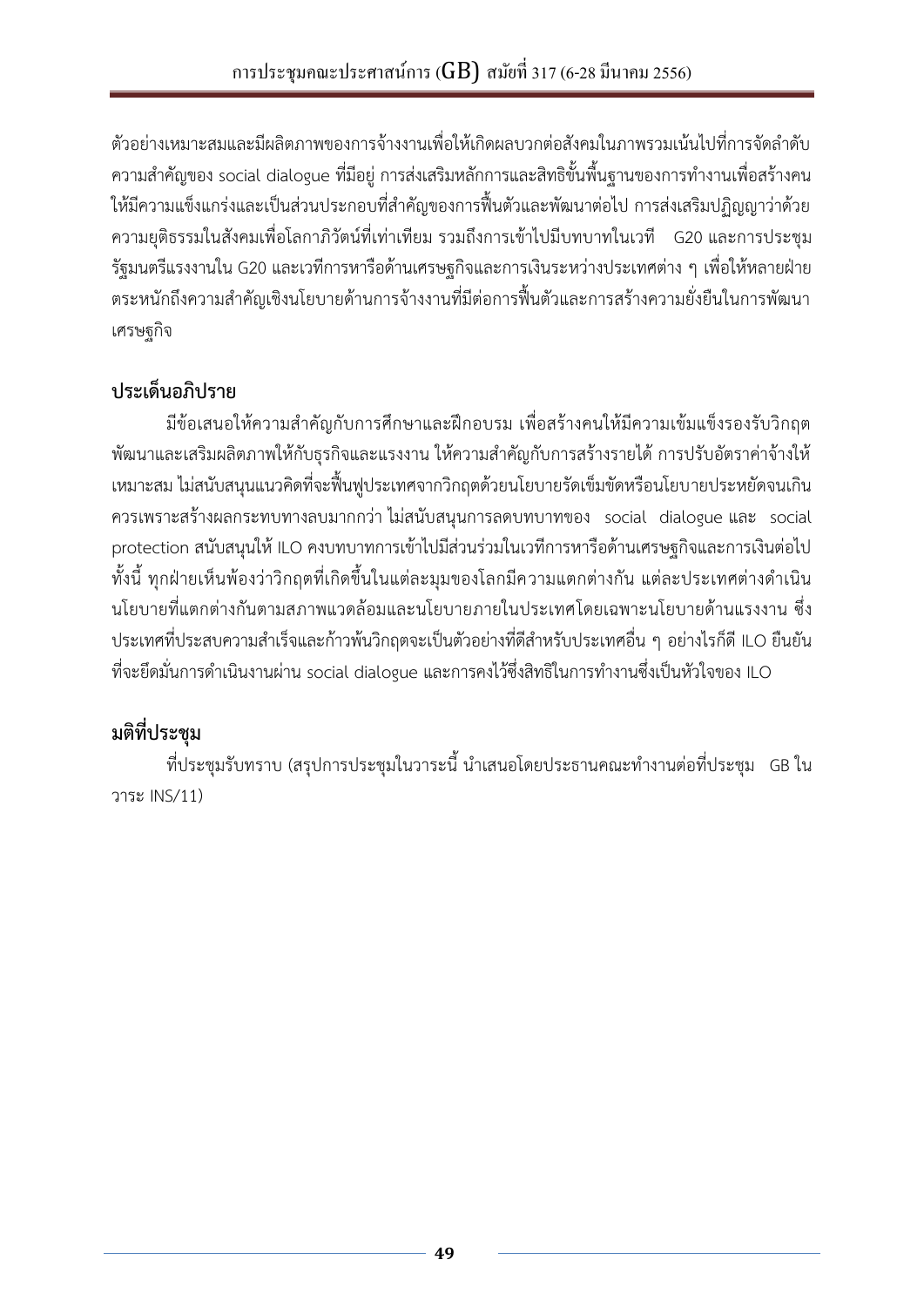<span id="page-49-0"></span>**ด้าน Working Party on the Functioning of the International Labour Conference and the Regional Meetings (WP/GBC)**

**WP/1 : Improving the functioning of the International Labour Conference and the Regional Meetings**

## **ข้อมูลพื้นฐาน**

เป็นวาระต่อเนื่องจาก GB สมัยที่ 316 (พฤศจิกายน 2555) ที่ได้มีการหารือเบื้องต้นถึงแนวทางการ ปรับปรุงการจัดประชุม ILC ให้กระชับและมีประสิทธิภาพ ให้ประเทศสมาชิกได้รับประโยชน์จากการเข้าร่วม ประชุม ให้การประชุมได้รับความสนใจจากสื่อหรือสังคมระหว่างประเทศ เอกสารประกอบการประชุมใน ครั้งนี้ สรุปความคืบหน้าการระดมความเห็นผ่านการประชุมไตรภาคีอย่างไม่เป็นทางการอีกครั้งหลังการ ประชุม GB 316 เมื่อวันที่ 26 กุมภาพันธ์ 2556 จนได้ข้อตกลงร่วมกันในบางประเด็นที่พร้อมจะนำมาทดลอง ใช้ในการจัดประชุม ILC สมัยที่ 102 (มิถุนายน 2556)

เอกสารน าเสนอข้อสรุปการหารือไตรภาคีอย่างไม่เป็นทางการในลักษณะตารางแยกหัวข้อคือ

A. General issues กล่าวถึงหลักการและวัตถุประสงค์ของการ reform

B. ILC structure กล่าวถึงระยะเวลาจัดประชุม โครงสร้างการจัดประชุม การจัดประชุมคู่ขนาน การ ถ่ายทอดข่าวสารความรู้แก่ผู้เข้าประชุม Resolution Committee, Standard-setting activities, Agendasetting function, Agenda-setting process, การเสนอหัวข้อการประชุม Technical items, Standardsetting items, Recurrent discussions, Plenary structure (Opening sitting, Continuous plenary session, the World of Work Summit, Formal plenary)

C. Working methods of ILC committee กล่าวถึงหลักการที่จะปรับปรุงการทำงานของ คณะกรรมการชุดต่าง ๆ เช่น Committee of the Application of Conventions and Recommendations วิธีการพิจารณาหัวข้อ General discussion, Recurrent discussions คณะทำงาน ของ drafting group, committee chairperson, การใช้เทคโนโลยีสมัยใหม่เข้ามาช่วยในการประชุมของ committee การจัดประชุมภาคเย็น ผู้เข้าร่วมประชุม การบริหารเวลา การให้ความรู้ออนไลน์แก่ผู้เข้าประชุม การผลิตเอกสาร การจัดท า Provisional Record

ทั้งนี้ บางประเด็นย่อยดังกล่าวได้รับความเห็นชอบร่วมกันในระหว่างการประชุมไตรภาคีอย่างไม่เป็น ทางการแต่หลายประเด็นยังไม่บรรลุข้อตกลงร่วมกันและต้องหารือกันเพิ่มเติม ซึ่งผลจากการเปลี่ยนแปลงใน หลายประเด็นจะทำให้ต้องมีการปรับแก้ไข Standing Order of ILC ซึ่งเป็นเรื่องที่ต้องให้ฝ่ายกฎหมายร่วม พิจารณา